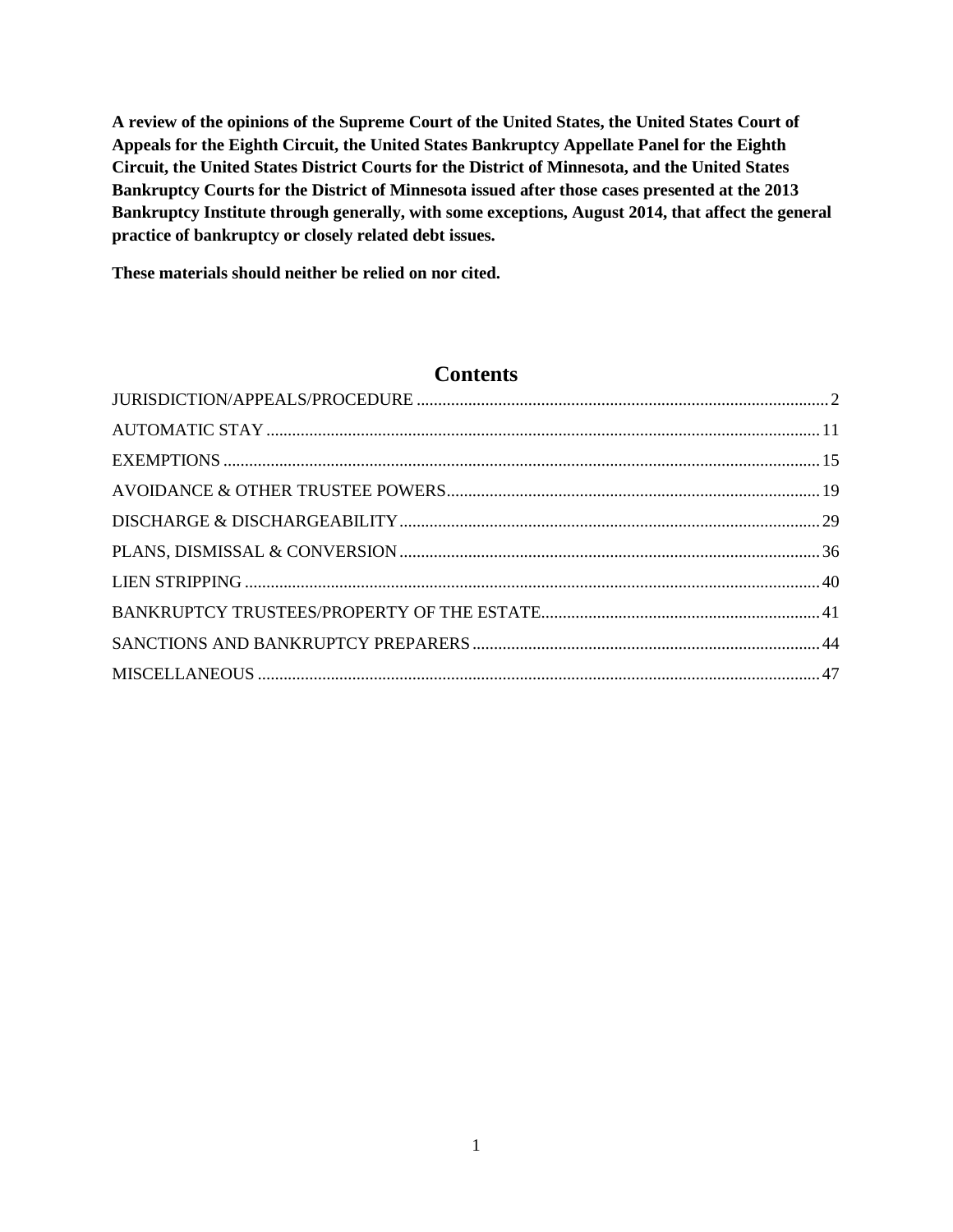## **JURISDICTION/APPEALS/PROCEDURE**

#### <span id="page-1-0"></span>1. Executive Benefits Ins. Agency v. Arkison, 134 S.Ct. 2165 (2014) (Thomas, J.).

### WHEN CONFRONTED WITH A *STERN* CLAIM OUTSIDE THE SCOPE OF ITS CONSTITUTIONAL AUTHORITY, THE BANKRUPTCY COURT SHOULD TREAT THE CLAIM AS NON-CORE AND ISSUE PROPOSED FINDINGS AND CONCLUSIONS SUBJECT TO DE NOVO REVIEW BY THE DISTRICT COURT

An individual and his wife owned and operated two companies, one of which was an insurance agency. By early 2006, the agency had become insolvent, and on January 31, 2006, the company ceased operation. The next day, the individual used agency funds to incorporate a new insurance agency. The individual and others initiated a scheme to transfer assets from the original agency to the successor entity. The assets were deposited into an account held jointly by the other original company and the successor entity and ultimately credited to the successor entity at the end of the year. On June 1, 2006, the original insurance agency filed a voluntary Chapter 7 petition. The chapter 7 trustee filed an adversary proceeding in the bankruptcy court against the successor entity and others, asserting claims of fraudulent conveyance under 11 U.S.C. § 544 and state law. As relevant here, the complaint alleged that the individual used various methods to fraudulently convey the assets of the original agency to the successor entity, which answered the trustee's complaint and denied many of the trustee's allegations. After some disagreement as to whether the trustee's claims should continue in the bankruptcy court or the federal district court, the trustee filed a motion for summary judgment against the successor entity in the bankruptcy court, which granted summary judgment for the trustee on all claims, including the fraudulent conveyance claims. The successor entity appealed to the district court, which conducted a *de novo* review, affirmed the bankruptcy court, and entered judgment for the trustee. The successor entity then appealed to the Ninth Circuit. The circuit court found that the successor entity had impliedly consented to the bankruptcy court's jurisdiction. The court also observed that the bankruptcy court's judgment could instead be treated as proposed findings of fact and conclusions of law, subject to de novo review by the district court. The Supreme Court granted certiorari. The Court held "that when, under *Stern*'s reasoning, the Constitution does not permit a bankruptcy court to enter final judgment on a bankruptcy-related claim, the relevant statute nevertheless permits a bankruptcy court to issue proposed findings of fact and conclusions of law to be reviewed de novo by the district court. Because the District Court in this case conducted the de novo review that petitioner demands, we affirm the judgment of the Court of Appeals upholding the District Court's decision." The Court did not address the Ninth Circuit's "consent" analysis; the Court stated that it did not need to decide the issue of whether Article III permits a bankruptcy court, with the parties' consent, to enter final judgment on a Stern claim, "reserv[ing] that question for another day." The Court wasted no time in tackling the consent issue, having granted certiorari in *Wellness Intern. Network, Ltd. v. Sharif*, 727 F.3d 751 (7th Cir. 2013), *cert. granted*, 2014 WL 497634 (U.S. 2014). Note: This material is excerpted from the August 2014 issue of the Bankruptcy Current Awareness Alert newsletter, with permission. Copyright (c) 2014 Thomson Reuters/West. For more information about this publication please visit www.legalsolutions.thomsonreuters.com.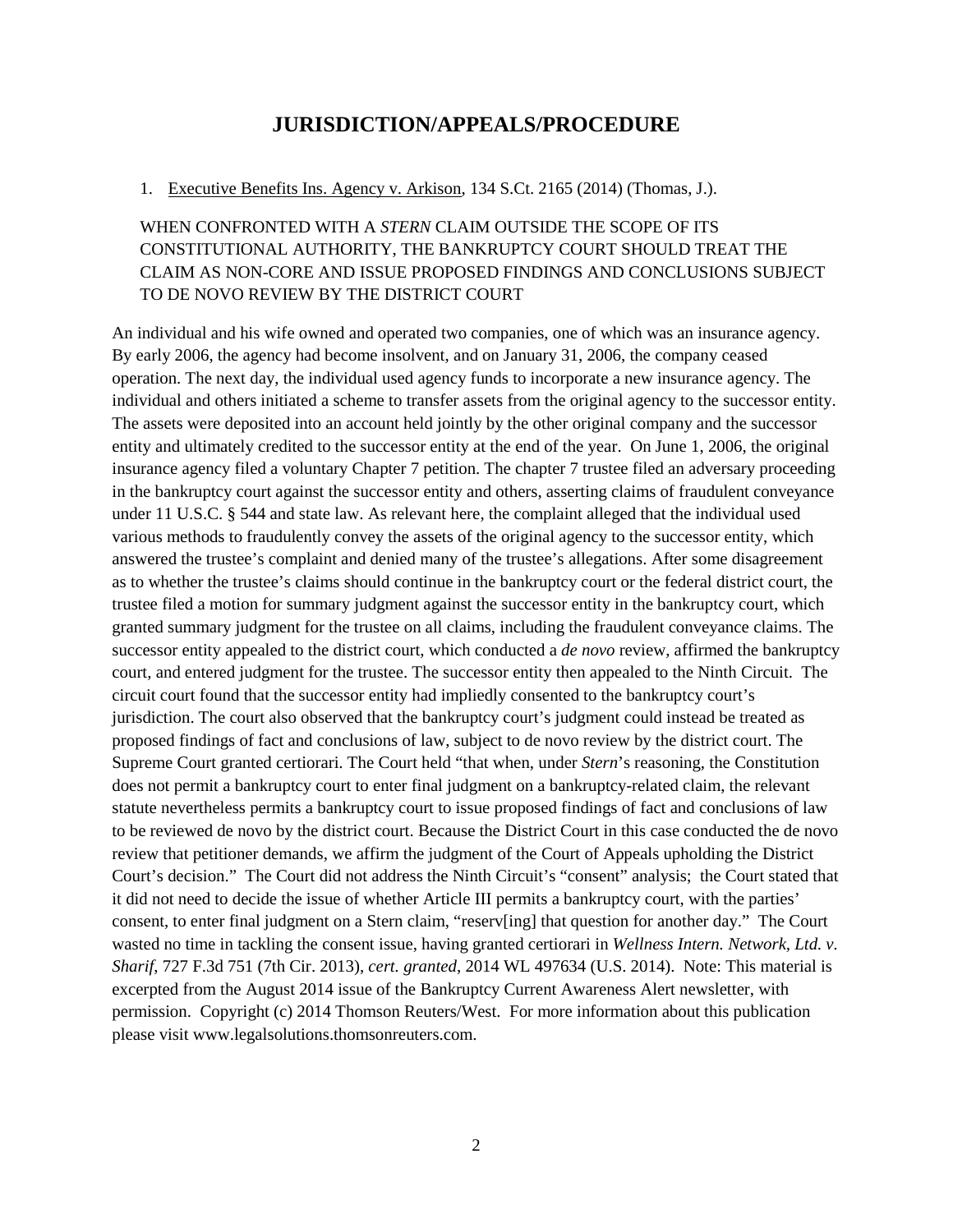2. Law v. Siegel, 134 S.Ct. 1188 (2014) (Scalia, J.).

### BANKRUPTCY COURT'S SURCHARGE OF A DEBTOR'S HOMESTEAD EXEMPTION EXCEEDS THE LIMITS OF BOTH THE COURT'S AUTHORITY UNDER § 105(a) AND ITS INHERENT POWERS

The Court held that the bankruptcy court exceeded the limits of its authority when it ordered that the \$75,000, which was protected by debtor's homestead exemption, be made available to pay the trustee's attorney's fees. The Court began its analysis by noting that under 11 U.S.C. § 105(a), a bankruptcy court has statutory authority to "issue any order, process, or judgment that is necessary or appropriate to carry out the provisions of" the Bankruptcy Code. And, as the Court had previously noted in *Marrama v. Citizens Bank of Massachusetts*, the bankruptcy court may also possess "inherent power. . . to sanction 'abusive litigation practices.'" "But in exercising those statutory and inherent powers, a bankruptcy court may not contravene specific statutory provisions," the Court said. Here, the Court found that the bankruptcy court's exemption surcharge contravened § 522, which (by reference to state law) entitled debtor to exempt \$75,000 of equity in his home from the bankruptcy estate, via § 522(b)(3)(A), and which made that \$75,000 "not liable for payment of any administrative expense," under  $\S$  522(k), including attorney's fees, entitled to administrative priority under 11 U.S.C. § 503(b)(2). Thus, the Court held, the "surcharge. . . exceeded the limits of both the court's authority under § 105(a) and its inherent powers." Note: This material is excerpted from the April 2014 issue of the Bankruptcy Current Awareness Alert newsletter, with permission. Copyright (c) 2014 Thomson Reuters/West. For more information about this publication please visit www.legalsolutions.thomsonreuters.com.

3. Buffets, Inc. v. Leischow, 732 F.3d 889 (8th Cir. 2013) (Colloton, J.).

### DISTRICT COURT HAD "RELATED TO" JURISDICTION OVER STATE LAW CAUSE OF ACTION BECAUSE RESULTING JUDGMENT COULD CONCEIVABLY AFFECT BANKRUPTCY ESTATE

Buffets, Inc. appealed an order of the federal district court for the district of Minnesota that granted summary judgment in favor of defendants-appellees US Bank and BMO Harris Bank on the plaintiff's suit against the banks for violations of the Uniform Fiduciaries Act ("UFA"), Minn. Stat. § 520.01 *et. seq*. Plaintiff argued that the district court had no jurisdiction, or should have abstained, and that the court erred in granting the defendants' summary judgment motions.

The plaintiff had hired a third-party, LGI Energy Solutions, Inc. ("LGI"), to manage and to pay its utility bills. Plaintiff remitted funds to LGI's bank account; in turn, LGI used the funds to pay the plaintiff's utilities. Later, LGI ceased operating; and informed the plaintiff that there would be no distribution to unsecured creditors because BMO had a priority lien on its assets. The plaintiff claimed it remitted an estimated \$3,471,238.54 to LGI's account, to be paid toward utility bills. Plaintiff sued LGI and BMO among others in state court. Later, LGI was forced into bankruptcy. BMO removed the case to district court on the basis of "related to" jurisdiction under  $\S$  1452(a), which referred the suit to the bankruptcy court. The bankruptcy court transferred the case back to district court. Prior to summary judgment, defendant Dean Leischow settled and plaintiff dropped its claims against defendant Data Solutions, LLC.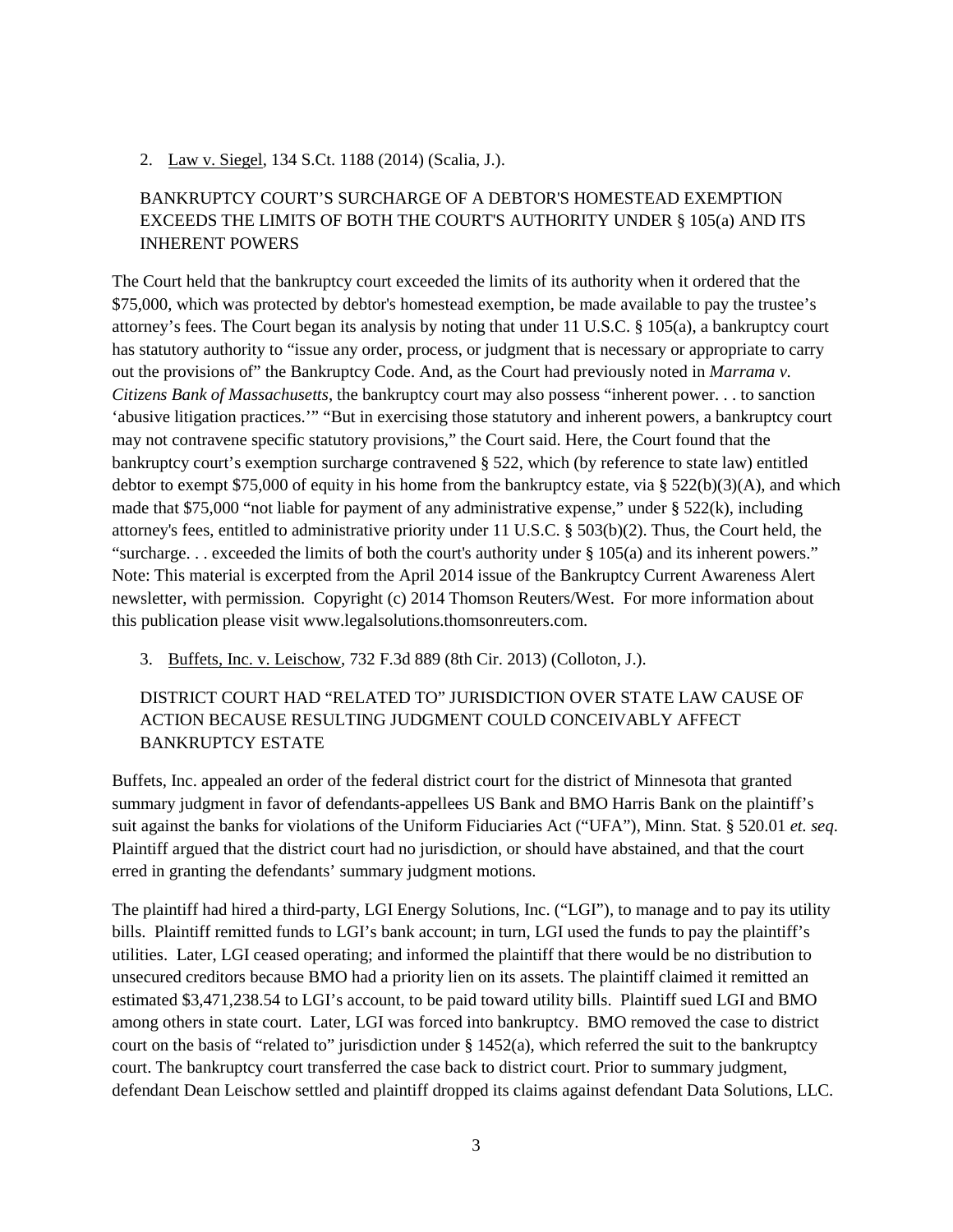Observing that the funds at issue were placed in "personal, non-fiduciary accounts" containing commingled funds of LGI and other clients, and concluding that the plaintiff had not shown that the defendants were "aware of the fiduciary relationship between Buffets and LGI," the district court granted summary judgment in favor of the banks on the plaintiff's UFA claims.

On appeal, the Eighth Circuit ruled that the district court properly asserted jurisdiction. The district court asserted jurisdiction on the basis that the suit was related to a bankruptcy proceeding under 28 U.S.C. § 1334(b), and deemed that abstention was not required under 28 U.S.C. § 1334(c)(2). The district court asserted "related to" jurisdiction on the basis that if BMO won its indemnification claim against LGI, then the resulting judgment could conceivably affect LGI's bankruptcy. The Eighth Circuit reasoned that if a proceeding could tangentially or contingently effect a debtor's estate, then the suit is related to a bankruptcy case, and held that here, the district court properly asserted jurisdiction because if BMO could enforce its indemnification claim against LGI, then the claim could conceivably affect the estate. The Eighth Circuit ruled that the district court properly chose not to abstain from hearing the matter because the plaintiff failed to show, in a timely manner under local rules, that the suit could be timely adjudicated in state court. The Eighth Circuit also held that even if the court did not possess jurisdiction under § 1334(b) upon a determination that BMO could not enforce its indemnification claim under Minnesota law, the district court still had jurisdiction over the suit under the diversity of citizenship provision of 28 U.S.C. § 1332. The Eighth Circuit applied the rationales of *Caterpillar Inc. v. Lewis*, 519 U.S. 61 (1996) to this case. *Caterpillar* held that dismissal of a non-diverse party prior to judgment cures the defect in subject matter jurisdiction, and that the corresponding noncompliance with a removal statute does not readily prompt dismissal since after entry of judgment, "considerations of finality, efficiency, and economy become overwhelming." The court found jurisdiction proper here after noting that the parties had complete diversity of citizenship at the time that summary judgment was entered, and that "considerations of finality, efficiency, and economy" weighed against remand.

The court also dismissed the plaintiff's argument that the district court erred in dismissing its UFA claims under the Minnesota's UFA. Acknowledging that the UFA "provides principals limited protection against a bank's knowing or bad-faith processing of a specific transaction that breaches a fiduciary obligation," the Eighth Circuit reasoned that the UFA requires evidence of specific transactions made in violation of certain fiduciary obligations, and a showing that the bank was aware that the funds in dispute were subject to a fiduciary obligation. Here, the court determined that the plaintiff failed to identify specific transactions made in violation of certain fiduciary obligations, and that the plaintiff failed to show that "despite the commingled, non-fiduciary nature of LGI's accounts, the banks were so aware."

4. Lynd v. Ries (In re Genmar Holdings, Inc.), 549 Fed.Appx. 591 (8th Cir. 2013) (per curiam), *aff'g*, 490 B.R. 833 (B.A.P. 8th Cir. 2013) (Federman, J.).

#### ORDER DENYING MOTION TO RECONSIDER AFFIRMED

The Eighth Circuit agreed with the BAP's decision and could find no basis to set aside the bankruptcy court's order denying the motion to reconsider. For context, the summary of the BAP's decision, which was presented at last year's Institute, is reproduced here: A pro se creditor filed a claim and then an amended claim seeking "restitution" in the amount of \$678,799.18; later he filed two identical motions "for Payment of Monies Due for Restitution," in which he demanded immediate payment of the claim. The jointly administered chapter 11 debtors objected to the motion on the basis that it was premature and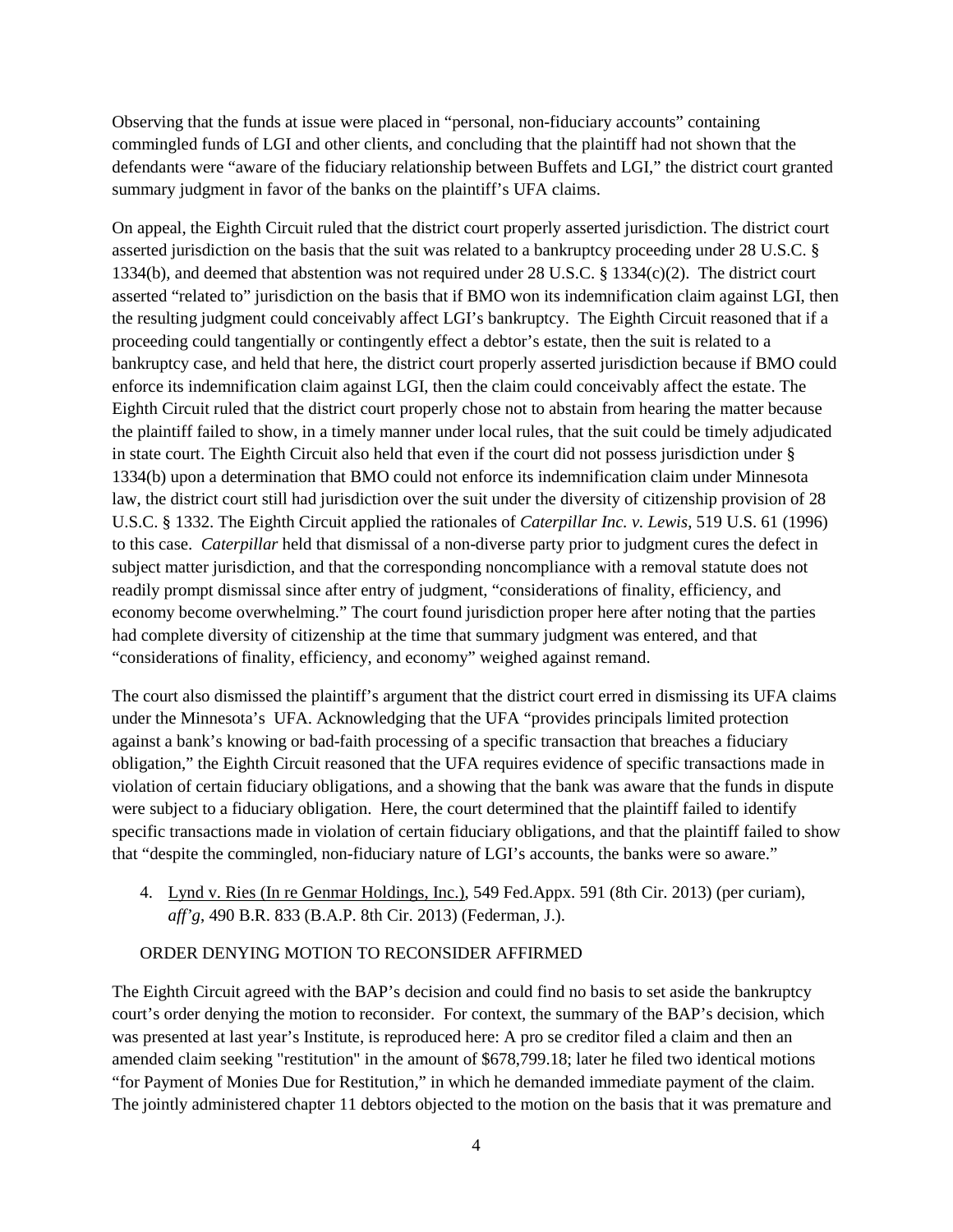on the basis that the claim, if allowed, would not entitle the creditor to immediate payment for "restitution." The bankruptcy court denied the creditor's motion and the creditor appealed to the Eighth Circuit BAP. Subsequently, the bankruptcy cases were converted to chapter 7 and joint administration was terminated. The BAP dismissed the creditor's appeal because the creditor failed to pay the filing fee. The creditor then appealed to the Eighth Circuit, which dismissed the appeal for procedural reasons. Just shy of one year from the issuance of the Eighth Circuit's formal mandate, the creditor filed with the bankruptcy court a "Motion for Reconsideration of Claim" under FED. R. BANKR. P. 3008, which the bankruptcy court denied as premature. The creditor again appealed to the BAP on due process and equal protection grounds, as well on as the merits of "the actual motion denial." The BAP ruled that both the motion in the bankruptcy court and the appeal were premature because the bankruptcy court never ruled on the allowance or disallowance of the creditor's claim. Note: This material is excerpted from the June 2013 issue of the Bankruptcy Current Awareness Alert newsletter, with permission. Copyright (c) 2013 Thomson Reuters/West. For more information about this publication please visit www.legalsolutions.thomsonreuters.com.

5. LorCon LLC # 1 v. Heyl (In re Heyl), 502 B.R. 337 (B.A.P. 8th Cir. 2013) (Nail, J.).

### CREDITOR'S PRINCIPAL DID NOT HAVE STANDING TO APPEAL RULE 60 RULING

The bankruptcy court ruled in the debtor's favor in relation to an exception-to-discharge proceeding brought by a limited liability company and its principal. The LLC and its principal moved for relief from judgment under Fed. R. Bankr. P. 60, made applicable by Fed. R. Bankr. P. 9024, which the bankruptcy court denied. They then appealed to the BAP, but the LLC was later dismissed from the appeal, leaving the principal, proceeding on appeal pro se. The BAP affirmed, reasoning that the principal did not possess a financial stake in the bankruptcy court's order denying the Rule 60 motion; though he was a plaintiff in the adversary proceeding, the principal did not possess a pecuniary interest that was directly and adversely affected by that particular order. The BAP stated that whatever impact the bankruptcy court's Rule 60 order had, it was felt only by the LLC, which had been dismissed from the appeal. In other words, the Rule 60 motion did not request any relief that would affect the principal directly, and thus, in denying that motion, the bankruptcy court did not adversely and directly affect the principal. Additionally, the BAP held that even though the principal was a member of the LLC, the principal could not assert the LLC's interests on appeal.

6. In re Anderson, Civil No. 13-1366 (JRT) (D. Minn. Aug. 13, 2013) (Tunheim, J.).

### FAILURE TO PAY APPEAL FEE IS BASIS FOR DISMISSAL OF APPEAL, AND DEBTOR FILING CLAIM AS CREDITOR IN OWN CASE IS BASIS FOR DISMISSAL OF CASE

The debtor sought to appeal an order of the bankruptcy court. The debtor failed to pay the full appeal fee of \$298 pursuant to Fed. R. Bankr. P. 8001(a), § 1917, and § 1930 or file for *in forma pauperis* status. After the bankruptcy court brought this error to the debtor's attention, the debtor failed to remedy it. The appeal was then transmitted to the district court in the ordinary course.

The district court dismissed the appeal for violation of the rules of bankruptcy procedure. Furthermore, the court noted that it would have upheld the bankruptcy court's dismissal of the case anyway for lack of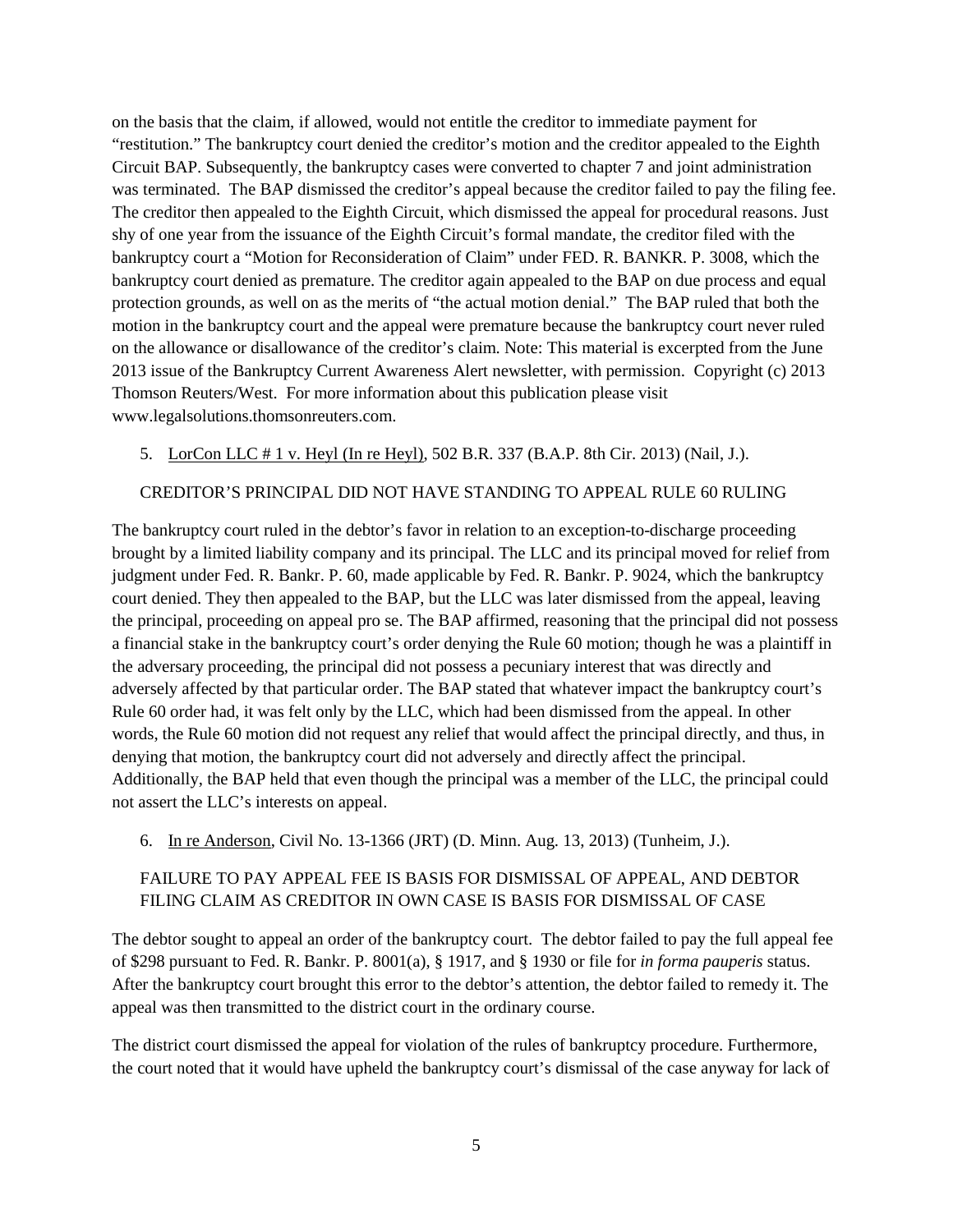good faith and abuse of the bankruptcy process, particularly on account of the debtor filing a claim as a creditor in his own case against himself.

7. In re Nielsen, ---Fed.Appx. ---, 2014 WL 503174 (8th Cir. 2014) (per curiam).

### APPEAL MAY BE TIMELY 150 DAYS AFTER ORDER ENTERED IF REQUIRED SEPARATE WRITTEN JUDGMENT NOT ISSUED

The bankruptcy court did not file a separate written judgment in an adversary proceeding as required by Fed. R. Bankr.P. 7058 and Fed.R.Civ.P. 58(a). On June 9, 2013, the debtor appealed the May 24, 2013 order in that proceeding. The BAP dismissed that appeal as untimely. The Eighth Circuit vacated and remanded. Under Fed.R.Civ.P. 58(c), in the absence of a required separate written judgment, the judgment is entered 150 days after entry of the order (October 21, 2013 in this case). Because the appeal must occur within 14 days after entry of the order, Fed. R. Bankr.P. 8002(a), the Eighth Circuit found the appeal to be timely.

8. In re Duke and King Acquisition Corp., 508 B.R. 107 (Bankr. D. Minn. 2014) (Kishel, J.).

### RULE 12(b)(6) DISMISSAL MOTION EVALUATED WITHIN THE FOUR CORNERS OF THE COMPLAINT AND MUST STATE A CLAIM THAT IS PLAUSIBLE ON ITS FACE

On motion to dismiss under Rule 12(b)(6) for failure to state claim upon which relief can be granted, the bankruptcy court relied on the defining Supreme Court decisions in conducting the analysis of the complaint in its state of pre-discovery. "The content of the complaint is the only material to be considered in passing on whether [there is] a cognizable basis for suit against the movant-defendants, in alleged fact and applicable law. In evaluating that, the allegations in [the] complaint are to be assumed as true and all reasonable inferences of fact are to be directed in favor of [the] plaintiff, for the purposes of analysis on dismissal. … That deference is more qualified since the Supreme Court's recent issuance of two major opinions under Rule 12(b)(6). Now, "a complaint must contain sufficient factual matter, accepted as true, to 'state a claim to relief that is plausible on its face,' " if it is to pass muster in the face of a motion for dismissal. … To meet this standard, the facts pled must show more than just a "sheer possibility" of proving the claim on its merits. … To be plausible, fact-pleading must be enough to support a "reasonable inference that the defendant is liable for the [conduct] alleged." … The pleaded facts must "affirmatively and plausibly suggest that [the plaintiff] has the right [it] claims"; the pleading of "facts that are merely consistent with such a right" will not suffice, if they do not meet all the elements under law. … A "formulaic recitation of the elements of a cause of action," in conclusory legal terminology alone, will not suffice."

After a lengthy and thorough analysis of the pleadings for sufficiency under the applicable substantive legal theories of the numerous causes of action in the complaint, the court ruled that all of the claims against one group of defendants failed "at the pleading stage—some for want of a valid legal theory of recovery, the balance for an inexcusable failure to muster supporting facts to plead out a plausible basis on which he would satisfy essential elements under law." The court found no reason to provide the plaintiff an opportunity to amend the pleadings on the failed counts and claims "given the patent lack of merit, the deficient legal theories for some of them, and the adequate opportunity he had to develop factual support for the arguable theories." As to the other group of defendants, the court found some of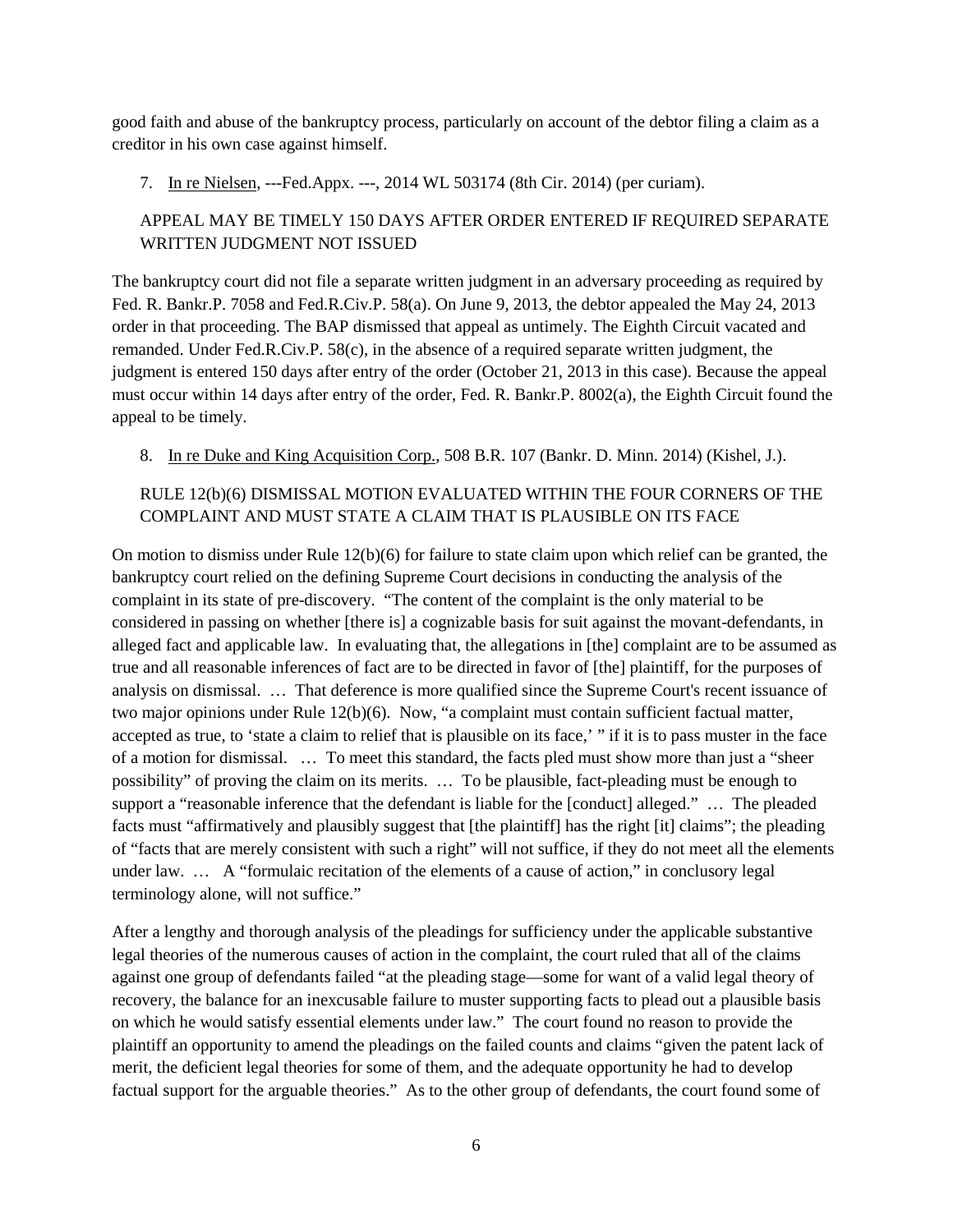the counts sufficiently pled, others survived the motion but required repleading, and the balance of claims dismissed.

9. Pettry v. Patriot Coal Corp. (In re Patriot Coal Corp.), 511 B.R. 563 (8th Cir. B.A.P. 2014) (Saladino, J.).

### APPEALING AN ORDER DENYING A 60(b) MOTION APPEALS ONLY THAT ORDER AND ONLY THE MERITS OF THE COURT'S 60(b) DETERMINATION ARE REVIEWED

Bankruptcy court sustained chapter 11 debtor's omnibus objection and disallowed claims, and then denied claimants' motion for reconsideration under Rule  $60(b)(4)$  (and §  $502(i)$ ). On appeal of the order denying reconsideration, the BAP affirmed under Rule 60(b)(4) for failure of the motion to raise any new issues or other grounds for reconsideration and because it simply restated the arguments already raised and rejected in the claim objection proceedings. The BAP noted that "appeal of the denial of a Rule 60(b) motion does not raise the underlying judgment for [the appellate court's] consideration and review but only presents the merits of the Rule 60(b) motion for [the appellate court's] consideration," which is reviewed for abuse of discretion.

10. Shaffer v. Bird (In re Bird), 513 B.R. 104 (8th Cir. B.A.P. 2014) (Nail, J.).

### UNLESS NECESSARY TO AVOID A MISCARRIAGE OF JUSTICE, ISSUES RAISED FOR THE FIRST TIME ON APPEAL WILL NOT BE CONSIDERED

In § 523(a)(4) dischargeability adversary proceeding against debtor for breach of fiduciary duty while serving as chapter 11 trustee in three related chapter 11 cases, the bankruptcy court granted summary judgment in favor of judgment creditor. On appeal by the debtor, the BAP affirmed. The BAP found that the debtor had raised issues for the first time on appeal and that no exception to allow consideration of those issues as a basis for reversal (to avoid a miscarriage of justice) applied in the case. The BAP also noted that, in any event, the creditor had satisfied his burden to show that the record before the bankruptcy court did not contain a genuine issue of material fact, and that the debtor had failed to defeat the motion with more than "metaphysical doubt" with respect to the established record or with advancement of specific facts to create a genuine issue of material fact for trial such that he could present admissible evidence in his favor.

11. In re AFY, 734 F.3d 810 (8th Cir. 2013) (Riley, J.).

### §363 MOOTS APPEAL OF SALE ORDER; FAILING TO OBJECT IN LOWER COURT FORECLOSES APPEAL; SHAREHOLDERS DO NOT HAVE STANDING TO APPEAL ON BEHALF OF CORPORATE DEBTOR

In February 2010, AFY and Sears Cattle Co. contracted to sell jointly owned property at auction. In March 2010, AFY filed for bankruptcy and a trustee was appointed. The trustee's motion to assume the purchase agreement for the sale was granted over the objection of the principals of the debtor (Robert and Korley Sears) and Sears Cattle Co. Moreover, the bankruptcy court granted the trustee's motion to compel Robert Sears and Sears Cattle Co. to close the sale. Following the sale of the property, Robert Sears and Sears Cattle appealed the sale order and order to compel. The district court dismissed the appeal on the grounds that it was moot under 11 U.S.C. § 363(m). The trustee then moved to convert the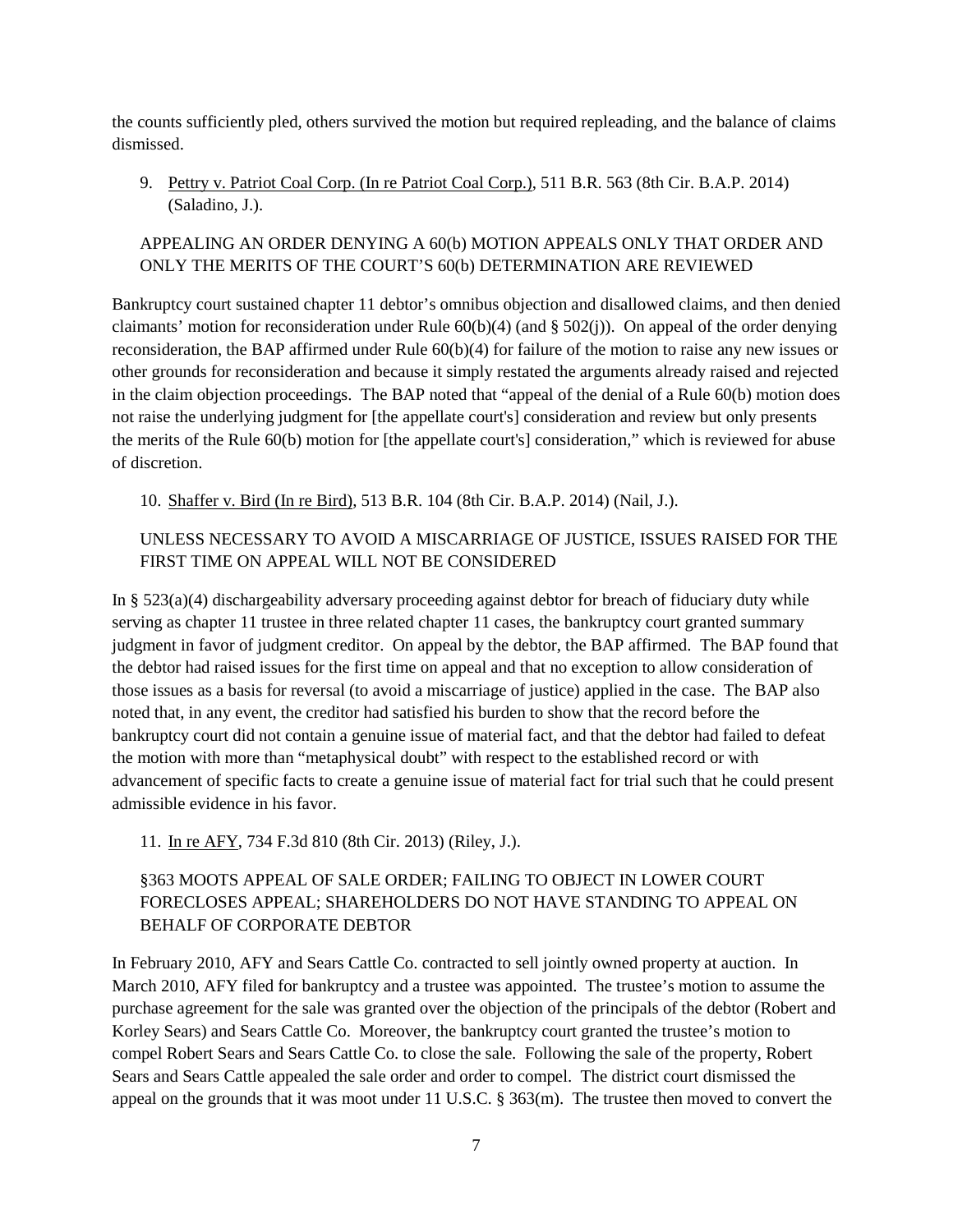case. This motion was granted over the objections of Robert and Korley Sears. The Sears appealed and the district court dismissed the appeals for lack of jurisdiction. The Sears and Sears Cattle appealed both of the district court's earlier dismissals.

In affirming the district court, the 8th Circuit first addressed the appeal of the sale order. The court stated that § 363(m) moots the appeal of the sale order. Under 363(m), "[t]he reversal or modification on appeal of an authorization… [of a sale or lease under 363] does not affect the validity of a sale or lease under such authorization to an entity that purchased or leased such property in good faith, whether or not such entity knew of the pendency of the appeal, unless such authorization and such sale or lease were stayed pending appeal." On this issue, the appellants argued that because the bankruptcy court did not have jurisdiction to enter the sale order, the district court did not have jurisdiction to find the appeal moot. Moreover, appellants argued that the sale was not properly assigned, was not valid under Nebraska law, and was not in good faith. In rejecting these arguments, the 8th Circuit refused to allow an "end-run around § 363(m)" and found no compelling evidence of bad faith. Therefore, the district court correctly determined that the appeal was moot.

Next, the 8th Circuit addressed the appeal of the district court's determination that it lacked subject matter jurisdiction to decide whether the order to pay funds was valid. The district court found that it did not have subject matter jurisdiction for two reasons: first, Sears Cattle failed to appear by counsel and failed to object to the order in the bankruptcy court; and second, the Sears did not have standing because they were not aggrieved by the order. Regarding Sears Cattle, the appellate court agreed that Sears Cattle did not preserve their appeal because it did not object to the motion to pay funds. As for the Sears, the 8th Circuit relied on the shareholder standing rule, which "recognizes that corporations are entities separate from their shareholders in contradistinction with partnerships or other unincorporated associations." Because the Sears lack a direct interest in the litigation, they lack appellate standing to challenge the order to pay funds.

Finally, the 8th Circuit addressed the appeal of the conversion order. Again, the appellate court found that the Sears did not have standing to appeal the conversion order. The district court was affirmed.

12. In re Smith, 530 Fed.Appx. 616 (8th Cir. 2013) (per curiam).

#### ROOKER-FELDMAN DOCTRINE APPLIED TO DENY STAY VIOLATION OCCURRED UPON TAKING OF FUNDS FROM INMATE ACCOUNT

On January 20, 2009, The State of Missouri obtained a judgment against Zachary Smith, an inmate of the Missouri Department of Corrections, for the costs of his incarceration in the amount \$87,830.13 and for costs through his final release. The judgment directed the inmate treasurer to forward to the State ninety percent of all deposits to Smith's account, excluding wages and bonuses earned while incarcerated.

In September 2010, Smith filed a chapter 7 bankruptcy petition and received a discharge in March 2011. In September 2012, the inmate treasurer directed forty-five dollars from Smith's account be taken and forwarded to the State. Smith filed a motion for contempt in the bankruptcy court, alleging that his creditors were violating the discharge order. The bankruptcy court denied the motion because Smith's future debts were not discharged and therefore the judgment was still valid as to future reimbursement.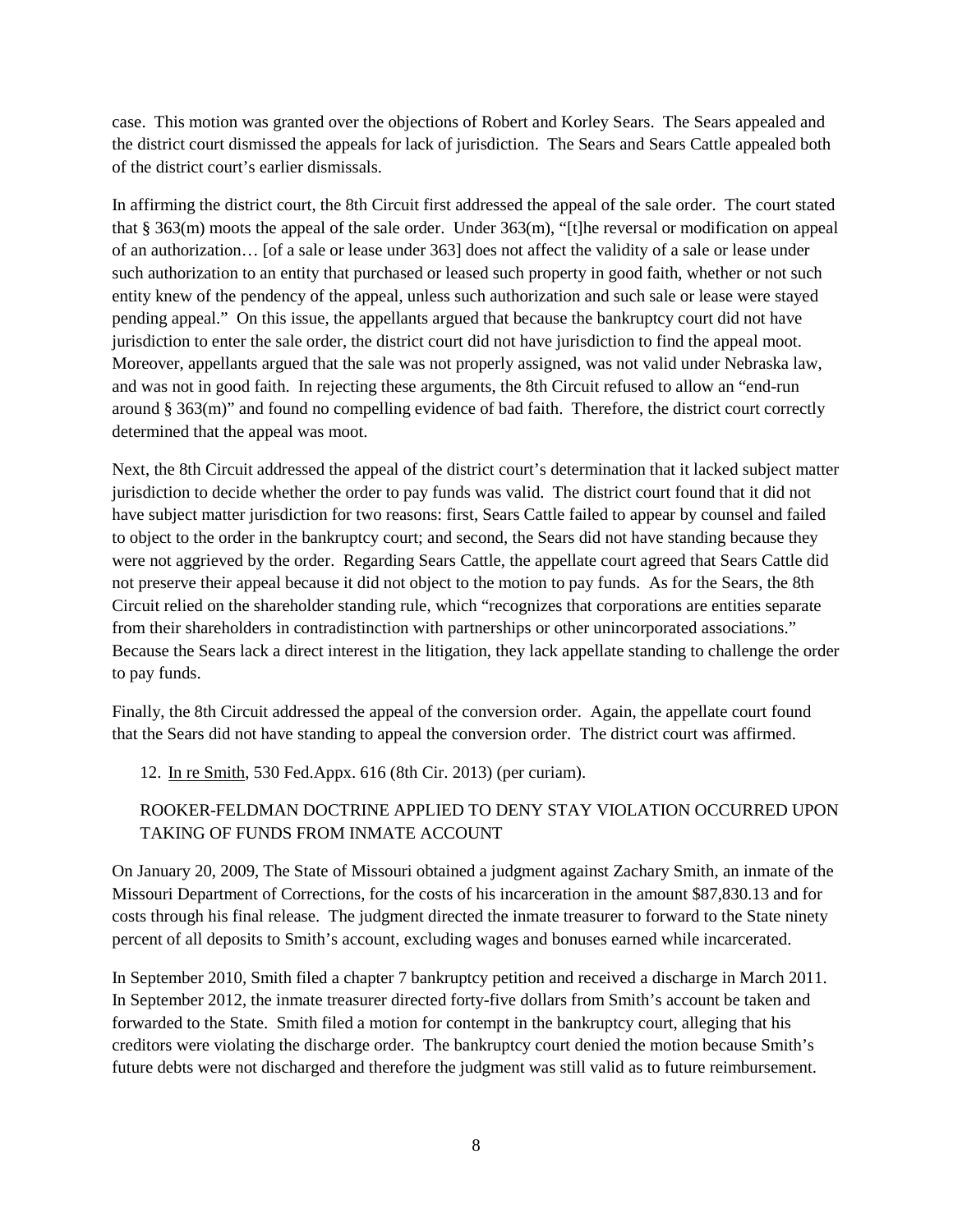The Bankruptcy Appellate Panel affirmed on appeal and Smith appealed that order, arguing that the state court judgment was void.

In affirming the bankruptcy court and the Bankruptcy Appellate Panel, the 8th Circuit Court applied the Rooker-Feldman doctrine. This doctrine prohibits lower federal courts from exercising appellate review of state-court judgments. Therefore, the court would not revisit the validity of the judgment from the state court proceedings. Furthermore, the appellate court agreed that any costs accrued post-petition were not discharged by Smith's bankruptcy. Therefore, the bankruptcy court and Bankruptcy Appellate Panel were affirmed.

13. Seaver v. Ritchie Special Credit Investments, Ltd. (In re Petters Capital, LLC), Adv. Pro. 10- 04231-als (Bankr. D. Minn. Dec. 26, 2013) (Shodeen, J. sitting by designation).

#### COLLATERAL ESTOPPEL BARS MORE LITIGATION

On September 17, 2010, the Chapter 7 trustee filed this adversary proceeding against a group of entities, collectively known as the "Ritchie Defendants" and TLP Services, LLC. However, the Ritchie Defendants were already parties to pending and a separate adversary proceeding (in the Polaroid bankruptcy case) which included similar issues raised by the plaintiff in this adversary proceeding. Because of this parallel litigation, the trustee requested that this adversary be stayed pending the resolution of the first, parallel, adversary proceeding. This request was granted.

In April 2012, an order for partial summary judgment was entered in the parallel litigation avoiding a grant of security interests under the Trademark Security Agreement and disallowing the Ritchie Defendants' claim against the estate. After a status conference, the parties briefed whether the order in the parallel litigation had collateral estoppel effect in this adversary proceeding and which issues were subject to collateral estoppel.

In ruling that collateral estoppel applied to this adversary proceeding, the court recognized that five elements must be satisfied for collateral estoppel to apply: (1) the party sought to be precluded in the second suit must have been a party, or in privity with a party, to the original lawsuit; (2) the issue sought to be precluded must be the same as the issue involved in the prior action; (3) the issue sought to be precluded must have been actually litigated in the prior action; (4) the issue sought to be precluded must have been determined by a valid and final judgment; and (5) the determination in the prior action must have been essential to the prior judgment.

Regarding the first element, the court found that both the Ritchie Defendants and TLP Services, LLC, were subjected to the effects of collateral estoppel. The court stated that TLP, while not involved in the parallel litigation, was a wholly-owned subsidiary of Ritchie Capital, and its principal place of business was the same as that of Ritchie Capital. Moreover, a single individual had been taking action on behalf of the Ritchie Defendants and TLP. Therefore, TLP was found to be in privity with the Ritchie Defendants, subjecting TLP to the effects of collateral estoppel.

The court also found that the second element was met, stating that "eight counts contained in the... amended complaint in this adversary proceeding reference code sections that were included in seven of the counts in the complaint filed in the [parallel litigation]." Moreover, the facts in both complaints were "similar, if not identical."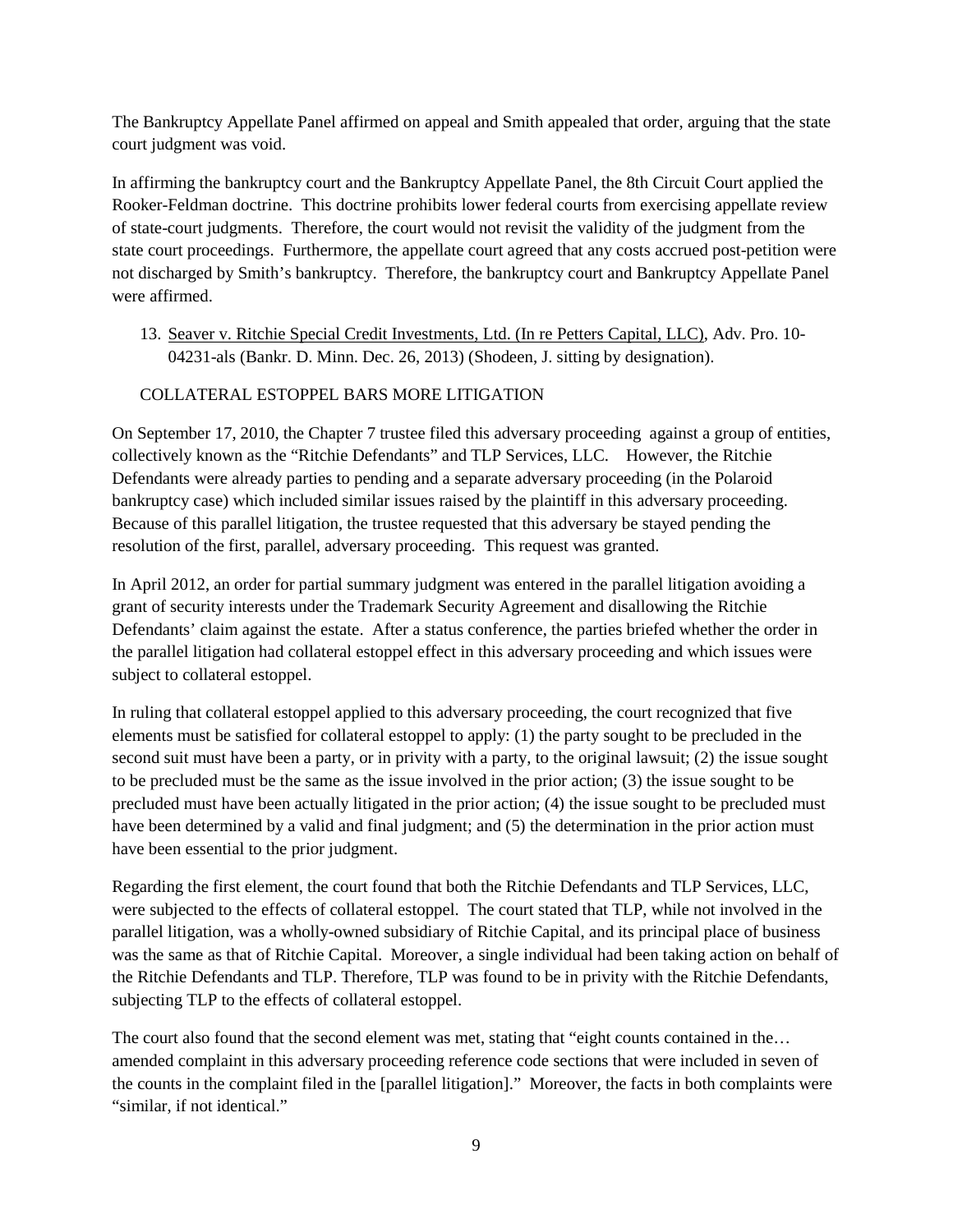Regarding the third element, the court applied estoppel to the trustee's count of actual fraud, but refused to apply the doctrine to the affirmative defenses of the Ritchie Defendants. As for the claims of actual fraud, the court noted that "[t]he docket in [the parallel case] reveals that the parties filed extensive and substantive pleadings and argued their respective positions… The elements of fraud arising under 11 U.S.C. section 548(a)(1)(A) have been fully litigated." In contrast, the affirmative defense under 11 U.S.C. section 548(c) "were not actually litigated" in the parallel case and therefore the court refused to apply the estoppel doctrine to this defense.

Regarding the fourth element, the court found that a final order had been issued in the parallel litigation. The court explained that "[t]he Eight Circuit follows a more relaxed view of the finality requirement." Favoring a more liberal approach, the judgment must simply be sufficiently firm to be accorded conclusive effect. Thus, while the parallel litigation only featured an order for partial summary judgment, this was sufficient to satisfy the requirement that a final order be issued in the parallel litigation.

Finally, the court also found the presence of the fifth element. Finding that the determination in the parallel litigation was essential to the judgment, the court found that extensive litigation in the parallel litigation addressed the same issues involved in the adversary proceeding. Therefore, collateral estoppel applied to the allegations of actual fraud. (The affirmative defenses in this case were not, however, barred.)

14. Ritchie Capital Management, L.L.C. v. Opportunity Finance, L.L.C., 511 B.R. 603 (D. Minn. 2014) (Frank, J.).

### ABSTENTION BY THE DISTRICT COURT, NOT REFERRAL TO THE BANKRUPTCY COURT, IS APPROPRIATE IN SPECIFIED CIRCUMSTANCES

Plaintiffs (the "Ritchie Plaintiffs") brought a motion to abstain and remand, seeking to have the federal district court abstain from exercising jurisdiction and to have the case remanded back to state court. The defendants (Opportunity Finance, L.L.C.; Sabes Family Foundation; Sabes Minnesota Limited Partnership; Robert W. Sabes; and Jon R. Sabes) sought referral to the bankruptcy court. The case originated in Minnesota state court, where the Ritchie Plaintiffs made claims that the defendants aided and abetted fraud, committed civil conspiracy, and received unjust enrichment.

In granting the motion to abstain, the court explained that under Section  $1334(c)(2)$ , district courts must abstain from exercising jurisdiction over certain state law claims if: "(1) a party to the proceeding files a timely motion to abstain; (2) the proceeding is based upon a state law claim or state law cause of action; (3) the proceeding is related (non-core) proceeding; (4) absent § 1334(b), the cause of action could not have been commenced in a federal court; (5) the proceeding is commenced in state court; and (6) the proceeding can be timely adjudicated in a state forum." The court also noted that the party seeking abstention has the burden of proof.

Finding that the six element test had been met, the court stated that there were no other bases for jurisdiction other than 1334, that the state court is fully competent to handle this matter, and that the claims are not core. As a result of the abstention, the court remanded the proceedings to state court pursuant to 28 U.S.C. § 1452(b).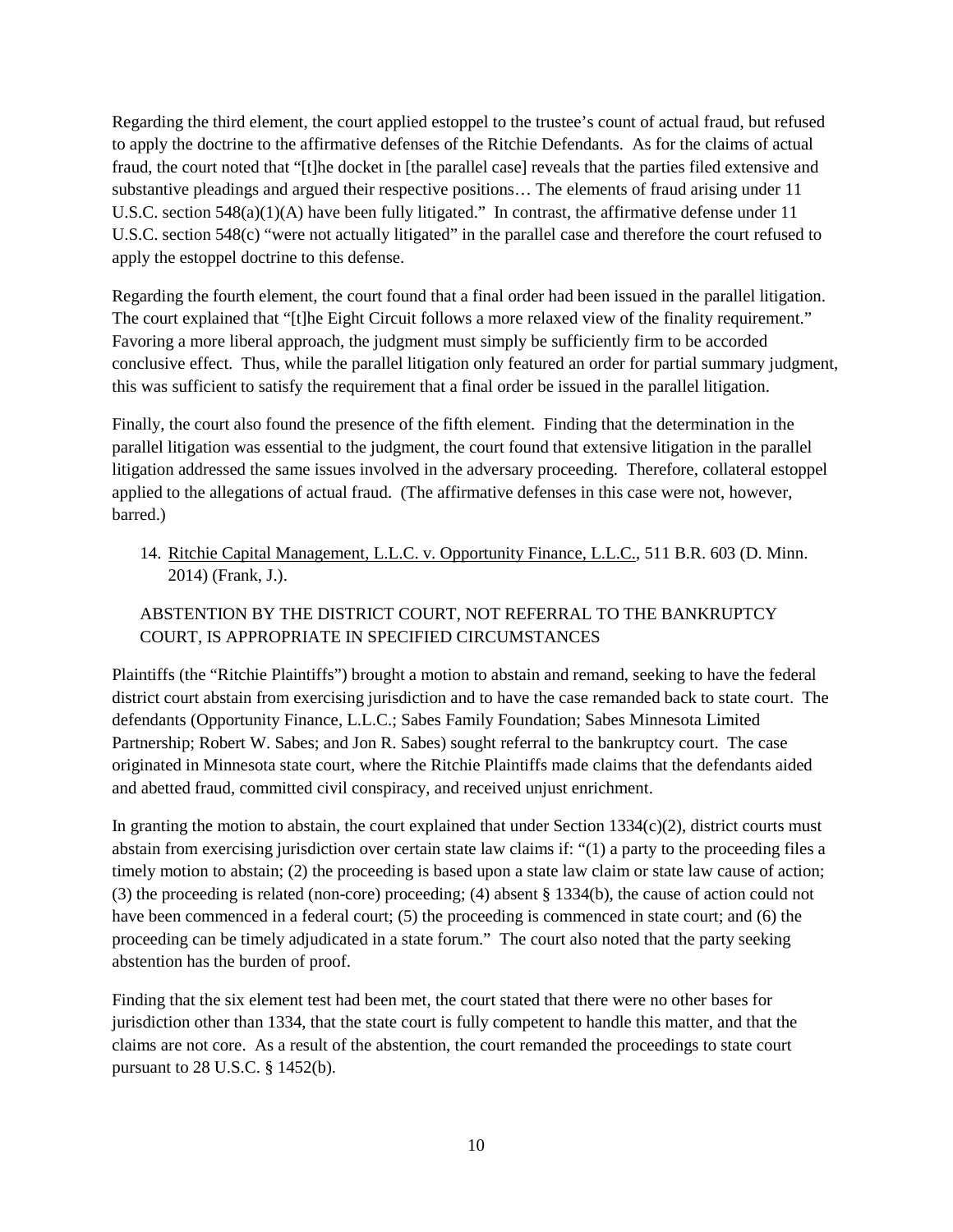15. Ritchie Capital Management, LLC v. Kelley, 2014 WL 2616988 (D. Minn. 2014) (Montgomery, J.).

## A SETTLEMENT SHOULD BE FAIR AND EQUITABLE AND IN THE BEST INTEREST OF THE ESTATE; IT WILL NOT BE SET ASIDE BY THE DISTRICT COURT EXCEPT FOR PLAIN ERROR OR AN ABUSE OF DISCRETION

This case arose from the approval of a global settlement among VICIS Capital Master Fund and Douglas Kelley, as trustee and receiver for a number of Petters-owned entities. The settlement included a provision that VICIS would pay \$7.5 million to resolve all claims that have been or could be brought against it by the trustee. The order approving the settlement authorized the trustee to allocate 85% of the settlement proceeds to the Petters Company, Inc. bankruptcy estate and the remaining 15% to the receivership estate. Following the approval, the Ritchie entities appealed the order, arguing that the bankruptcy court erred in approving the allocation to the receivership.

In denying the Ritchie entities' appeal, the court stated that a bankruptcy court's approval of a settlement will only be set aside for plain error or an abuse of discretion. The standard is "whether the settlement is fair and equitable and in the best interests of the estate."

The main argument of the Ritchie entities was that the allocation to the receivership was a gratuitous transfer because the PCI bankruptcy estate had no legal obligation to share the proceeds with the receivership. The court rejected this argument, stating that "VICIS paid \$7.5 million to settle the Receiver's claims on behalf of the Receivership as well as the Trustee's claims on behalf of the Bankruptcy Estate." The court also noted "there was a rational basis for making the allocation based upon a formulaic comparison of the amounts transferred." Therefore, the bankruptcy court did not abuse its discretion and the appeal was denied.

# **AUTOMATIC STAY**

<span id="page-10-0"></span>16. In re Behrens, 501 B.R. 351 (B.A.P. 8th Cir. 2013) (Schermer, J.).

### BANKRUPTCY COURT PROPERLY GRANTED § 362(d)(4) RELIEF FROM THE AUTOMATIC STAY IN THE ABSENCE OF A HEARING IN DEBTOR'S CASE BECAUSE DEBTOR'S FILING WAS PART OF A SCHEME TO HINDER OR DELAY CREDITORS

The Eighth Circuit BAP affirmed a bankruptcy court's order which granted a creditor relief from the automatic stay. Essentially, the debtor argued that the bankruptcy court abused its discretion by granting relief from the automatic stay without a hearing in his case. The bankruptcy court, however, did hold a hearing in his wife's separate bankruptcy case.

This case, which was the fourth out of five bankruptcies filed by either the debtor and/or his wife, was originally filed as a chapter 11, was subsequently dismissed, reinstated and then converted to chapter 7. The fifth case was his wife's chapter 7 case; it was dismissed after the court ordered relief from the automatic stay after a hearing in her case.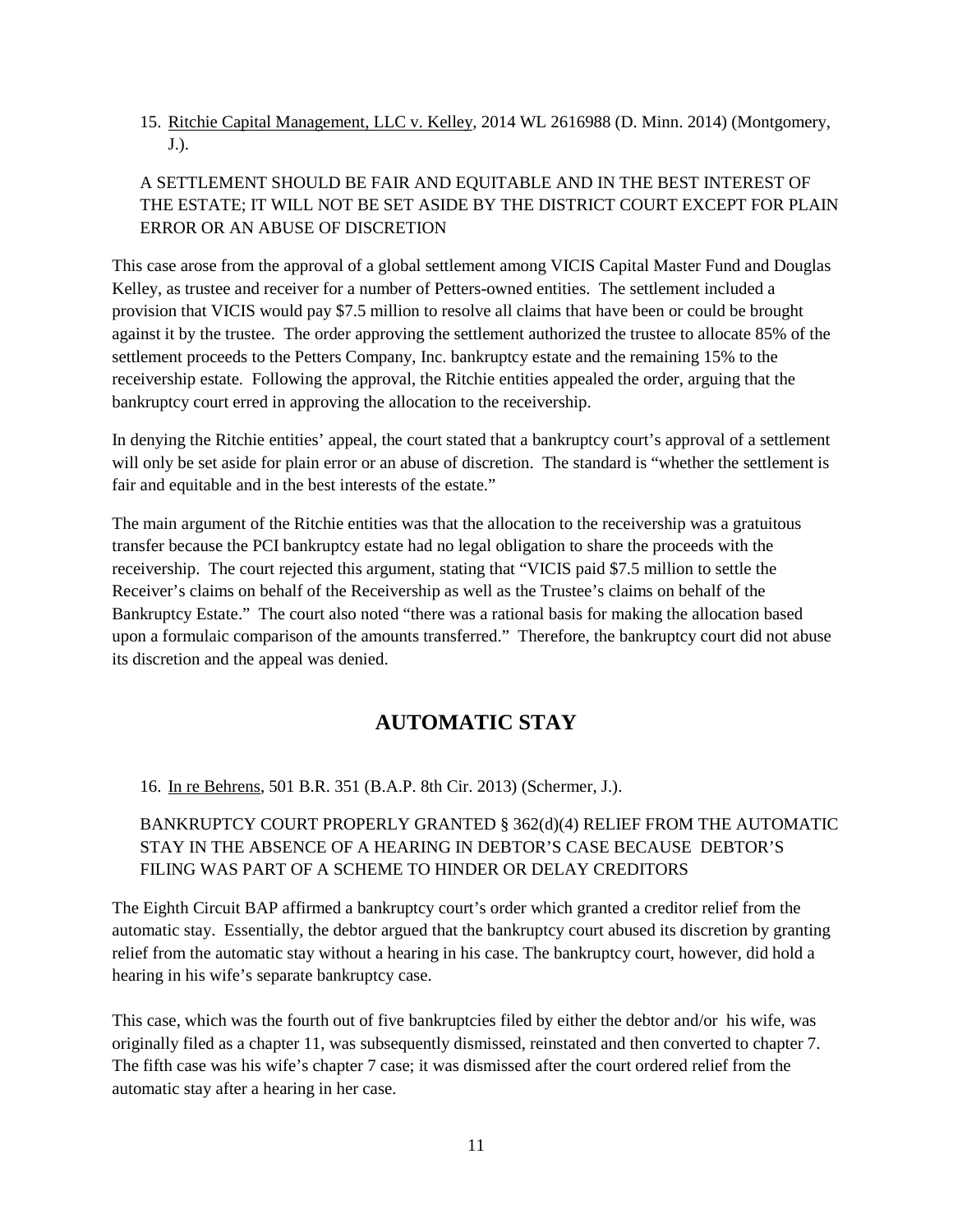After the dismissal, but before reinstatement of the debtor's 2013 case, the creditor foreclosed and bought the property without knowledge of the wife's chapter 7 bankruptcy case, which had been filed just minutes before the foreclosure. The Sheriff did not record the deed before her bankruptcy filing or before the debtor's May 17, 2013 case reinstatement. On May 28, 2013, the bankruptcy court heard the motion of the wife to void the foreclosure as a violation of the automatic stay. The creditor opposed. Then, in both the wife's case and the debtor's case, the creditor filed a motion to terminate or annul the stay, validate the foreclosure, and allow recordation of the sheriff's deed. The debtor participated and presented argument at the hearing in his wife's case. The court held that the foreclosure sale was valid because the automatic stay in the wife's case was annulled under  $\S 362(d)(4)$  because the court found that the debtor and wife "collectively engaged in serial bankruptcy filings in an effort to delay and hinder [the Creditor] from foreclosing its interest in the Property."

The BAP determined that the bankruptcy court properly applied  $\S 362(d)(4)$  to the order for relief from the automatic stay in the debtor's case because the bankruptcy court's finding that the "Debtor's bankruptcy filing was part of a 'scheme' to hinder or delay creditors, and that such scheme was one involving multiple bankruptcy filings that affected the Property" was supported by the record. The BAP noted that the hearing in the wife's case concerned the same facts and issues, that the debtor participated in his wife's case, and that the wife submitted evidence at that hearing which supported both debtors' positions. The BAP pointed to instances in the record that supported the court's findings that the filings of the debtor and his wife were made to hinder or delay foreclosure. The BAP concluded that the bankruptcy court did not abuse its discretion and affirmed the bankruptcy court's decision.

17. Behrens v. U.S. Bank, N.A. (In re Behrens), -- Fed. Appx. ----, 2014 WL 3953494 (8th Cir. 2014) (per curiam).

COURT OF APPEALS AFFIRMS BAP

Behrens appealed the order of the BAP. However, the court of appeals affirmed the BAP and denied the appeal. The summary for the BAP opinion is included in these materials. See below: In re Behrens, 501 B.R. 351 (B.A.P. 8th Cir. 2013) (Schermer, J.).

18. In re Driggs, BKY 13-42355 (Bankr. D. Minn. March 13, 2014) (Kishel, J.).

### § 362(c)(3)(A) TERMINATES THE AUTOMATIC STAY ONLY WITH RESPECT TO THE DEBTOR'S INTEREST IN THE PROPERTY, NOT AS TO THE ESTATE'S INTEREST IN THE PROPERTY

In an individual chapter 11 case, certain mortgage creditors requested orders from the bankruptcy court confirming the absence of the automatic stay, both as to the debtor, and as to the real property under 11 U.S.C. §  $362(c)(3)(A)$ . The creditors argued that because the debtor filed this subsequent chapter 11 case within one year of the dismissal of his previous chapter 11 case, then under  $\S 362(c)(3)(A)$ , the automatic stay terminated on the thirtieth day after the filing of this case. The debtor argued that  $\S 362(c)(3)(A)$ terminates the automatic stay only as to property of the debtor but does not terminate the automatic stay as to property of the estate. The court held that  $\S 362(c)(3)(A)$  terminates the automatic stay only "with respect to" the debtor's interest in the property, not as to the estate's interest in the property. Here,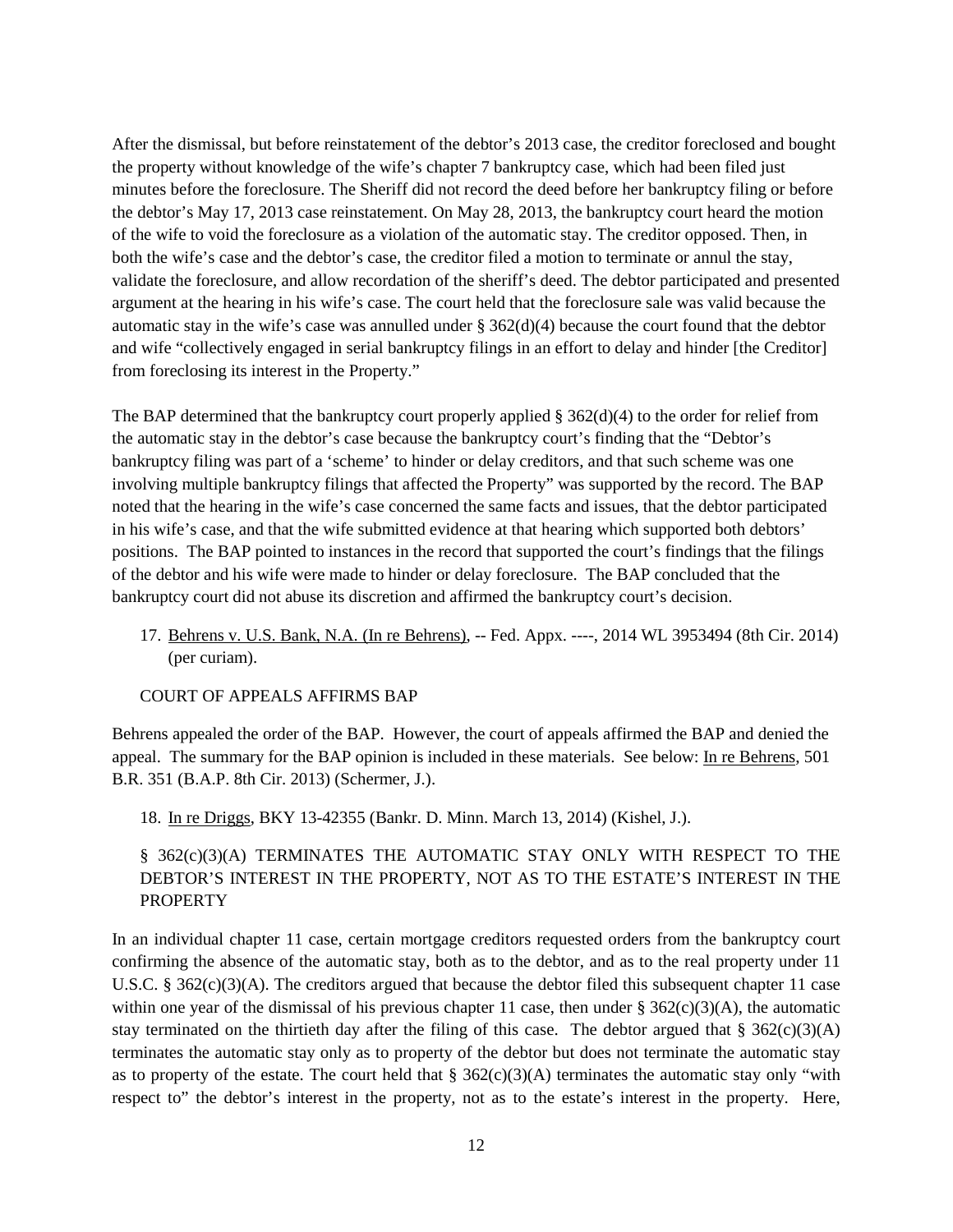because the property was property of the estate because the debtor either did not claim an exemption, or was not allowed an exemption in the property, any interest that the debtor might have had in the property reposed in the estate. Therefore, the automatic stay had not terminated under  $\S 362(c)(3)(A)$  as to the estate's interest in the property.

19. Behrens v. U.S.A. (In re Behrens), 505 B.R. 234 (B.A.P. 8th Cir. 2014) (Nail, J.).

### DEBTOR FAILED TO STATE CLAIM FOR DAMAGES FOR ALLEGED VIOLATION OF AUTOMATIC STAY

The debtor commenced an adversary proceeding against the United States, essentially seeking to collaterally attack an earlier federal criminal judgment, which had resulted in a restitution claim, together with a corresponding lien, in favor of the SEC. The debtor contended that the government's criminal prosecution of him and its continued efforts to collect on the restitution judgment violated both an earlier federal district court order staying any further proceedings against him (subject to certain enumerated exceptions) and the automatic stay provided for by 11 U.S.C. § 362. The bankruptcy court dismissed debtor's complaint under Fed.R.Civ.P. 12(b) for the debtor's failure to state a claim. On appeal, the BAP held that the bankruptcy court properly dismissed the debtor's adversary complaint, since if the debtor wanted to challenge the criminal judgment, he would need to make that argument to the district court that entered the judgment. Moreover, the BAP said that any lien held by the government arose from the criminal judgment, pointing out that Congress has specifically given criminal judgments, including restitution awards and attendant liens, special protection from discharge in bankruptcy. Additionally, the debtor had not challenged the validity, priority, or extent of the government's lien on any grounds other than his contention that the government's criminal action violated the district court's stay of actions against him. Similarly, the debtor failed to specifically identify or quantify under  $\S 362(k)$  any damages arising from the government's alleged violation of the automatic stay.

20. Chae v. Bennett (In re Bennett), 501 B.R. 93 (B.A.P. 8th Cir. 2013) (Schermer, J.).

## BANKRUPTCY COURT PROPERLY DENIED STAY RELIEF TO A CREDITOR WHERE NO PURPOSE WOULD HAVE BEEN SERVED BY LIFTING THE STAY TO ALLOW THE CREDITOR TO CONTINUE TO PURSUE THE CLAIMS FOLLOWING THE ENTRY OF THE INDIVIDUAL CHAPTER 7 DEBTOR'S DISCHARGE

A creditor sought relief from the automatic stay to continue to litigate his malpractice, negligence, and fraud claims against the chapter 7 debtor in state court or, in alternative, for the bankruptcy court to abstain or remand. The bankruptcy court denied the motion and recited its findings of fact and conclusions of law on the record, stating that the creditor's malpractice and negligence actions were dischargeable debts in the debtor's chapter 7 case. The court also ruled that the creditor's fraud case would be dismissed if the creditor did not file an adversary proceeding by a date certain, which the creditor did not do, and thus the discharge that debtor had obtained discharged the fraud claim. The creditor had received notice of the deadline for filing an adversary proceeding regarding the fraud claim. Because there was nothing left for the creditor to litigate in state court, given that all of the alleged causes of action had been discharged, the bankruptcy court entered orders denying the creditor's requests for stay relief or for the bankruptcy court to abstain and remand. Here, the BAP found that the bankruptcy court had correctly noted that there were no remaining causes of action by the creditor, because all of the claims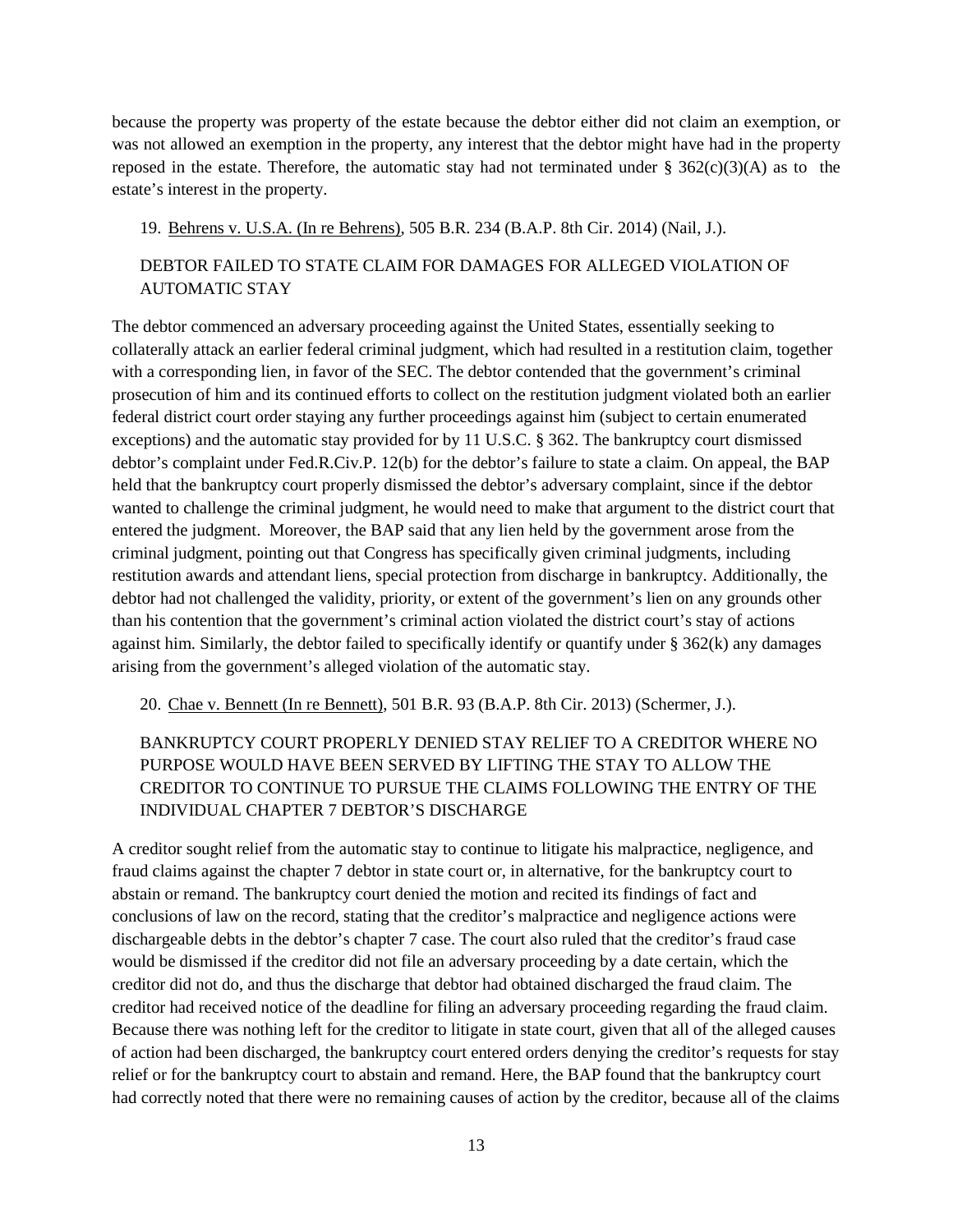against debtor had been discharged. Additionally, there was nothing from which to abstain or to remand because the creditor had never removed the state court action to the bankruptcy court, i.e., no action was pending in the bankruptcy court in relation to the relief that the creditor had sought in the state court action. Accordingly, the Eighth Circuit BAP held that the bankruptcy court properly denied the creditor's request for relief from the automatic stay, and that there was no basis for an order of abstention and remand. Note: This material is excerpted from the January 2014 issue of the Bankruptcy Current Awareness Alert newsletter, with permission. Copyright (c) 2014 Thomson Reuters/West. For more information about this publication please visit www.legalsolutions.thomsonreuters.com.

21. Legendary Stone Arts, LLC v. Maness (In re Maness), 497 B.R. 326 (B.A.P. 8th Cir. 2013) (Saladino, J.).

#### CHECKING ON STATUS OF CRIMINAL PROSECUTION WAS NOT A STAY VIOLATION

An unpaid supplier for the chapter 7 debtor's general-contracting business brought an adversary proceeding seeking a determination from the bankruptcy court that the indebtedness due from the debtor's business, a corporation, was excepted from discharge under 11 U.S.C. § 523(a)(2)(A) and that the debtors were liable for such amounts under Missouri's lien fraud statute, Mo. Rev. Stat. § 429.014, which makes it a felony under certain circumstances for a defendant to receive payment on a construction project and fail to pay a supplier. Prior to the bankruptcy filing, the principals of the unpaid supplier contacted the prosecutor's office to relay facts of his dealings with the debtor; the principals brought a criminal complaint against the debtor two days before the petition date, which ultimately resulted in formal charges being brought against the debtor. Post-petition, the principals periodically contacted the investigators to check on the status of the criminal proceeding, although the issue of restitution was never mentioned. Subsequently, the debtor counterclaimed against the principals alleging a stay violation. The BAP affirmed the bankruptcy court's ruling that the principals had not violated the stay; there was no suggestion that the principals had ever contacted the debtor directly or indirectly, pre- or post-petition, to threaten that they would pursue criminal charges unless payment was made.

22. In re Borm, 508 B.R. 104 (B.A.P. 8th Cir. 2014) (Shermer, J.).

### FOR PURPOSES OF RELIEF FROM STAY, CHAPTER 13 DEFAULT AND PAYMENT DELINQUENCIES OUTWEIGH THE EXISTENCE OF EQUITY IN SUBJECT PROPERTY

Under a confirmed chapter 13 plan, the debtors agreed to make monthly mortgage payments on their homestead to the creditor bank. After the debtors' failure to make payments under that plan resulted in a default of approximately \$11,000, the creditor sought relief from the automatic stay. The bankruptcy court denied the creditor's motion because the debtors had made 9 of 15 payments in the prior year and because there was equity in the property. The creditors appealed, and the BAP reversed and remanded.

Reviewing the bankruptcy court's decision for an abuse of discretion, the BAP held that the undisputed facts met the requirements for a relief from stay imposed by § 362(d)(1). The noncompliance with the plan, failure to make 5 payments over the past year, and accrual of approximately \$11,000 in late payments supported this finding. Furthermore, the BAP noted that the number of repayments missed outweighed the consideration of equity in the property.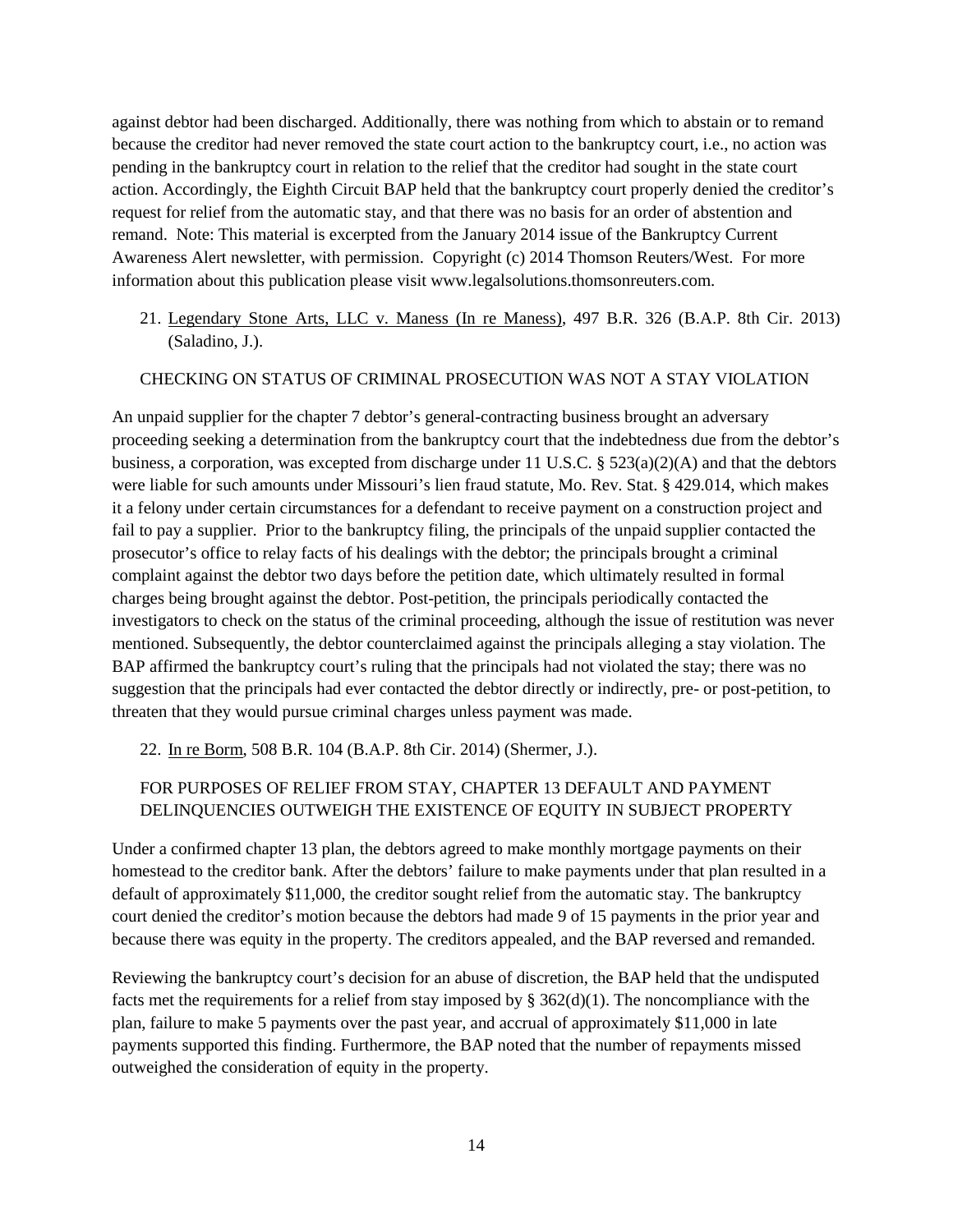### **EXEMPTIONS**

#### <span id="page-14-0"></span>23. Clark v. Rameker, 134 S.Ct. 2242 (2014) (Sotomayor, J.).

### FUNDS HELD IN AN INHERITED INDIVIDUAL RETIREMENT ACCOUNT ARE NOT "RETIREMENT FUNDS" WITHIN THE MEANING OF § 522(B)(3)(C)

An individual had owned, at the time of her death, an individual retirement account worth about \$300,000. Since her daughter was the designated beneficiary of the IRA, the daughter inherited the IRA upon her mother's death. When the daughter and her spouse filed for chapter 7 bankruptcy, they sought to exclude the \$300,000 in the inherited IRA from the bankruptcy estate using the "retirement funds" exemption under 11 U.S.C.  $\S 522(b)(3)(C)$ . The chapter 7 trustee objected to the claimed exemption. The bankruptcy court held that since the inherited IRA did not represent "retirement funds" in the hands of debtor, so the inherited IRA was not exempt under  $\S 522(b)(3)(C)$  and (d)(12). The court concluded that funds are "retirement funds" only when held for the owner's retirement, unlike an inherited IRA, which must be distributed earlier under the Internal Revenue Code. On appeal, the district court reversed, adopting the approach of the Eighth Circuit BAP in *In re Nessa*, where the BAP held that IRA funds which the debtor had inherited from the debtor's parent remained, in form and substance, "retirement funds" after the funds were transferred to the inherited account, even though they were not the debtor's own retirement funds. After the district court issued its decision, the Fifth Circuit in *In re Chilton* adopted the approach taken by the district court and the Eighth Circuit BAP, observing that  $\S 522(b)(3)(C)$  and  $(d)(12)$  do not require that the "retirement funds" must be the debtor's retirement funds, only that they were someone's retirement funds. The Seventh Circuit disagreed with the Fifth Circuit and the Eighth Circuit BAP. The Supreme Court granted certiorari, and affirmed the Seventh Circuit, holding that funds held in inherited IRAs are not "retirement funds" within the meaning of  $\S 522(b)(3)(C)$ , and reasoning that the "text and purpose of the Bankruptcy Code make clear that funds held in inherited IRAs are not 'retirement funds' within the meaning of  $\S$  522(b)(3)(C)'s bankruptcy exemption. The Court explained that "three legal characteristics of inherited IRAs lead us to conclude that funds held in such accounts are not objectively set aside for the purpose of retirement. First, the holder of an inherited IRA may never invest additional money in the account. . . Second, holders of inherited IRAs are required to withdraw money from such accounts, no matter how many years they may be from retirement. Under the Tax Code, the beneficiary of an inherited IRA must either withdraw all of the funds in the IRA within five years after the year of the owner's death or take minimum annual distributions every year. . . Here, for example, petitioners elected to take yearly distributions from the inherited IRA; as a result, the account decreased in value from roughly \$450,000 to less than \$300,000 within 10 years. That the tax rules governing inherited IRAs routinely lead to their diminution over time, regardless of their holders' proximity to retirement, is hardly a feature one would expect of an account set aside for retirement. Finally, the holder of an inherited IRA may withdraw the entire balance of the account at any time—and for any purpose—without penalty. . . Funds held in inherited IRAs accordingly constitute 'a pot of money that can be freely used for current consumption,'not funds objectively set aside for one's retirement." Note: This material is excerpted from the August 2014 issue of the Bankruptcy Current Awareness Alert newsletter, with permission. Copyright (c) 2014 Thomson Reuters/West. For more information about this publication please visit www.legalsolutions.thomsonreuters.com.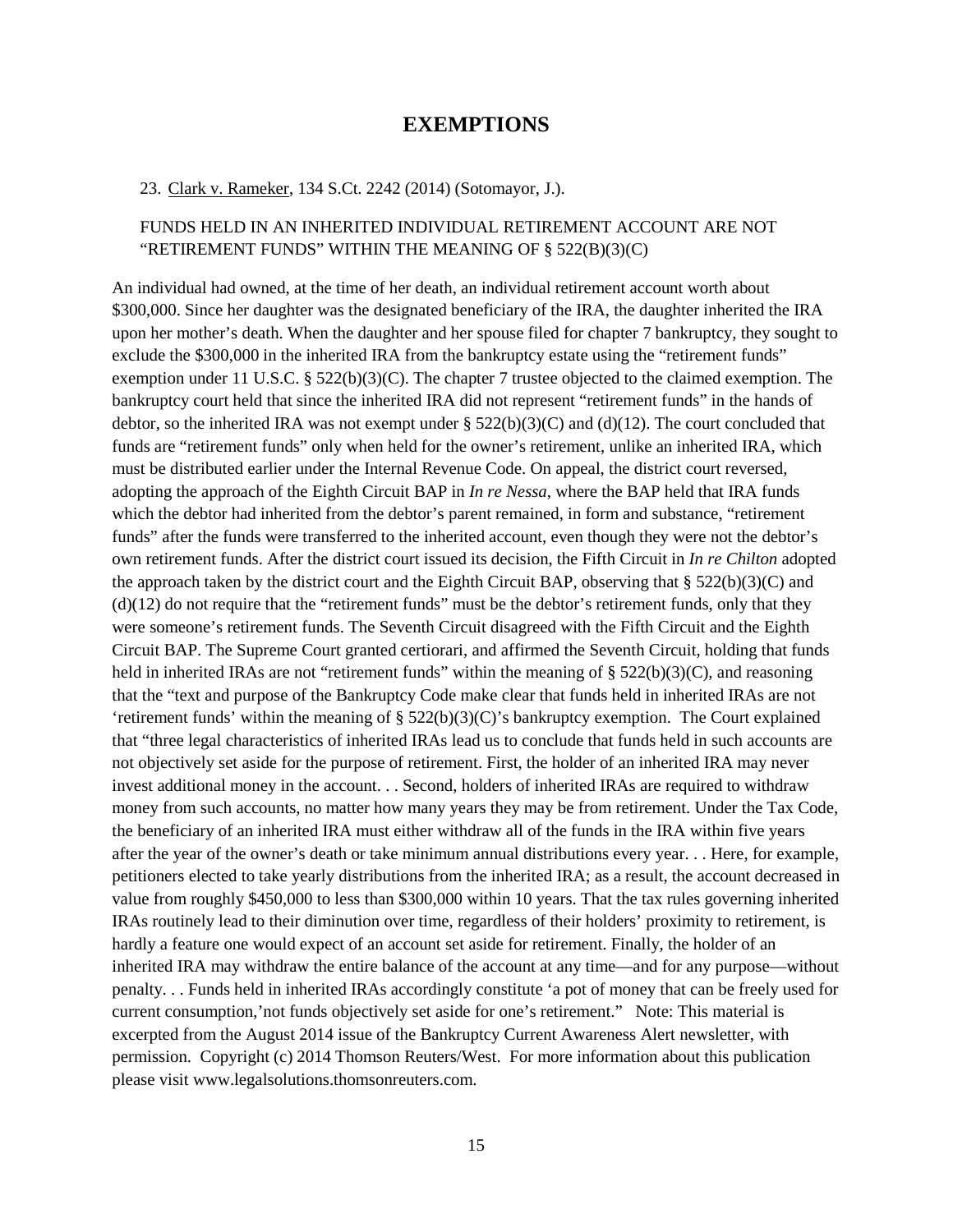#### 24. In re Miller, 500 B.R. 578 (B.A.P. 8th Cir. 2013) (Federman, J.).

#### IRA PURCHASED WITH ROLLOVER FUNDS FROM ANOTHER IRA HELD EXEMPT UNDER  $$522(b)(3)(C)$

The chapter 7 trustee appealed an order of the bankruptcy court for the district of Minnesota that overruled the trustee's objection to the debtor's claimed exemption in an IRA. The bankruptcy court determined that the IRA was exempt under 11 U.S.C.  $\S$  522(b)(3)(C) because it qualified as a tax-exempt individual retirement annuity under 26 U.S.C § 408(b). The debtor had purchased the IRA prepetition with a one-time payment of funds through a direct rollover from a tax-qualified IRA. The underlying documents provided that "[n]o additional Purchase Payments are permitted after the Contract Issue Date," and that it was a "Single Payment Immediate Annuity Contract," which consequently did not allow for additional annual premiums. The debtor claimed the IRA as exempt under 11 U.S.C.  $\S$  522(b)(3)(C). On *de novo* review, the trustee argued that the IRA did not meet the requirements for an individual retirement annuity under §§ 408(b)(2)(A) and (B) of the Internal Revenue Code. Those sections required that the IRA be paid with flexible, annual premiums; because the IRA at issue here was purchased with a single, fixed payment, it was not tax-exempt, and therefore not exempt under  $\S 522(b)(3)(C)$ .

The issue was whether the IRA remained tax-exempt in light of the requirements of §§ 408(b)(2)(A) and (B). The parties agreed that §§ 408(b)(2)(A) and (B) should be read together—subsection (2)(A) requires that premiums are not to be fixed, and subsection (2)(B) provides that the annual premium cannot exceed a certain annual dollar amount under  $\S 219(b)(1)(A)$  of the Internal Revenue Code. Section 219(b)(1)(A) limits annual contributions being made from pre-tax income. The BAP determined that even if you qualify the IRA's purchase payment as a premium,  $\S 219(b)(1)(A)'$  s limit on the annual premium did not apply to this IRA, because the funds were a rollover. The BAP also determined that the debtor's purchase price was not 'fixed' because the purchase price of the IRA was any amount that the debtor chose to roll over. Thus, the BAP interpreted §§ 408(b)(2)(A) and (B) to mean that "*if there are annual premiums*, they may not exceed the limitations of  $\S 219(b)(1)(A)$ ," but not "that annual premiums are required." As such, and in affirming the bankruptcy court, the BAP determined that rollover individual retirement annuities remain tax-exempt even when the IRA does not require annual contributions.

25. In re Johnson, 509 B.R. 213 (B.A.P. 8th Cir. 2014) (Federman, J.), rev'g, In re Johnson, BKY Case No. 13-41370-MER (Bankr. D. Minn. Sept. 11, 2013) (Ridgway, J.).

#### PROPERTY TAX REFUND NOT EXEMPT UNDER MINN. STAT. § 550.37, SUBD. 14, AS "GOVERNMENT ASSISTANCE BASED ON NEED"

The chapter 7 trustee appealed an order of the bankruptcy court that overruled the trustee's objection to the debtor's claimed exemption in a state property tax refund. Debtor, an 88-year-old widow, owned a home valued at \$200,000 with about \$150,000 in equity. Her regular source of income was social security. She derived supplemental income from renting a bedroom, but that ceased shortly after the filing. She attempted to exempt \$1,946.00 property tax refund under Minn. Stat. § 550.37, subd. 14, as "government assistance based on need." The trustee objected, arguing that the property tax refund did not fit explicitly or implicitly within the category of "government assistance based on need." The bankruptcy court, relying in part on In re Tomczyk, 295 B.R. 894, 896 (Bankr. D. Minn. 2003), overruled the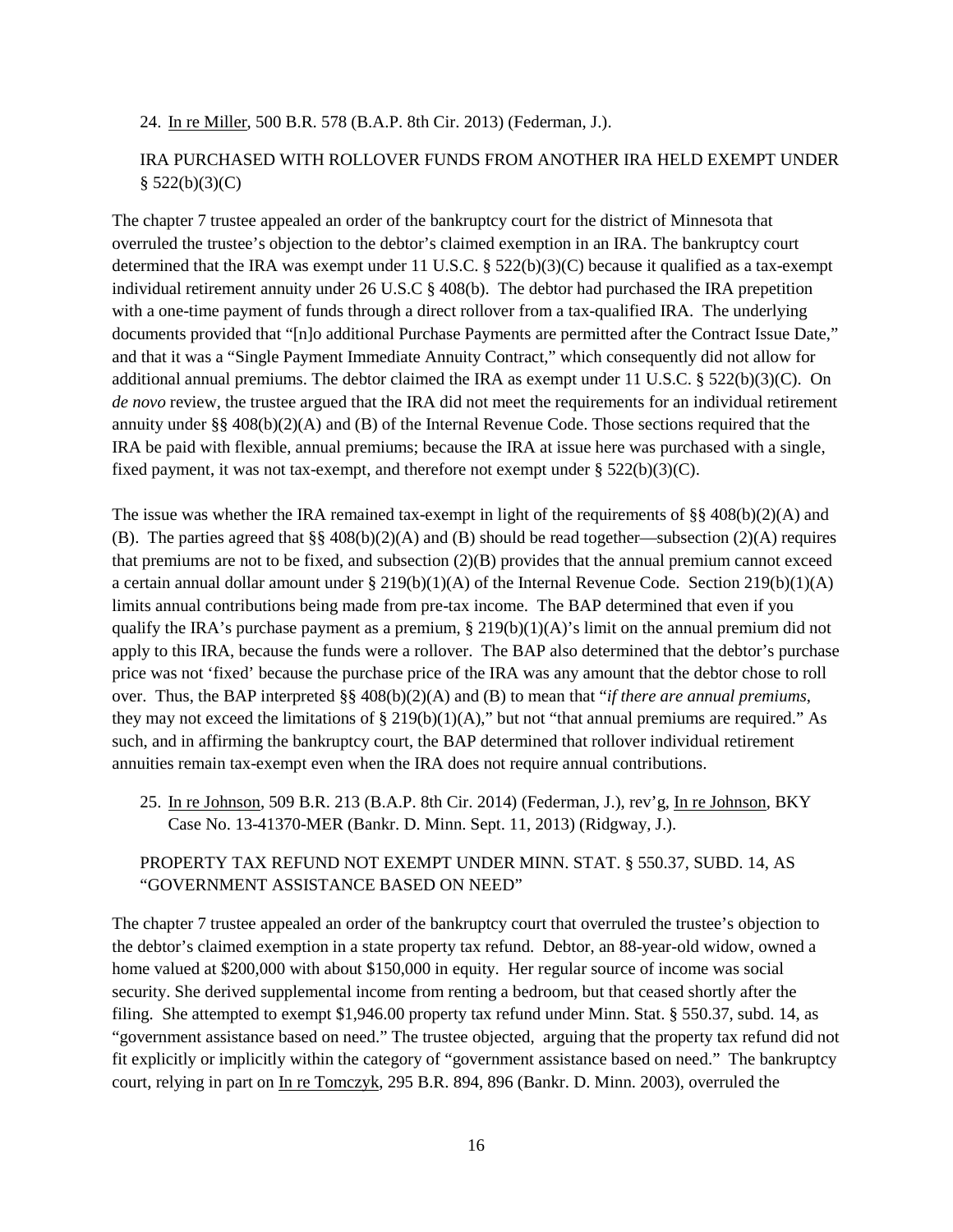objection. It held that the property tax refund was eligible for exemption under Minn. Stat. § 550.37, subd. 14, as "government assistance based on need."

The BAP observed that exemption statutes are to "be construed liberally in favor of the debtor and in light of the purposes of the exemption," but that Minn. Stat. § 645.17, provides that "the legislature does not intend a result that is absurd, impossible of execution, or unreasonable." The BAP looked to its recent holding in Hardy v. Fink (In re Hardy), 503 B.R. 722 (8th Cir. B.A.P. 2013), that a debtor could not exempt a portion of her federal income tax refund attributable to the child tax credit as "public assistance benefits" under the Missouri statute providing for such exemption because after looking at the plain and ordinary dictionary meanings of the term "public assistance," ["government aid to needy, aged, or disabled persons and to dependent children," "government aid to the poor, disabled, or aged or to dependent children, as financial assistance or food stamps," or "government benefits provided to the needy, usually in the form of cash or vouchers"], the child tax credit did not fit within the plain and ordinary meaning of "public assistance" since the credit was available to married individuals with incomes up to \$110,00 and unmarried individuals with incomes up to \$75,000—persons who "cannot be said to be needy." Noting that the heading of § 550.37, subd. 14, is titled "Public Assistance," the BAP reasoned that "like the dictionary definition of public assistance, the Minnesota statute expressly requires that the government assistance here be 'based on need' in order to be exempt." The BAP further noted that here, the property tax refund represented an overpayment of taxes, and that had the debtor initially paid the exact amount of taxes, the Debtor would not have been entitled to exempt the cash remaining. The BAP also noted that if property tax refunds qualified as "government assistance based on need" then they would be exempt for six months from collection by creditors, which would lead to an absurd and unreasonable result—one that was unintended by the Minnesota legislature.

26. Paul v. Allred (In re Paul), 739 F.3d 1132 (8th Cir. 2014) (Riley, J.).

### A DEBTOR COULD NOT CLAIM A HOMESTEAD EXEMPTION FOR A HOUSE IN WHICH THE DEBTOR HAD NOT LIVED FOR YEARS AND TO WHICH THE DEBTOR HAD NO INTENT OF RETURNING

Debtor in this case filed a voluntary petition for chapter 7 relief in an "opt-out" state. Among his assets, debtor listed real property in which he claimed a homestead exemption under applicable state law. In the petition, debtor listed his new wife's house as his address. At the § 341 meeting of creditors, the debtor testified that, in 1997 or 1998, he purchased the property in question. Debtor lived at the property for a period of time, but had moved out fourteen or fifteen years ago. Since that time, debtor had rented out the property. As of the § 341 meeting, debtor had no intention of residing at the property. Not long after the meeting of creditors, the trustee objected to the debtor's claim of homestead exemption in the property. In entering judgment in favor of the trustee, the bankruptcy court reasoned that the state homestead exemption was inapplicable to debtor, since he had no "present intent to return to" the property and where he and his family had "made their home elsewhere and had no intent to move." The BAP affirmed. The Eighth Circuit also affirmed, observing that, in "large part, [debtor's] propositions appear to suffer from the misconception that ownership of a house automatically entails a 'right' to its characterization as a homestead." "On the contrary," the court said, since "[t]he homestead right consists of the 'right of occupancy' and 'when the need for protection for the family ceases, then there is no longer any reason for the homestead. The homestead exemption is therefore temporary and exists only so long as the conditions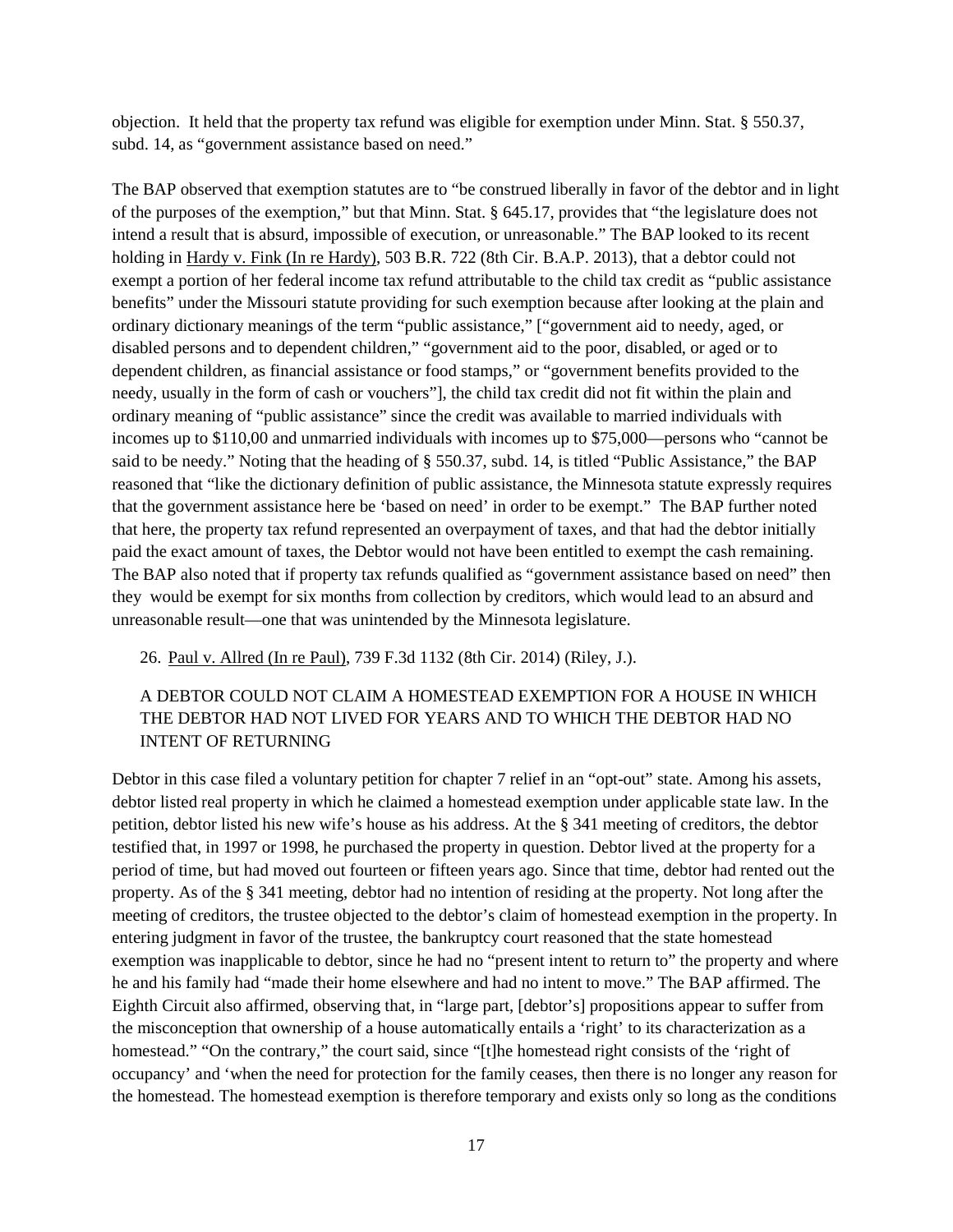prevail under which it was allowed by the homestead law.'" Note: This material is excerpted from the March 2014 issue of the Bankruptcy Current Awareness Alert newsletter, with permission. Copyright (c) 2014 Thomson Reuters/West. For more information about this publication please visit www.legalsolutions.thomsonreuters.com.

27. Goben v. Corydon State Bank (In re Goben), 499 B.R. 326 (B.A.P. 8th Cir. 2013) (Schermer, J.).

#### STATE VEHICLE EXEMPTION NOT ALLOWED WHERE THE DEBTOR HAS NO EQUITY

The bank held a lien on the chapter 7 debtor's vehicle. After the debtor claimed an exemption in the vehicle under Iowa Code § 627.6, the bank objected. The BAP affirmed the bankruptcy court's determination that, because the amount owed the bank exceeded the vehicle's value, the debtor had no equity in vehicle that the debtor could claim as exempt under the Iowa statute. The BAP also agreed with the bankruptcy court's statement that "11 U.S.C. § 522(f) is not available to Debtor to avoid this type of lien."

28. In re Hardy, 503 B.R. 722 (B.A.P. 8th Cir. 2013) (Nail, J.).

#### REFUNDABLE CHILD TAX CREDIT IS NOT A PUBLIC ASSISTANCE BENEFIT

The chapter 13 debtor claimed that the refundable portion of the "Child Tax Credit" from a federal tax refund did not constitute part of the bankruptcy estate because it was a "public assistance benefit" under MO.REV.STAT. § 513.430.1(10). The statute does not define "public assistance benefit." The trustee objected to this exemption, and the bankruptcy court sustained. The debtor than appealed, and the BAP affirmed.

The BAP found that under § 513.430.1(10)(a), the refundable portion of the Child Tax Credit could not be considered a public assistance benefit and could not be claimed as an exemption. The court determined that the dictionary definitions of the phrase did not support the debtor's argument. It found that the high income threshold for the tax credit and prior case law demonstrated that the legislature did not intend to restrict the tax credit to low income families or needy individuals. The court further noted that taxpayers with very low incomes were not eligible for such a credit, suggesting that the credit could not be interpreted as applying to low-income families. Thus, because the debtor did not provide evidence indicating that the credit was available only to needy individuals, the BAP affirmed the bankruptcy court's decision.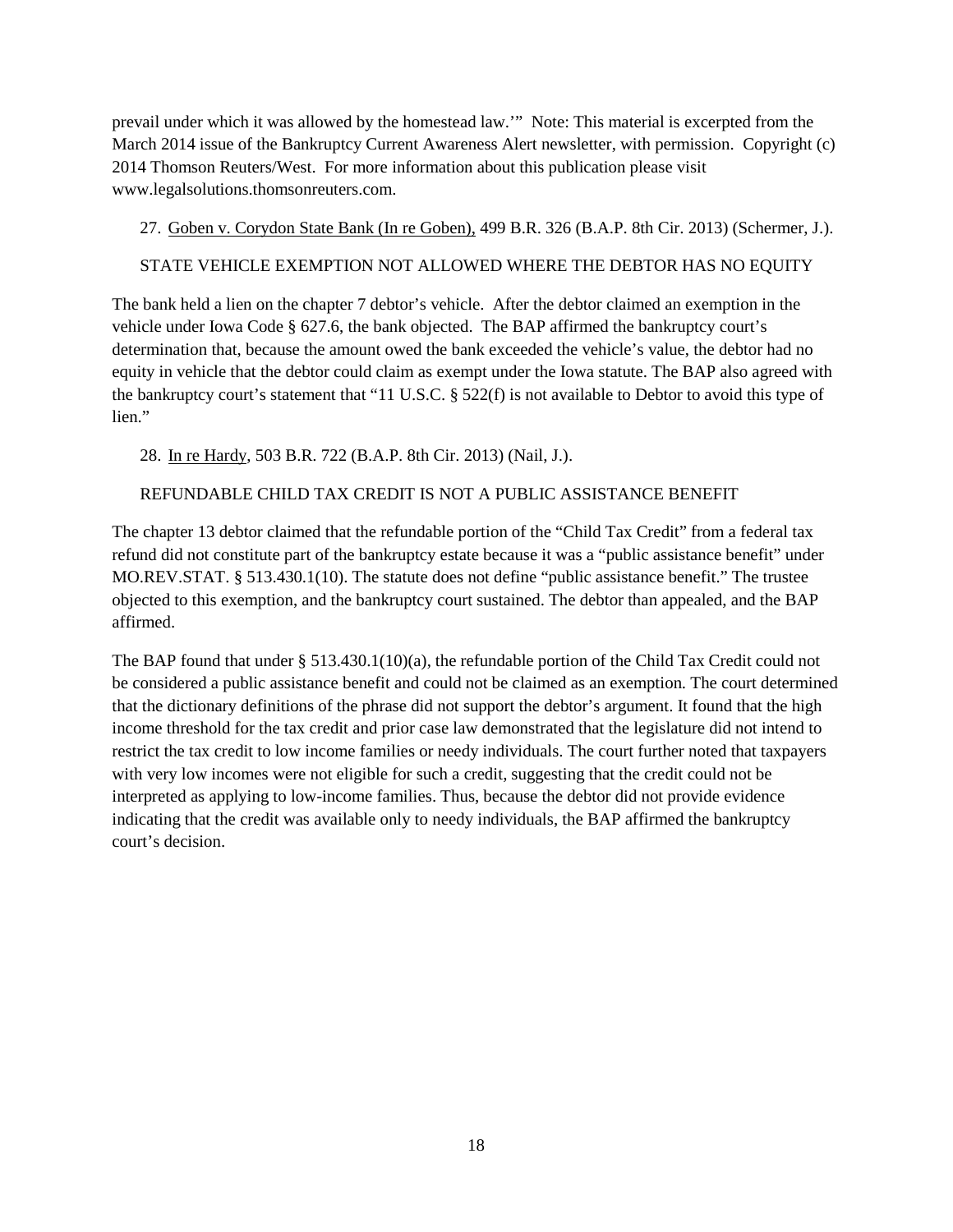## **AVOIDANCE & OTHER TRUSTEE POWERS**

#### <span id="page-18-0"></span>29. Cox v. Momar Inc. (In re Affiliated Foods Southwest Inc.), 750 F.3d 714 (8th Cir. 2014) (Loken, J.).

#### EIGHTH CIRCUIT UTILIZES TWO YEAR LOOK-BACK PERIOD FOR § 547(c)(2)'s ORDINARY-COURSE-OF-BUSINESS EXCEPTION

The chapter 7 trustee commenced an adversary proceeding against a defendant corporation to recover as avoidable preferences two payments that the defendant had received from debtor, during the 90 days prior to debtor's filing of a voluntary chapter 11 petition, which was later converted to chapter 7. The debtor was a wholesale food cooperative and the defendant was a supplier of cleaning and sanitation products. Although the defendant conceded that the payments were preferential transfers within the meaning of 11 U.S.C. § 547(b), it asserted affirmative defenses to preference liability, including the exception for transfers made in the ordinary course of business per  $\S$  547(c)(2). The trustee conceded that one of the two transfers was not an avoidable preference and the parties each moved for summary judgment on the defendant's claim that the second transfer, which was a payment of \$31,470.50 made on April 26, 2009, to satisfy an invoice from the defendant dated March 31, 2009, fell within the ordinary course of business exception in § 547(c)(2). The district court ruled in favor of the defendant and the Eighth Circuit affirmed. The court commented that this was the first case where it had to address the amended version of § 547(c)(2). The trustee argued that the district court committed clear error because the 26-day delay in making the challenged payment was inconsistent with the ordinary business dealings between the parties, because debtor had made three payments to the defendant in the one-year period preceding the preference period with a mean days-to-pay of 44 days. But the defendant argued that in the two years before the preference period, debtor had made seven payments to the defendant on the average of 35.43 days after invoice, with payment times ranging from 13 to 49 days, which the defendant argued would put the challenged payment's 26-day period within the ordinary course of business between the defendant and the debtor. The court noted that the one-year look-back period advanced by the trustee included only three transfers outside the preference period, all of which occurred when debtor was suffering financially and did not include any transfers when debtor was financially healthy. "In these circumstances, a two year look-back capturing all nine transactions is a far better benchmark," the court ruled. Note: This material is excerpted from the May 2014 issue of the Bankruptcy Current Awareness Alert newsletter, with permission. Copyright (c) 2014 Thomson Reuters/West. For more information about this publication please visit www.legalsolutions.thomsonreuters.com.

30. Stoebner v. San Diego Gas & Electric Co. (In re LGI Energy Solutions, Inc.), 746 F.3d 350 (8th Cir. 2014) (Loken, J.).

EIGHTH CIRCUIT HOLDS, AS A MATTER OF FIRST IMPRESSION, THAT IN THREE-PARTY RELATIONSHIPS WHERE THE DEBTOR'S PREFERENTIAL TRANSFER TO A THIRD PARTY BENEFITS THE DEBTOR'S PRIMARY CREDITOR, NEW VALUE (EITHER CONTEMPORANEOUS OR SUBSEQUENT) CAN COME FROM THE PRIMARY CREDITOR, EVEN IF THE THIRD PARTY IS A CREDITOR IN ITS OWN RIGHT AND IS THE ONLY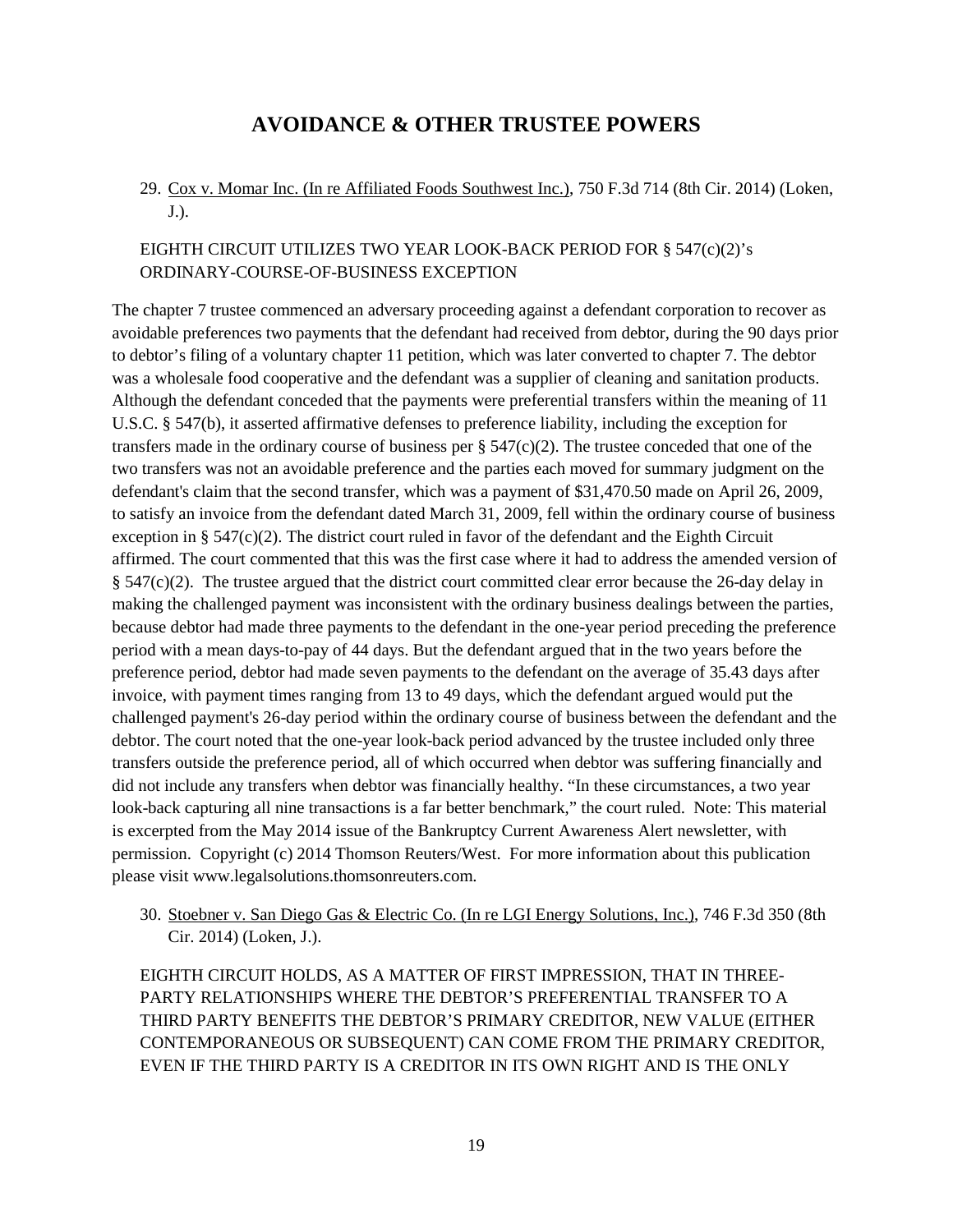#### DEFENDANT AGAINST WHOM THE DEBTOR HAS ASSERTED A CLAIM OF PREFERENCE LIABILITY

The debtor performed bill payment services for its clients, which were large utility customers such as two national restaurant chains, for the operation of their restaurants. During the preference period, debtor made transfers totaling \$75,053.85 to one utility and transfers totaling \$183,512.74 to another utility to pay outstanding invoices for utility services provided to the restaurants. After these transfers, but during the preference periods of the involuntary chapter 7 petitions, the utilities continued to provide services to the two chains and sent new invoices to the debtor and also continued to send invoice spreadsheets to the two chains, which then sent checks totaling approximately \$297,000 to the debtor for the payment of the invoices. The chapter 7 trustee sued to recover the payments as avoidable preferences under 11 U.S.C.A. § 547(b); the utilities asserted the subsequent new value defense of § 547(c)(4). Through separate decisions, the bankruptcy court permitted the defense in part, allowing each utility to offset payments received by the debtor from the utility customers—the two restaurant chains—for utility services provided after a preference payment. On appeal, the cases were consolidated in the BAP, which reversed the bankruptcy court, in part, and allowed each utility a larger offset for all the payments by the two restaurant chains made after a preference payment, including payments for services provided before the preference payment. In applying this standard, the BAP reduced the first utility's preference exposure from \$31,242.63 to zero, and the second utility's preference exposure from \$131,267.63 to \$25,625.75. The trustee appealed, raising a  $\S$  547(c)(4) issue of first impression. The second utility cross-appealed to the Eighth Circuit, arguing that the BAP had made a clerical error in calculating the second utility's preference exposure, which the trustee did not contest. The Eighth Circuit affirmed the BAP, and reduced the preference liability of the second utility as requested in the cross appeal. The Eighth Circuit held that, "in three-party relationships where the debtor's preferential transfer to a third party benefits the debtor's primary creditor, new value (either contemporaneous or subsequent) can come from the primary creditor, even if the third party is a creditor in its own right and is the only defendant against whom the debtor has asserted a claim of preference liability." The court added that, "[a]s § 547(b) makes avoidable a transfer 'for the benefit of a creditor,' it both serves the purposes of § 547 and honors the statute's text to construe 'such creditor' in the  $\S 547(c)(4)$  exception as including a creditor who benefitted from the preferential transfer and subsequently replenished the bankruptcy estate with new value." Note: This material is excerpted from the May 2014 issue of the Bankruptcy Current Awareness Alert newsletter, with permission. Copyright (c) 2014 Thomson Reuters/West. For more information about this publication please visit www.legalsolutions.thomsonreuters.com.

#### 31. Shelton v. CitiMortgage, Inc. (In re Shelton), 735 F.3d 747 (8th Cir. 2013) (Melloy, J.).

### A CREDITOR'S LIEN IS NOT EXTINGUISHED BY THE CREDITOR'S FAILURE TO TIMELY FILE A CLAIM AGAINST THE ESTATE

The claims bar date in the debtors' chapter 13 case was January 25, 2011, but the secured creditor, which held a lien on debtors' primary residence, filed a claim for \$210,596.66 on August 22, 2011. One week later, the debtors objected to the claim, urging disallowance of the claim because it was untimely filed. Debtors did not, however, challenge the substantive validity of the claim or otherwise object to the validity of the underlying debt, or the creditor's lien. Before a scheduled hearing on the timeliness objection, the parties agreed to the entry of an order disallowing the claim, but the bankruptcy court's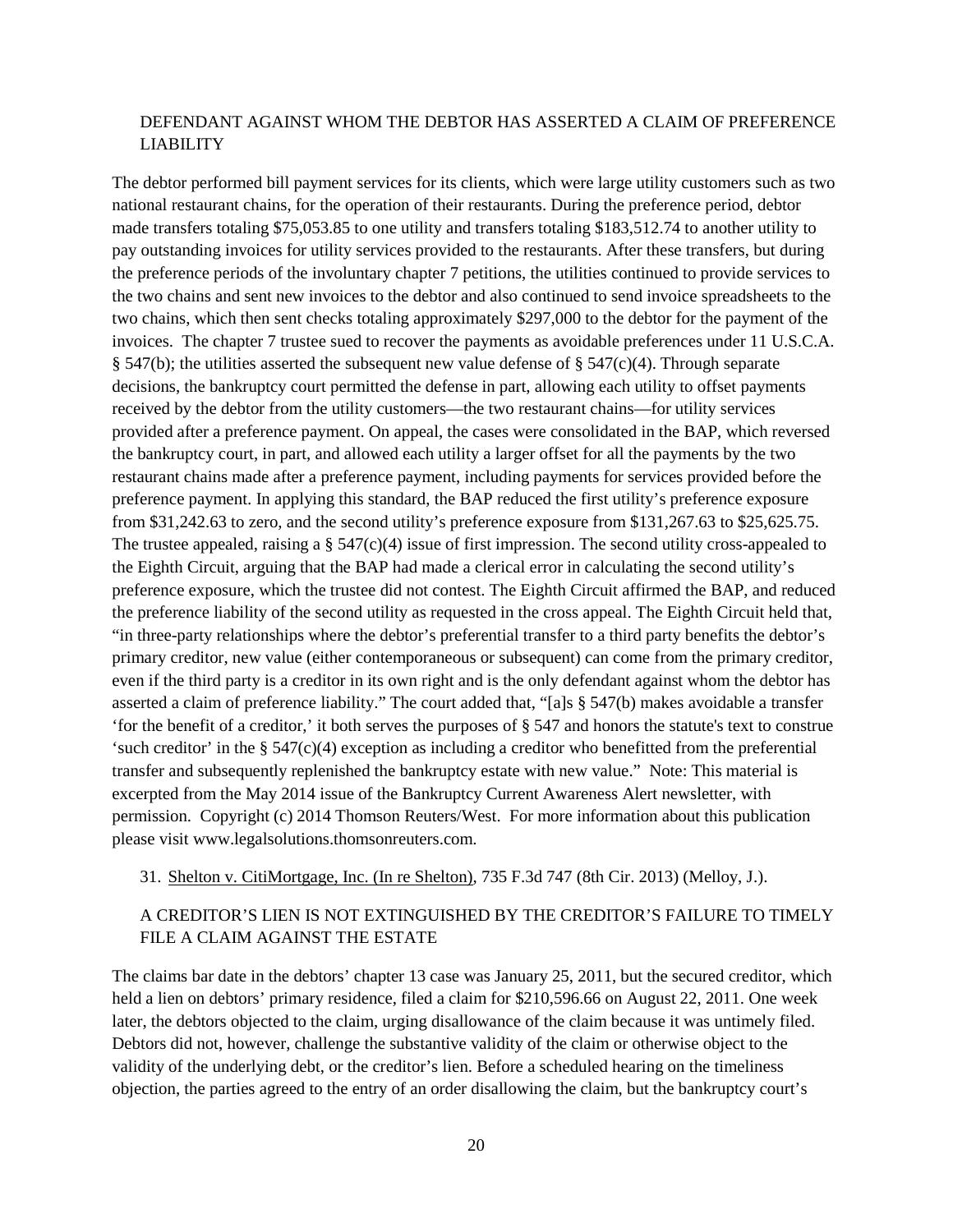order did not specify the basis for disallowance of the claim. After the claim was disallowed, the debtors commenced an adversary proceeding, seeking to avoid the creditor's lien under 11 U.S.C. § 506(d). Once again, however, debtors did not challenge the substantive validity of the lien or the debt. The creditor moved to dismiss, which the bankruptcy court granted, relying on the longstanding principle under *Dewsnup v. Timm*, that valid liens pass through bankruptcy unaffected. The bankruptcy court also found support for its conclusion based on authority from the only two circuit courts to have addressed the issue, both of which concluded that the plain language of § 506(d) did not void liens where an associated claim was disallowed solely on the basis of the claim's untimeliness. Finally, the bankruptcy court observed that the Eighth Circuit had held, in *In re Be-Mac Transport Co., Inc.*, albeit in another context, that "a lien survived bankruptcy notwithstanding § 506(d) where the bankruptcy court had rejected a claim as untimely but where there had been no finding of invalidity regarding the underlying debt or claim." The Eighth Circuit held that, "[r]egardless of whether. . . *Be-Mac Transport* can be distinguished from the present facts, we agree with the well-reasoned judgments from the Fourth and Seventh Circuits." Note: This material is excerpted from the December 2013 issue of the Bankruptcy Current Awareness Alert newsletter, with permission. Copyright (c) 2013 Thomson Reuters/West. For more information about this publication please visit www.legalsolutions.thomsonreuters.com.

32. Pierce v. Collection Associates, Inc. (In re Pierce), 504 B.R. 506 (B.A.P. 8th Cir. 2013) (Kressel, J.).

#### STATUTORY DEFENSE UNDER § 547(c)(8) TO PREFERENCE LIABILITY APPLIED WHERE AGGREGATE VALUE OF TRANSFERS WAS LESS THAN \$600

The chapter 13 debtors commenced an adversary proceeding to avoid six transfers totaling \$858.98, as alleged preferences, made pursuant to a pre-petition wage garnishment. The bankruptcy court ruled in favor of the garnishee. The parties agreed that all elements of 11 U.S.C. § 547(b) prima facie case were met regarding the transfers of the garnished wages, but the parties disagreed regarding the application of the defense contained in §  $547(c)(8)$ , which provides that "a trustee may not avoid under this section a transfer—(8) if, in a case filed by an individual debtor whose debts are primarily consumer debts, the aggregate value of all property that constitutes or is affected by such transfer is less than \$600." The bankruptcy court ruled that the transfers were not avoidable. The BAP agreed with the debtors that at one time all six wage garnishments constituted preferences, but that by the time the debtors had commenced their preference action, the garnishee had already returned \$296.20 to them. As the debtors recognized, the only remedy available to them was avoidance of the wages still in possession of the garnishee; that amount was  $$562.78$ , i.e., an amount less than \$600. Thus, the BAP ruled that §  $547(c)(8)$  applied.

33. McCarthy v. Brevik Law (In re McCarthy), 501 B.R. 89 (B.A.P. 8th Cir. 2013) (Schermer, J.).

### DEBTOR HAD STANDING TO BRING A STRONG-ARM AVOIDANCE PROCEEDING TO AVOID THE FIXING OF STATUTORY ATTORNEY'S LIEN ON THE DEBTOR'S HOMESTEAD PROPERTY

The debtor's former divorce attorney objected to confirmation of his chapter 13 plan. The debtor then commenced an adversary proceeding, seeking to avoid the fixing of an attorney's lien held by the attorney against the debtor's homestead. The complaint stated that it was "filed pursuant to [Bankruptcy Code] §§ 522(h), and 545(2), and Federal Rule of Bankruptcy Procedure 7001, to avoid a statutory attorney's lien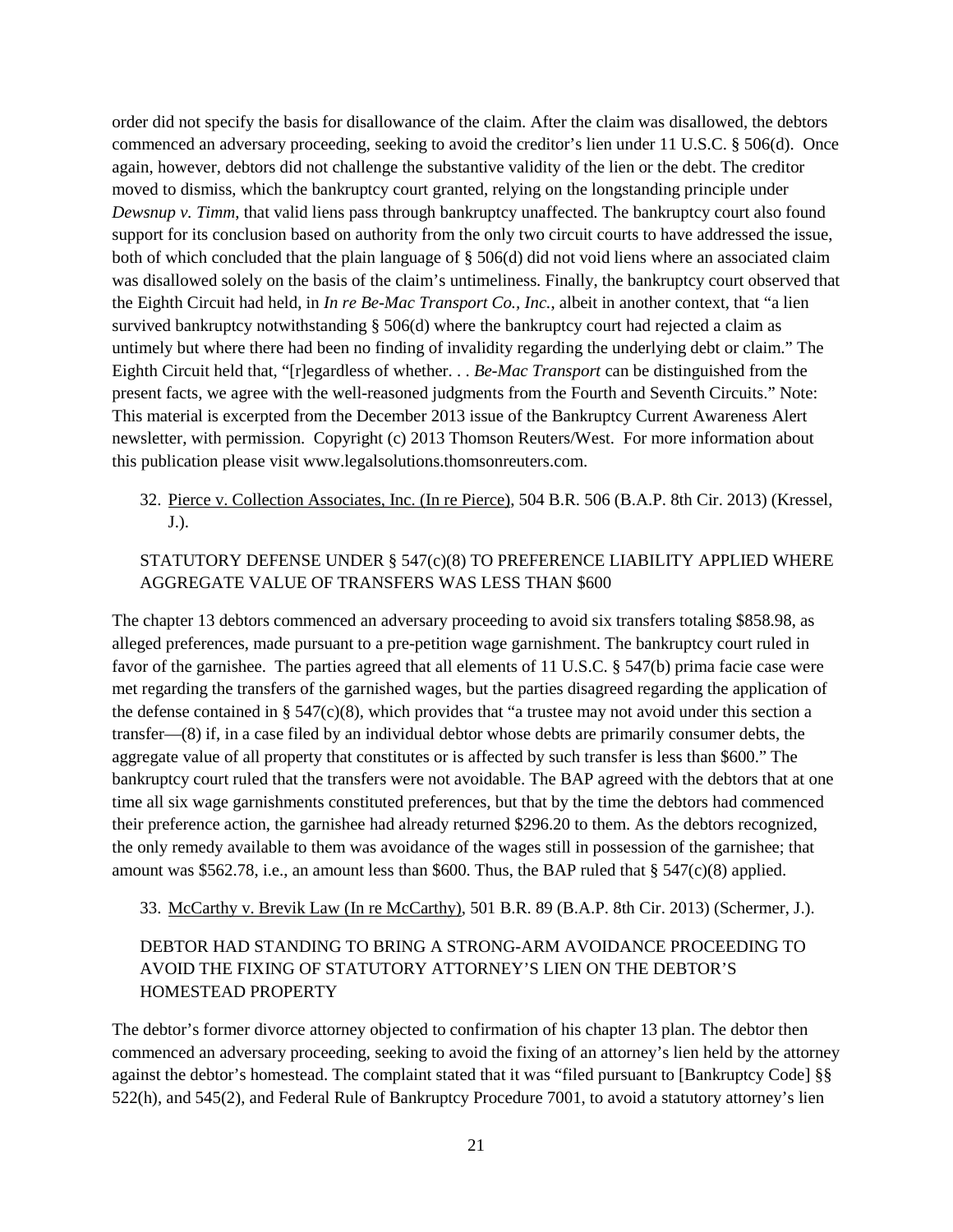against Debtor's homestead on the grounds that such liens are unenforceable against debtors' [sic] homesteads [sic] in Minnesota absent a specific written waiver of homestead exemption." The BAP surmised that a debtor has standing to bring an avoidance action under § 522(h) when: "(1) the debtor's transfer of property was involuntary; (2) the debtor did not conceal the property; (3) the trustee did not attempt to avoid the transfer; (4) the debtor seeks to exercise an avoidance power enumerated under § 522(h); and (5) the transferred property could have been exempted if the trustee had avoided the transfer under the provisions of § 522(g)." Accordingly, the BAP held that the debtor's § 545(2) action met each requirement of the five-part test. Note: This material is excerpted from the December 2013 issue of the Bankruptcy Current Awareness Alert newsletter, with permission. Copyright (c) 2013 Thomson Reuters/West. For more information about this publication please visit www.legalsolutions.thomsonreuters.com.

34. Finn v. Alliance Bank, 838 N.W.2d 585 (Minn. Ct. App. 2013) (Willis, J.), review granted, (Minn. Nov. 12, 2013).

### MINNESOTA SUPREME COURT TO DECIDE WHETHER TO ADOPT OR APPLY THE "PONZI SCHEME PRESUMPTION" [REVIEW GRANTED]

The issues in this case are complex and a careful reading of the opinion itself is required. Moreover, the decision is being reviewed by the Minnesota Supreme Court. The receiver of entities that fraudulently sold loan participations through an alleged Ponzi scheme brought claw back actions under the Minnesota Uniform Fraudulent Transfer Act (MUFTA) against banks and other financial institutions seeking to recover profits received by the banks and financial institutions. The district court dismissed some of the claims and granted summary judgment in favor of the banks and financial institutions on other claims. The Minnesota Court of Appeals ruled that constructive-fraud claims brought under the MUFTA are governed by the six-year statute of limitations for actions based on liability created by statute, which did not contain a "discovery" provision, where the alleged constructively fraudulent transfers were not actionable at common law or under the original fraudulent-transfer statute. By contrast, actual-fraud claims under the MUFTA are governed by the six-year statute of limitations for actions for relief upon the ground of fraud, which do contain a "discovery" provision, rather than statute of limitations for actions upon a liability created by statute. This is so, the court ruled, since the MUFTA merely codified actualfraud claims that already existed at common law. The appellate court also ruled that application of the "Ponzi-scheme presumption" was consistent with the legislative intent of the MUFTA with respect to presumptions of fraudulent intent and lack of sufficient assets to pay debts; however, application of the presumption regarding lack of reasonably equivalent value was inconsistent with the legislative intent of MUFTA. The outcome of this decision is partially at odds with *In re Petters Co., Inc*., 494 B.R. 413 (Bankr. D. Minn. 2013) (Kishel, J.).

35. In re Genmar Holdings, Inc., 496 B.R. 532 (B.A.P. 8th Cir. 2013) (Nail, J.).

### INTENTIONAL TWO WEEKS REQUIRED BETWEEN EXCHANGE EVENTS IS NOT A CONTEMPORANOUS EXCHANGE, AND ARBITRATION IS NOT NECESSARILY ORDINARY COURSE OF BUSINESS

After filing for arbitration, the purchaser of a defective boat entered into a settlement agreement with a subsidiary of the chapter 7 debtor. The debtor, not its subsidiary, then paid \$65,000 to the purchaser's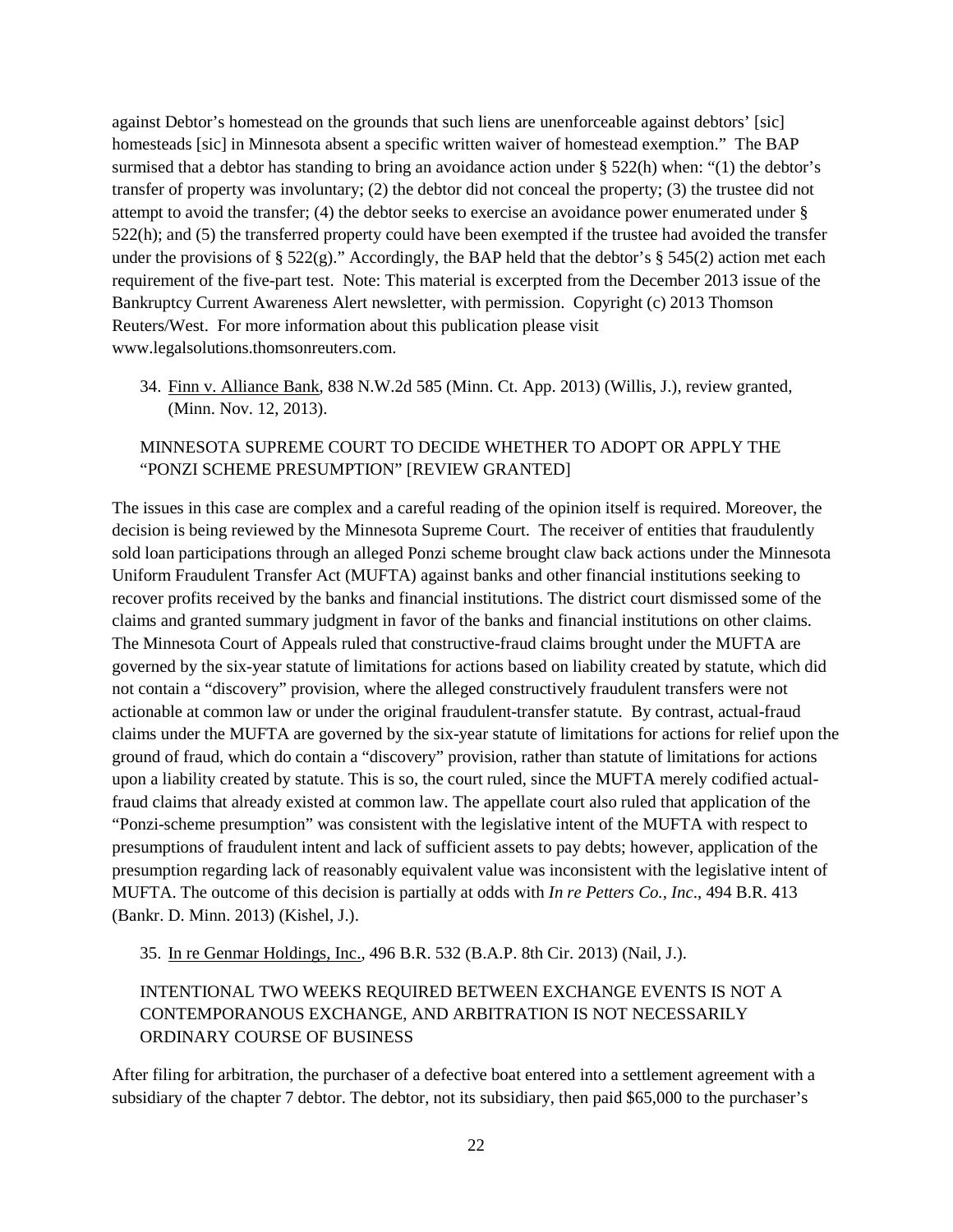attorneys no more than 90 days before it filed for bankruptcy. In exchange, the subsidiary would acquire a lien waiver and title to the boat. The trustee filed an adversary proceeding against the purchaser's attorneys to recoup that alleged preferential transfer under § 547 and § 550. Because the purchaser's attorneys informed the trustee of their role as a conduit for the settlement payment after the complaint filing deadline, the trustee filed, and the bankruptcy court granted, a motion to amend his adversary complaint to include the purchaser. The purchaser and his attorneys subsequently filed answers and counterclaims alleging fraud. All parties then moved for summary judgment. The bankruptcy court granted the trustee's preferential transfer claim against the purchaser but not the purchaser's attorneys. Additionally, the court ruled against the purchaser and his attorneys on the fraud counterclaim. On appeal, the purchaser challenged the amendment of the adversary complaint and the judgment on the preferential transfer claim. The BAP affirmed.

The BAP first addressed the appellant's argument that the trustee's mistake in identifying the proper party before the filing deadline should preclude the trustee from amending his complaint. Rule  $15(c)(1)(C(ii)$ only addresses whether the defendant [purchaser], not the plaintiff [trustee] "knew or should have known that it would have been named as a defendant but for an error." Thus, the BAP found no abuse of discretion in the grant of the trustee's motion to amend.

Next, the BAP determined that the appellant's argument that the settlement agreement represented a contemporaneous exchange lacked merit. A trustee may not avoid a preferential transfer under § 547(b) if it satisfies the requirements of  $\S$ 547(c). Under  $\S$  547(c)(1), the court must determine whether the debtor and creditor intended a transfer to be a contemporaneous exchange. The BAP found that the settlement agreement between the purchaser and a subsidiary of the debtor provided evidence of intent only between those two parties and not of the debtor. Furthermore, applying the plain meaning rule to interpret the meaning of "contemporaneous" as "occurring. . . during the same time," the BAP found that the settlement agreement's provision that the exchange occur at least two weeks apart did not constitute a contemporaneous exchange.

Finally, the appellant asserted, and the BAP rejected, that the transfer satisfied the requirement under §  $547(c)(2)$  in that it was "in payment of a debt incurred in the ordinary course of business and... was, subjectively, in the ordinary course of business between the parties." The purchaser did not provide evidence that the sales contract contained an arbitration clause, and the debtor was not a party to that contract or the arbitration proceeding. The presence of an arbitration clause also did not demonstrate that arbitration proceedings occurred in the debtor's ordinary course of business. Additionally, the purchaser did not provide evidence that the payment owed to him arose in his ordinary course of business. Thus, the settlement payment did not satisfy the requirements under  $\S$  547(c)(2).

36. In re Hecker, 496 B.R. 541 (B.A.P. 8th Cir. 2013) (Federman, J.).

## THE "PERSON AGGRIEVED DOCTRINE" LIMITS APPELLATE STANDING TO PERSONS WITH A FINANCIAL STAKE IN THE ORDER BEING APPEALED

Chapter 7 trustee sought to avoid, as a preference or unauthorized postpetition transfer, liens obtained by judgment creditors prepetition but registered postpetition on property owned by debtor. The bankruptcy court granted summary judgment in favor of the defendants. The BAP ruled that the postpetition registration was an avoidable transfer, but remanded for determination of an appropriate remedy. On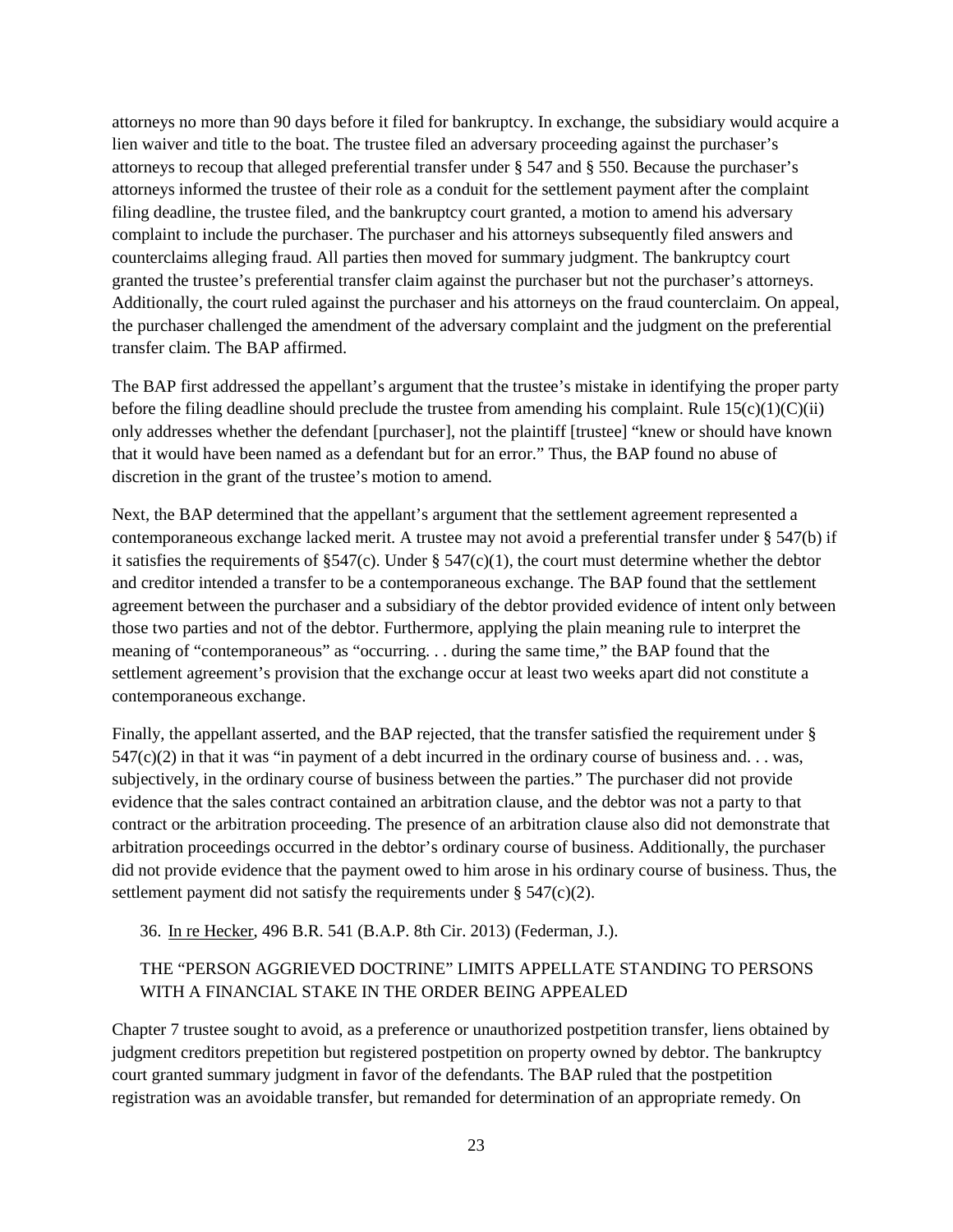remand, the bankruptcy court ruled that the trustee should recover nothing from the judgment creditors, and that the mortgagee holding second and third mortgages failed to protect its lien position by redeeming and was not entitled to an order voiding the lien registrations. On appeal, the BAP held that the mortgagee holding second and third mortgages lacked standing to appeal, because if it was aggrieved, it was not as a result of the registrations or the bankruptcy court's ruling on remand:

"Ordinarily, a party to a lawsuit has no standing to appeal an order unless he can show some basis for arguing that the challenged action causes him a cognizable injury, i.e., that he is 'aggrieved' by the order. To appeal from an order of the bankruptcy court, appellants must have been directly and adversely affected pecuniarily by the order. This principle, also known as the 'person aggrieved' doctrine, limits standing to persons with a financial stake in the bankruptcy court's order. The 'person aggrieved' standard, which is more stringent than the constitutional test for standing, serves the acute need to limit collateral appeals in the bankruptcy context. A debtor has standing to appeal if the bankruptcy court order 'diminishes the person's property, increases the person's burdens, or impairs the person's rights."

With respect to the trustee's remedy, the BAP reiterated that the trustee is entitled to a judgment, either by return of the property transferred or the value of such property, to restore the estate to its prior financial condition, but noted that the present issue was not whether the transfer was avoidable under § 549 but what remedy was available under § 550. The BAP agreed with the bankruptcy court that immediately prior to the registration of the judgment liens, the trustee held a right of redemption and that, had the trustee redeemed, he would have owned the property subject to those liens and recovered no value to the estate. "For that reason, the right of redemption simply had no value to the Trustee. That is why, sensibly, he did not exercise it in the first place, and why he does not want it back now as the remedy for avoiding the transfer. But that is also why the estate suffered no damages from registration of the judgments." The BAP rejected the trustee's attempt to "piggyback" onto the judgment creditors' valuable rights of redemption, and affirmed the bankruptcy court's judgment that the trustee recover nothing.

37. In re Petters Co., Inc., 499 B.R. 342 (Bankr. D. Minn. 2013) (Kishel, J.).

PLEADING THAT PAYMENTS WERE MADE IN FURTHERANCE OF A PONZI SCHEME IS SUFFICIENT FOR FRAUD PLEADING; CONSTRUCTIVE FRAUD CANNOT BE USED TO RECOVER PAYMENTS ON PRINCIPAL OF LOAN; INSIDER STATUS SATISFIED BY PLEADING THAT PERSON HAD ACCESS TO PERSON IN CONTROL OF THE DEBTOR AND INFLUENCE OVER DECISIONMAKING

In the third of three memorandum opinions, the court addressed a final set of issues common to the adversaries initiated by the bankruptcy trustee. In the cases addressed by this opinion, the defendants had engaged in transactions with the debtors that were documented as loans and the trustee sought to recover transfers made on these loans as actual or constructive fraud. The court addressed the defendants' various arguments supporting their motions to dismiss under Rule 12(b).

The first issue addressed by the court was the defendants' assertion that a transfers documented as a loan and subsequent payments on that loan could not qualify as fraudulent transfers. The legal theory being that "[a] preference is not a fraudulent conveyance." In rejecting this argument, the court highlighted that "[t]he complaints at bar allege a massive, multi-year Ponzi scheme that involved many dozens of lenderinvestors and tens of thousands of transfers on transactions… treated as loans." In a factual situation of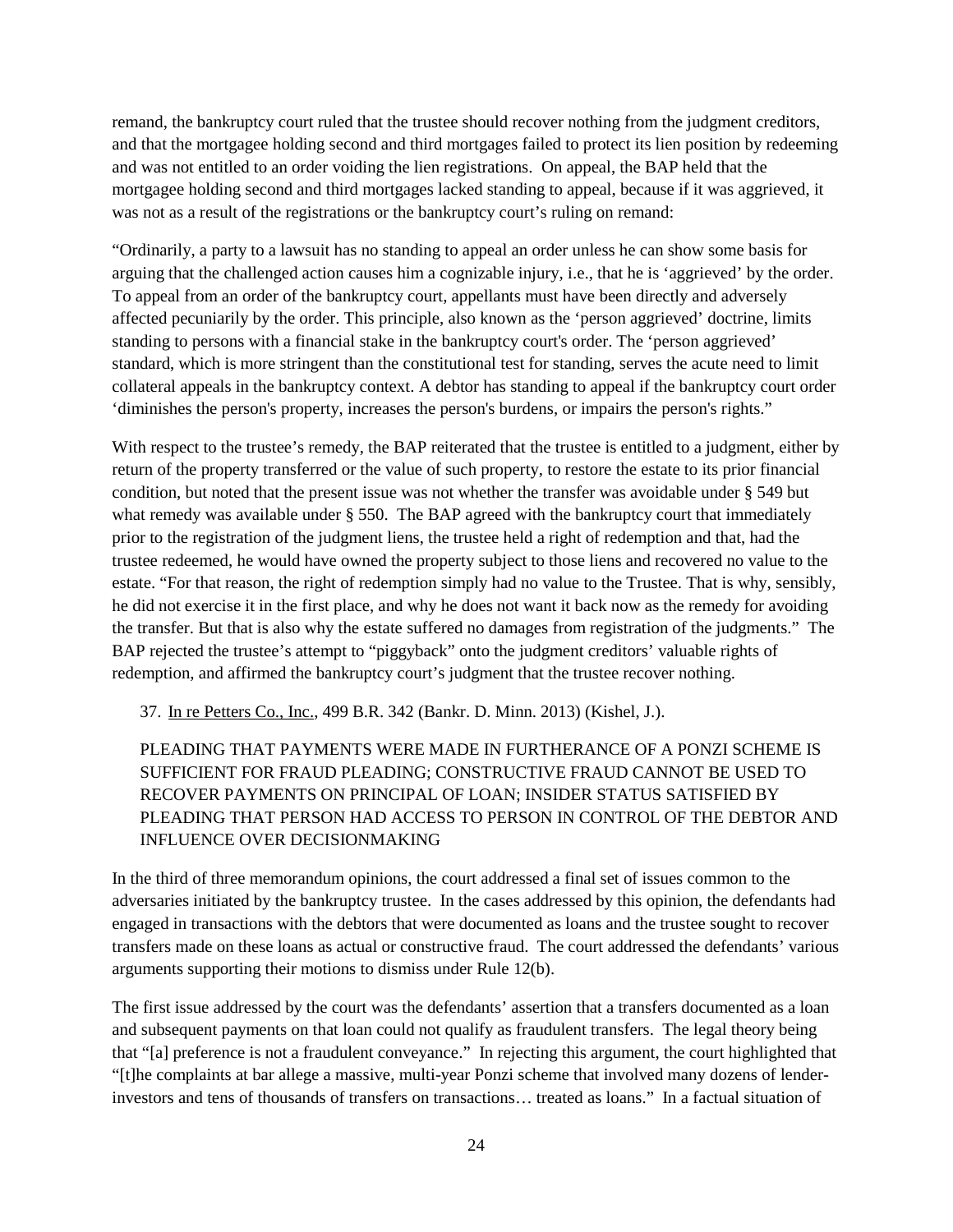this nature, the entire existence of the Ponzi scheme requires a fraud on all parties that does not end until the scheme collapses. Therefore, to satisfy the pleading standard for fraud, the intent element is met by asserting: "the existence of the scheme; the funding of the subject transfer by the engine of the scheme…; and the service of the subject transfer in furtherance of the scheme." If these facts are asserted in the complaint, then avoidance theories based on actual fraud may go forward. The court stated: "[i]t matters not whether the transferee… received its due in payment on the contract that was regular on its face, or even one fully-enforceable under state law." If the payment was made in furtherance of a Ponzi scheme, the transfer is subject to a fraudulent transfer action based on actual or constructive fraud.

The next issue addressed by the court was whether the trustee could make a prima facie case regarding these transfers considering that the trustee could not argue that the debtor received less than reasonably equivalent value because the payments reduced the debt dollar-for-dollar; foreclosing any argument that the transfers were constructively fraudulent. Responding to the defendants' theory, the court agreed that there was equivalent value as to payments made on the principal. However, as to payments made on interest, the court stated, "as to… interest paid out from other parties' infusions, nothing is identifiable to real generation of income from past infusions, and nothing is retained or received." Therefore, the trustee cannot maintain a fraudulent conveyance action under a theory of constructive fraud as to repayment on the principal of a loan, but may do so as to payments in excess of the principal, whether denominated as profit, interest, or otherwise. For similar reasons, the court also rejected the defendants' value defense under 11 U.S.C. § 548(c).

Next, the court addressed the adequacy of pleadings as to the insider status of certain employees of the debtors. The court first noted that both MUFTA and the Bankruptcy Code contain lists of contractual relationships that would qualify an employee as an "insider." In these instances, pleading that an employee held the position of a formal-officer would suffice, even if that employee did not have actual control. However, in the absence of such a relationship, a finding of "actual control," would suffice to show that a non-officer was an insider. Two major considerations are used in this analysis: the closeness of the relationship between the debtor and the defendant; and the place of the transfers in a transaction that was conducted at arms-length, or not. In re Richmond, 429 B.R. 263, 297 (Bankr. E.D. Ark. 2010). Because this is a fact-intensive analysis, sufficient pleadings vary on a case-by-case basis. In this case, the court explained that "the [t]rustee must plead that a defendant had a status with, or access to, persons in control of a [d]ebtor, with a corresponding close relationship and opportunity to influence the decisionmaking for the [d]ebtor's activities, and coupled with specific allegations that the transfers to the defendant were not at arms length."

The final issue addressed by the court was whether claims for unjust enrichment and other equitable remedies were actionable if based upon the same facts as the fraudulent transfer claims. In dismissing the trustee's claims under equitable theories, the court stated that "due to the existence of fraudulent transfer remedies… all of [the trustee's] unjust enrichment claims against all defendants must be dismissed. When an adequate remedy at law exists, equitable theories are not available.

38. Ritchie Capital Management, L.L.C. v. Stoebner, 2014 WL 1386724 (D. Minn. 2014) (Nelson, J.), denying appeal of, *In re Polaroid Corp.*, 472 B.R. 22 (Bankr. D. Minn. 2012) (Kishel, J.).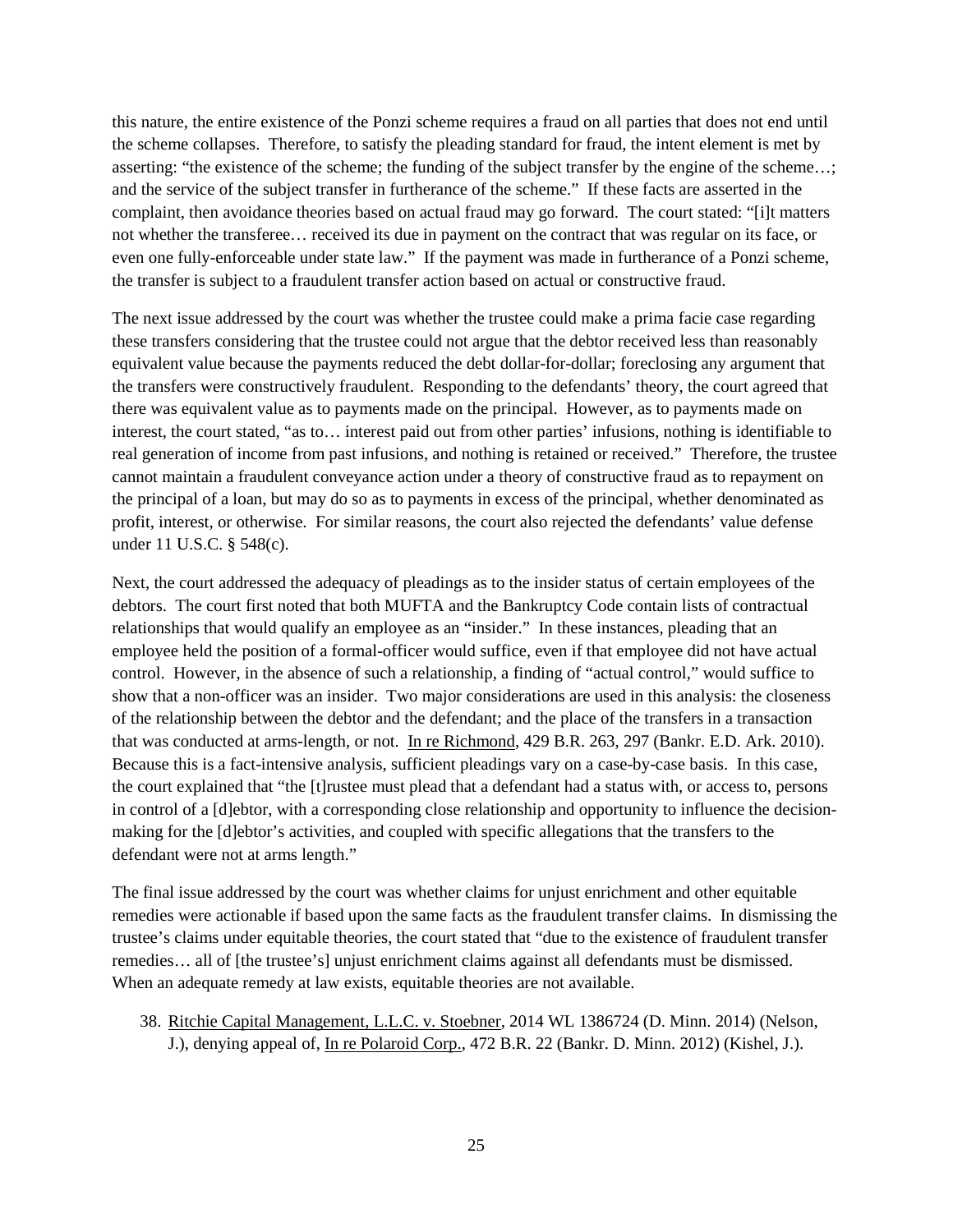### GRANT OF SUMMARY JUDGMENT TO TRUSTEE UPHELD ON APPEAL WHERE PONZI SCHEME PRESUMPTION UNREBUTTED; FAILURE TO DISCLOSE EXPERT WAS **HARMLESS**

In an adversary proceeding against the Ritchie Entities, the trustee sought to avoid certain liens that Polaroid had granted to the Ritchie Entities pursuant to a September 2008 Trademark Security Agreement and a disallowance of claims based on that agreement. The trustee sought relief under 11 U.S.C. § 548, claiming both actual and constructive fraud, and filed a motion for summary judgment on the issue of actual fraud. Applying the Ponzi scheme presumption, the bankruptcy court found that the Ritchie defendants had failed to rebut the presumption and granted the motion for summary judgment. In the alternative, the bankruptcy court also found fraudulent intent by applying the badges of fraud analysis. The Ritchie defendants appealed.

On appeal, the Ritchie defendants made three arguments. First, that the Ponzi scheme presumption was inapplicable to Polaroid because it was not part of Tom Petter's Ponzi scheme. Second, that the finding of fraud under the badges of fraud analysis misconstrued the law and ignored evidence. And finally, that the bankruptcy court abused its discretion in ruling that the trustee's failure to disclose an expert was harmless.

Regarding disclosure of the expert, on appeal the district court found that the bankruptcy court's ruling was not clearly erroneous. The district court agreed that the trustee failed to strictly adhere to the disclosure requirements under Fed. R. Civ. P. 26(a)(2). However, the district court also noted that the witness was not unexpected and that the Ritchie defendants had ample opportunity to examine the facts and opinions of the witness. Moreover, the witness essentially corroborated other witnesses' testimony regarding whether Polaroid received any of the proceeds from the Ritchie Entities' loans. Therefore, the bankruptcy court was affirmed.

The district court also agreed with the bankruptcy court as to the application of the Ponzi presumption. The district court stated, "[t]here can be no dispute that Tom Petters operated a massive Ponzi scheme. Through his control of Polaroid, he looted Polaroid's assets in order to appease the Ritchie Entities, whose loan money had gone not to Polaroid, but to pay off other investors." In response to the argument that Polaroid was not part of the Ponzi scheme, the court noted that Tom Petters was Polaroid's sole board member, Petters transferred Polaroid's security interests by "fiat," and that Petters "did not simply influence Polaroid–he controlled the transfer completely." Therefore, the Ritchie defendants appeal was denied as to this issue and the court refused to address the alternative finding that the badges of fraud established actual fraud under 11 U.S.C. § 548(a).

Although the parties did not address the issue of the disallowance of claims, the district court addressed it briefly, agreeing with the bankruptcy court that there is no evidence that the Ritchie defendants lent money to Polaroid. The court stated that to the extent that the Ritchie defendants appealed the bankruptcy court's ruling regarding the disallowance of claims, the appeal is denied.

### 39. Kelley v. Feneis (In re Petters Co., Inc.), ADV 10-4268 (Bankr. D. Minn. April 3, 2014) (Kishel, J.).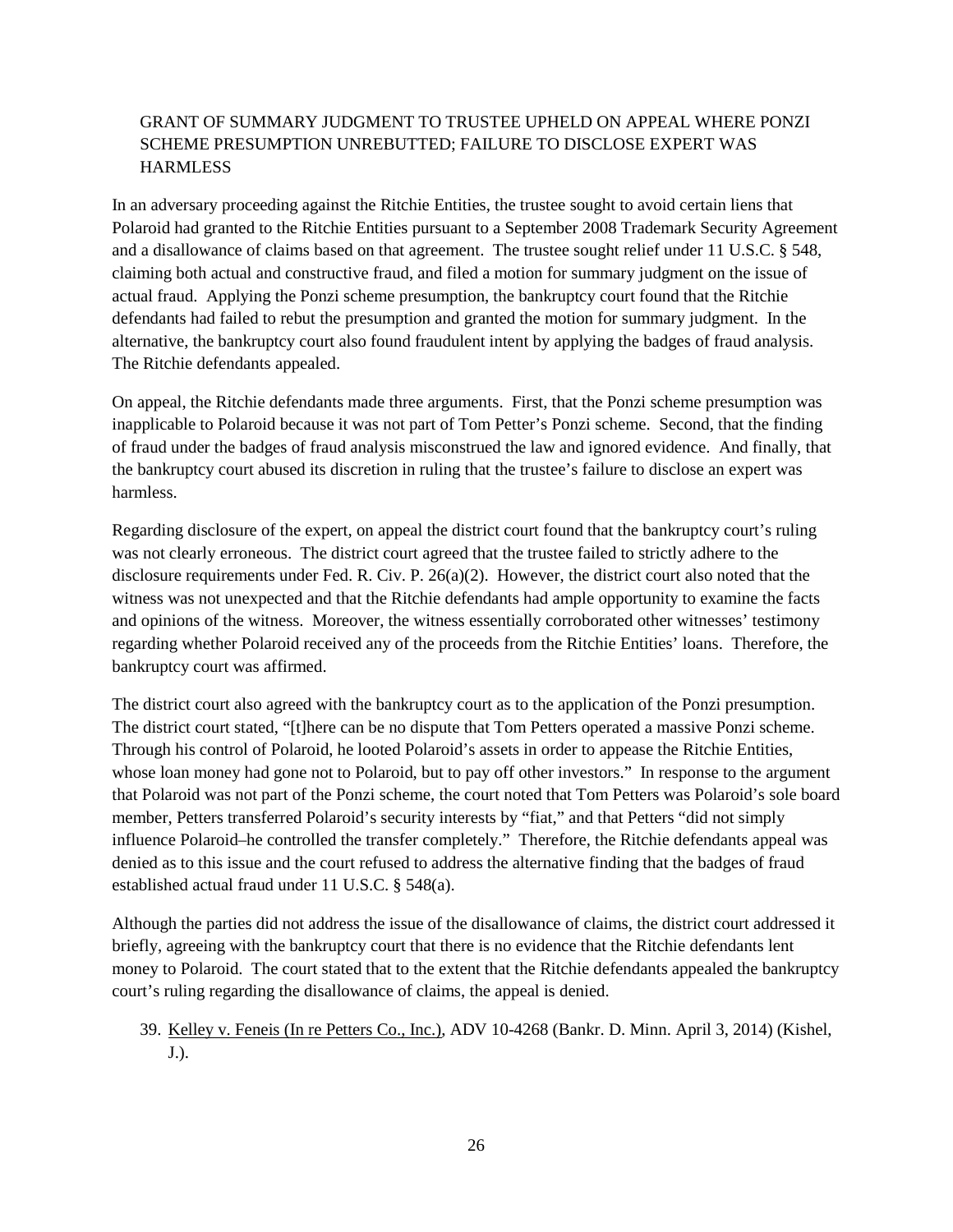### AVOIDABILITY OF TRANSFERS MADE BY DEBTORS BEFORE THE SIX-YEAR PERIOD NOT BARRED PER SE; PROPERY SOUGHT UNDER §542 MUST BE PROPERTY OF THE DEBTOR WHEN THE DEBTOR FILED FOR BANKRUPTCY

While many of the Petters adversaries share similar issues, this case reviewed a unique issue: whether relief for turnover is barred if plaintiff's counts for avoidance are time barred. While the court recognized that the issue was moot because the plaintiff had already dismissed the count by the time the opinion was issued, it also pointed out that the defendant's argument regarding the time bar had no merit. The court stated that "the avoidability of transfers made by the Debtors before the beginning of the six-year base limitations period was not barred per se."

However, the court also recognized that the demand for turnover was confused. The plaintiff was seeking turnover under 11 U.S.C  $\S$  542(a), which is used when a third party holds an asset that was the property of the debtor when the debtor filed for bankruptcy. In this case, the plaintiff pled that defendant had come into possession of the property before bankruptcy. The court stated, "[the property] does not become property of the estate until the transfer is avoided… Under the pleaded transactional facts, there was nothing in the Defendant's possession to turn over pursuant to § 542 when the Plaintiff sued him." The plaintiff voluntarily dismissed the count and the motion to dismiss was denied.

40. Kelley v. High Plains Investment, LLC (In re Petters Co., Inc.), ADV 10-4250 (Bankr. D. Minn. April 4, 2014) (Kishel, J.).

### COMPLAINT ALLEGING ACTUAL FRAUD REQUIRES FRAUD ALLEGATION TO BE DIRECTED AT TRANSFEROR

This Petters avoidance action featured the defendant's argument that the plaintiff's complaint should be dismissed on the ground that the plaintiff did not adequately plead that the defendant knew of the possibility of fraud in conjunction with the transaction between Petters Company, Inc. (PCI) and the defendant when the defendant only engaged in one "note transaction."

As an initial observation, the court noted that the defendant came from a misguided position, in that the defendant argued that the plaintiff alleged actual fraud on the part of the defendant. Rather, the allegation of fraud was directed at the debtor-transferor. This is what was required for a showing of actual fraud and dismissal under Rule 12(b)(6) was not appropriate. The court also recognized that the plaintiff's allegations of the defendant's complicity in the debtor's fraud merely went to rebutting an affirmative defense of good faith. However, regardless of whether the plaintiff rebutted such a defense, the plaintiff was not required to do so in the complaint. The motion to dismiss was denied and the issue of good faith was allowed to proceed in the litigation.

41. Kelly v. Cunningham (In re Petters Co., Inc.), ADV 10-4442 (Bankr. D. Minn. April 4, 2014) (Kishel, J.).

A COMPLAINT MUST BE SPECIFIC ENOUGH FOR EACH DEFENDANT TO KNOW THE BASIS OF THE SUIT AGAINST IT AND THE AMOUNT SOUGHT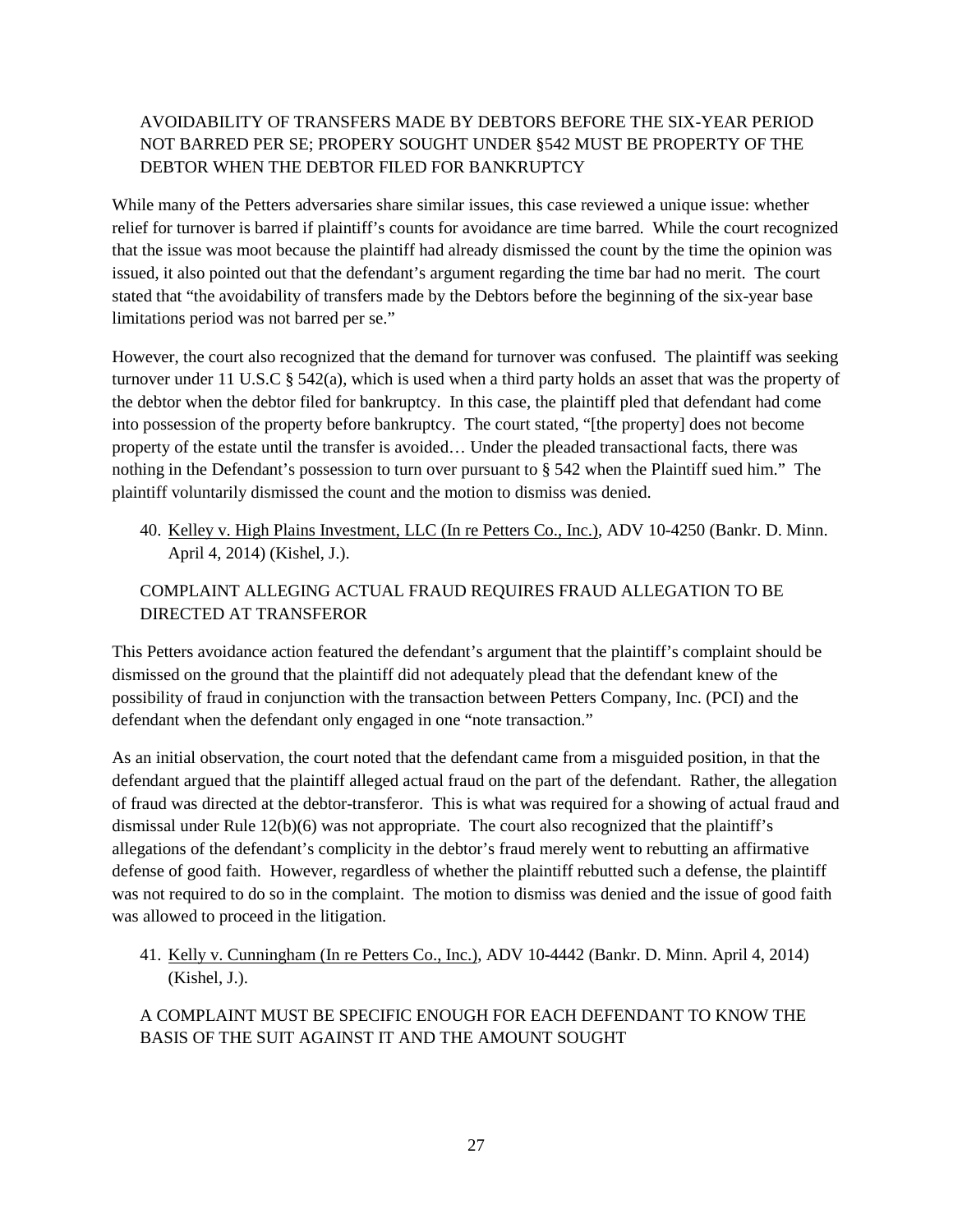In this case, the question presented was "whether the plaintiff's complaint should be dismissed on the ground that the plaintiff had not pled specific facts on which the liability of each named defendant as to a specific transfer by a debtor could be established."

Agreeing with the defendants' position, the court stated, "[f]rom the face of this pleading, no particular defendant could determine the transactional basis of the suit against it, or the amount for which it was being sued." The court also noted that the complaint raised far too many possible theories for liability as to any particular defendant. "Where a number of defendants are sued in common on a fraud-based cause of action pleaded without allocation of participation, causality, or fault among them, the pleading does not meet the particularity standards of Rule 9(b)."

The court concluded by stating "the Plaintiff has pleaded the trunk of a claim for avoidance… However, the Plaintiff has not pled out the branches of that tree, to reach to any particular defendant." While the court refused to dismiss the case in its entirety, the court ordered the plaintiff to file a second amended complaint, identifying each payment he seeks to avoid, the application of the payments, the tracing of rolled-over notes, and linking these events to specific dates.

42. Manty v. Bougie (In re Bougie), 510 B.R. 606 (Bankr. D. Minn. 2014) (Sandberg, J.).

### EQUITABLE TOLLING APPLIES AS LONG AS TRUSTEE RELIED ON THE SCHEDULES; TRUSTEE ALLOWED TO SELL PROPERTY OF THE ESTATE OVER THE OBJECTION OF CO-OWNERS

In August 2007, Shaun Bougie (the debtor), Camissa Abbot, and Jayme Bougie executed a mortgage in favor of Mortgage Electronic Registration Systems, Inc., encumbering their single-family residence. However, the mortgage was not recorded at that time. Two months later, Shaun Bougie filed his chapter 7 petition, but failed to disclose his interest in the home or the mortgage. The trustee never knew that the property existed during the pendency of the case, which was closed in February 2008.

Nearly a year later, the mortgage was recorded and assigned to Flagstar Bank. Two judgment liens also attached to the property in December 2008 and July 2009, held by Asset Acceptance and LVNV Funding, LLC, respectively. Camissa Abbot filed for bankruptcy and received a discharge in July 2009 and Jayme Bougie filed for bankruptcy and received a discharge in November 2012. In February 2013, Flagstar Bank filed an application to reopen Shaun Bougie's bankruptcy case to move for relief from the automatic stay. The application was granted that same month.

The trustee then filed this adversary proceeding, seeking authority to avoid the mortgage lien, authority to sell the property (including the interests of Camissa Abbot and Jayme Bougie), and a determination that the judgments of Asset Acceptance and LVNV Funding only attach to the one-third interest of Camissa Abbot. Only Flagstar responded. The trustee then filed a motion for summary judgment.

As for the avoidance action, the only outstanding issue was whether the trustee's action was time barred by 11 U.S.C. § 549. Under 11 U.S.C. § 549, a party must take action to avoid a post-petition transfer prior to either two years after the transfer sought to be avoided or the close of the bankruptcy case, whichever occurs earlier. In this case, the tolling period appeared to have ran, but the trustee argued that it was extended under the doctrine of equitable tolling, which tolls the limitation period when a party takes positive steps to conceal a fraud or when a fraud goes undiscovered without any action to conceal it.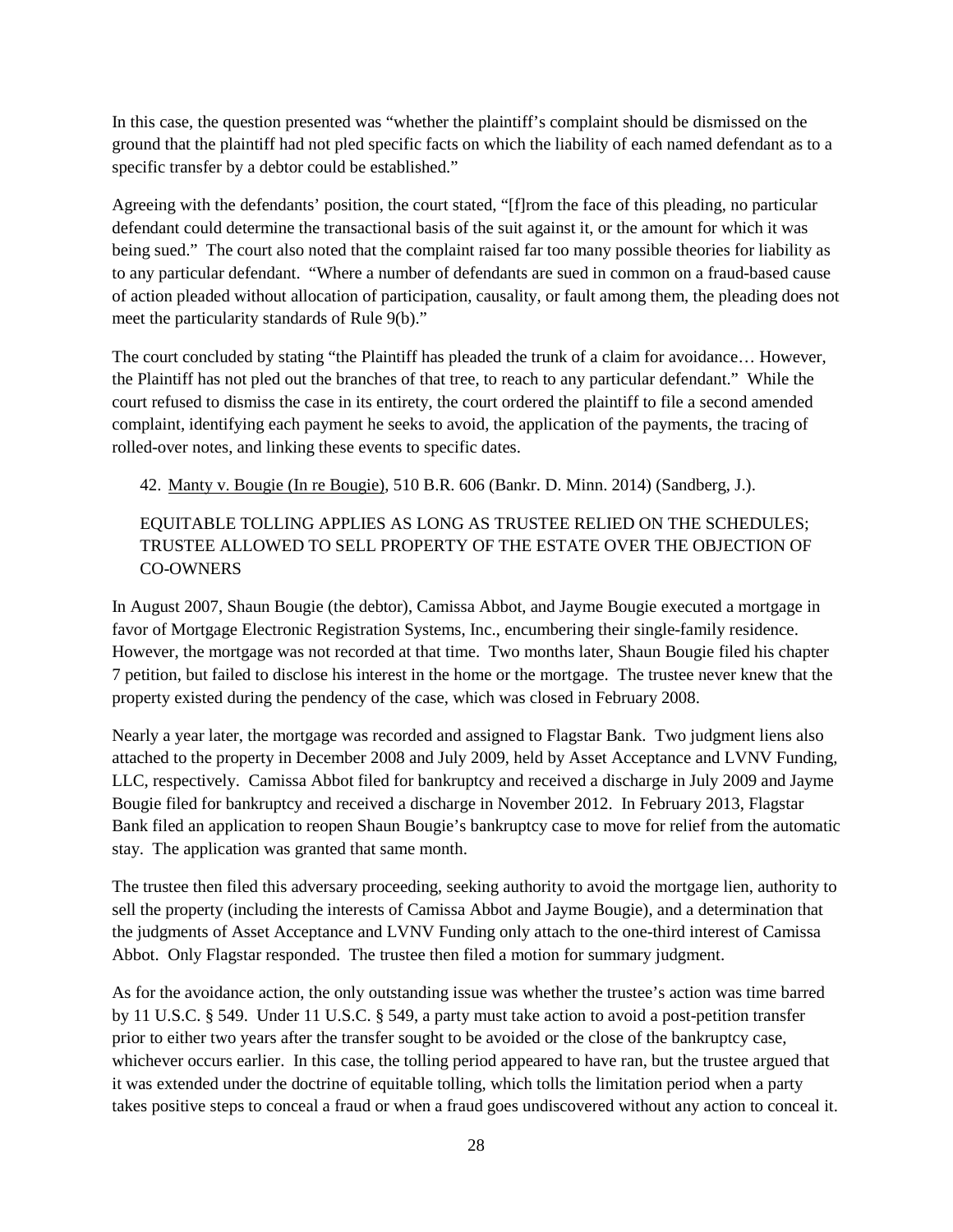Flagstar countered by arguing that it did not take any steps to conceal a fraud. However, the court found that for equitable tolling to apply, the trustee only needs to make a showing of due diligence, which it did by relying on the schedules. Therefore, the action was not barred by the statute of limitations and the transfer of the lien was avoided.

Regarding the authority to sell the property, the court recognized that the trustee must demonstrate four elements under 11 U.S.C. 363(h): (1) the partition of the property was impracticable; (2) the sale of the estate's undivided interest would realize significantly less than sale of the property free of the co-owners' interests; (3) the benefit to the estate of a sale outweighs the detriment to the co-owners; and (4) the property is not used in the production of electric energy or natural gas. Finding that the four elements had been met, the court approved the sale of the property.

# **DISCHARGE & DISCHARGEABILITY**

<span id="page-28-0"></span>43. In re Fields, 510 B.R. 227 (B.A.P. 8th Cir. 2014) (Schermer, J.), aff'g, Community Finance Group, Inc. v. Fields (In re Fields), ADV 10-5019 (Bankr. D. Minn. Nov. 7, 2013) (Kishel, J.) and Community Finance Group, Inc. v. Fields (In re Fields), 449 B.R. 387 (Bankr. D. Minn. 2011) (Kishel, J.).

## THE BANKRUPTCY COURT DID NOT CLEARLY ERR IN FINDING THAT THE DEBTOR MADE A MISREPRESENTATION AND THAT THE CREDITOR JUSTIFIABLY RELIED ON THE MISREPRESENTATION

The debtor appealed an order of the bankruptcy court excepting a debt from discharge under 11 U.S.C. § 523(a)(2)(A). Previously, the debtor-defendant, as CEO and chief manager of a real estate development company, had obtained loan proceeds from a finance company and used those proceeds to pay interest on another loan. Later, the loan went into default. Subsequently, the debtor filed bankruptcy, and the creditor, a finance company, filed a complaint under  $\S$  523(a)(2)(A) and (B). The bankruptcy court determined that the debt was nondischargeable under  $\S 523(a)(2)(A)$ . On appeal, the debtor challenged the bankruptcy court's factual findings regarding the misrepresentation and justifiable reliance elements of a  $\S$  523(a)(2)(A) claim.

On review, the BAP determined that the bankruptcy court did not clearly err in finding that the debtor made a misrepresentation. The BAP pointed to Fed. R. Bankr. P. 8013 stating that it will not "second guess" a trial court's assessment of the credibility of witnesses. Because the bankruptcy court thoroughly explained how it assessed the credibility of the witnesses, and because the court's decision was supported by the record, the BAP determined that the bankruptcy court did not clearly err in finding that the debtor made the misrepresentation.

The BAP also determined that the court correctly found that the creditor justifiably relied on the debtor's misrepresentation. The court found that the creditor primarily relied on the debtor's misrepresentation after determining that the creditor's justifiable reliance was not rebutted by the record.

44. Sailor Music v. Walker (In re Walker), 514 B.R. 585 (B.A.P. 8th Cir. 2014) (Kressel, J.).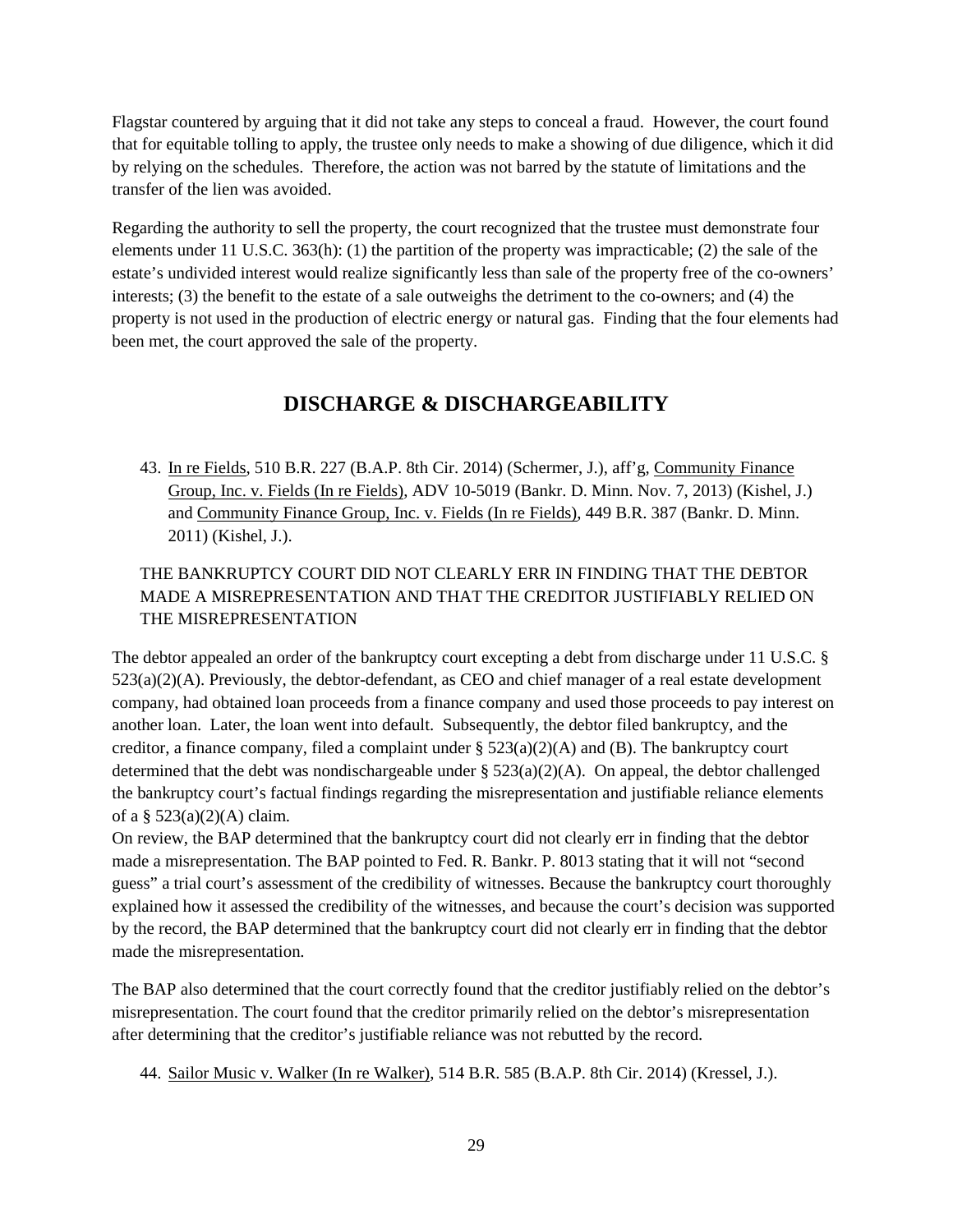### JUDGMENT DEBT ARISING OUT OF COPYRIGHT INFRINGEMENT ACTION HELD NONDISCHARGEABLE BECAUSE DEBTOR'S CONDUCT WAS WILLFUL AND MALICIOUS

The debtor appealed the decision of the bankruptcy court that a judgment debt against the debtor for copyright infringement was nondischargeable under 11 U.S.C.  $\S$  523(a)(6). The debtor argued that the bankruptcy court erred in determining that he acted willfully and maliciously.

The debtor was a managing member of a saloon; under his control, the saloon played music and held music performances—some of which constituted copyrighted material. ASCAP—a performing rights organization—had a nonexclusive right to license the public performance of the copyrighted material. After discovering that the saloon was holding public performances of the copyrighted material without a license, ASCAP sent a letter by return receipt informing the debtor about the copyright violations and offering him a settlement. The debtor signed the receipt confirming delivery. The debtor testified that he had no recollection of reading the letter; as a result, he did not accept settlement.

Later, various parties (collectively the appellee) sued the debtor and the saloon in federal district court for copyright infringement. The court issued a default judgment for liability against the debtor for willful failure to comply with discovery. Subsequently, the court entered a final, joint and several judgment of \$41,231.90 against the debtor and the saloon for copyright infringement.

Later, the debtor filed for chapter 7 bankruptcy. The judgment creditor filed a complaint against the debtor, alleging that the debt was nondischargeable under 11 U.S.C. § 523(a)(6). Because "the debtor had willfully failed to obtain an ASCAP license and maliciously disregarded the rights of ASCAP's members and Federal copyright law," the bankruptcy court held that the debt was nondischargeable.

The BAP affirmed the bankruptcy court's determination that the judgment debt was nondischargeable under § 526(a)(6) because the debtor's conduct was willful and malicious. The BAP determined that the bankruptcy court was not clearly erroneous in its finding that the debtor "intentionally ignored" the letters and numerous contact attempts from ASCAP. The BAP also determined that the debtor's conduct was willful because he intentionally infringed the appellee's legal rights and as a result intended the injury. The BAP agreed with the bankruptcy court's finding that the debtor's conduct was malicious because he intended to harm the appellee when he knew the appellee was entitled to compensation though he avoided getting a license.

45. In re Tyler, 2014 WL 1329559 (Bankr. D. Minn. Mar. 28, 2014) (Constantine, J.).

### CREDITOR FAILED TO SHOW THAT A FIDUCIARY RELATIONSHIP EXISTED OR THAT THE DEBTORS COMMITTED FRAUD OR DEFALCATION

The bankruptcy court granted summary judgment in favor of the defendant-debtors in a nondischargeability action under 11 U.S.C. §  $523(a)(4)$  brought by the creditor. The plaintiff-creditor failed to show that a fiduciary relationship existed and failed to show that the defendants committed fraud or defalcation. The defendants' construction company did not fully pay the plaintiff for sold materials. Customer proceeds were placed into a general account, and the defendants' expenses and wages were paid from these proceeds. The defendants did not keep separate accounts for construction projects.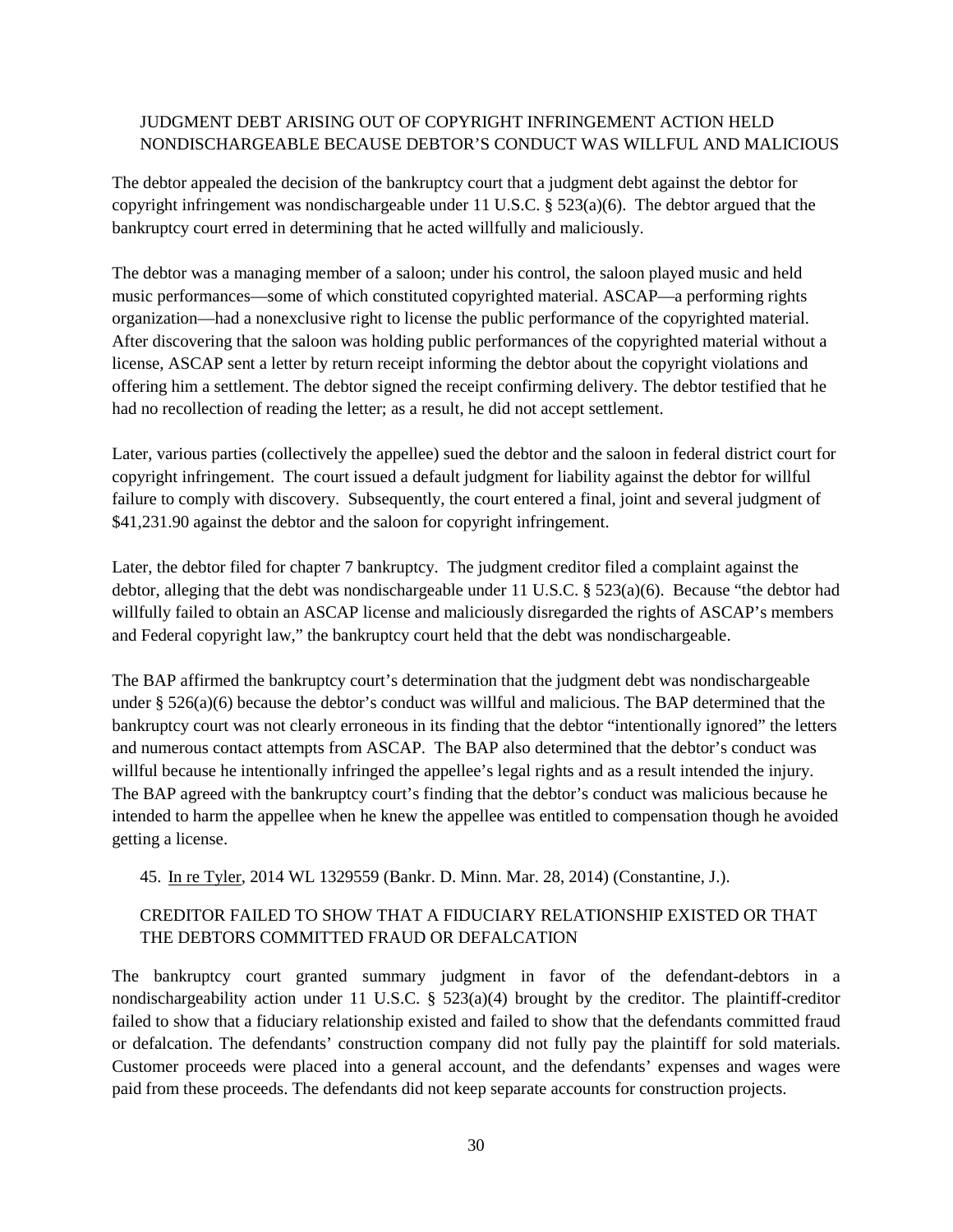The plaintiff sued the defendants to except its debt from discharge under  $\S$  523(a)(4), fraud or defalcation while acting in a fiduciary capacity. The plaintiff argued that Colorado Statute § 38–22–127 and Minnesota Statute § 514.02 created the requisite fiduciary capacity. The defendants argued that no such fiduciary capacity was created, and that even if it were, there was no requisite fraud or defalcation.

The court determined that neither the Minnesota statute nor the Colorado statute created the fiduciary capacity required by § 523(a)(4). The court observed that "fiduciary" in § 523(a)(4) referred to trustees of express trusts. It also stated that because Minn. Stat. § 514.02 provided that a violation of that statute would not create a fiduciary relationship, then it did not create the express trust required under 11 U.S.C. § 523. The court then stated that in order for a statutory trust to satisfy the fiduciary capacity requirement of § 523(a)(4), the statutory trust must: (1) include a definable *res* and (2) impose "trust-like" duties; and that the debtor "must have been a trustee before the wrong and without reference thereto."

The court determined that even if a fiduciary capacity did exist for purposes of  $\S 523(a)(4)$ , there was no cognizable "fraud or defalcation." The plaintiff argued that fraud or defalcation existed under state law because the defendant did not pay to the plaintiff the funds of the trust created under Minnesota or Colorado law; however, the bankruptcy court disagreed, stating that a *per se* violation is not cognizable as fraud or defalcation under Supreme Court precedent. Relying on the rule that to except a debt from discharge on the basis of fraud, the fraud must be "positive fraud, or fraud in fact, involving moral turpitude or intentional wrong . . . and not implied fraud, or fraud in law, which may exist without the imputation of bad faith or immorality," the court found that no fact in the record satisfied this fraud requirement. Defalcation under §  $523(a)(4)$  includes a scienter requirement of "intentional wrong ... [including] not only conduct that the fiduciary knows is improper but also reckless conduct . . . ." Because there was no fact in the record to establish the existence of fraud or defalcation, summary judgment in favor of the defendant was proper.

### 46. Malmberg Dev. Co. v. Puro (In re Puro), ADV 09-3069 (Bankr. D. Minn. Dec. 16, 2013) (Kishel, J.).

#### DEBTOR'S DISCHARGE DENIED UNDER § 727(a)

In this case, a judgment creditor, a real estate company, objected to the debtor's discharge under 11 U.S.C. §§ 727(a)(2), (a)(3), (a)(4), and (a)(5). The debtor was a former real estate agent of the creditor. After trial, Chief Judge Kishel denied the debtor's discharge under §§ 727(a)(3), 727(a)(4)(A), and 727(a)(5), but not under § 727(a)(2)(A).

The court found that the evidence did not support the denial of discharge under  $\S 727(a)(2)(A)$ —transfers of property of the debtor made with the intent to hinder, delay, or defraud—because there was insufficient proof that the debtor possessed any undivided, vested interest in either the real estate or the vehicle. The court found that the money transfers to the debtor's son were made to support his college and living expenses; therefore, they lacked the requisite intent to hinder, delay, or defraud creditors.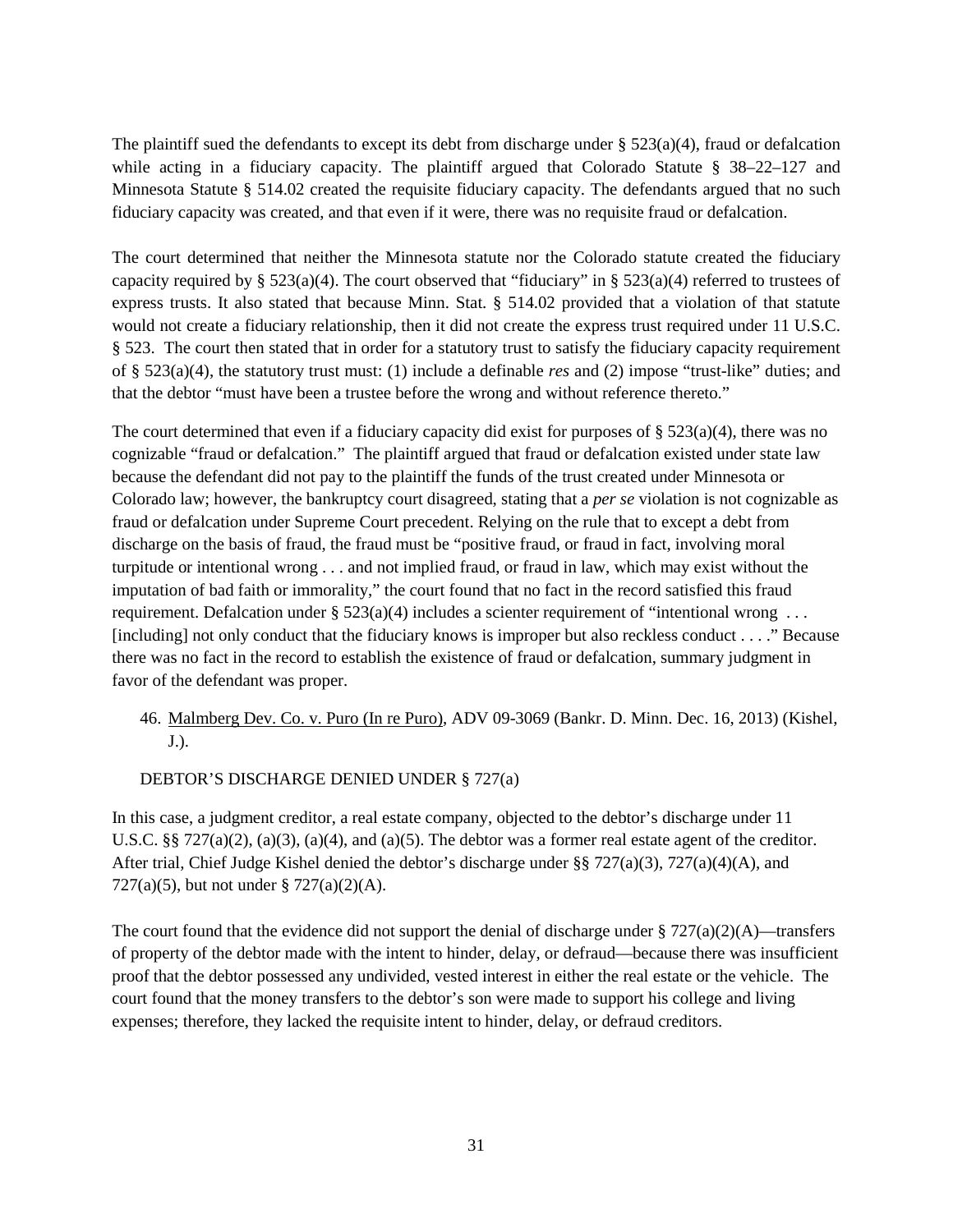The court denied the debtor's discharge under  $\S 727(a)(3)$  for failure to keep or preserve records after finding that the debtor failed to reasonably explain and justify her lack of records regarding two separate real estate transactions and the disposition of a large amount of cash withdrawn from an account.

The court denied the debtor's discharge under  $\S 727(a)(4)(A)$  for knowingly or fraudulently making a false oath in connection with a bankruptcy case after finding that the debtor made false oaths in her bankruptcy case concerning the transfer of her wedding rings, the payments to her son for his college and living expenses, the status of a joint bank account, and the delivery of records to the trustee for a personal bank account, and the statements made in connection with a real estate transaction.

The debtor's discharge was also denied under § 727(a)(5) for failure to satisfactorily explain a loss of assets after finding that the debtor failed to satisfactorily explain the disposition of cash withdrawals from her bank account.

47. Conway v. National Collegiate Trust (In re Conway), 559 F. App'x 610 (8th Cir. 2014) (per curiam).

### EXCEPTING ALL OF DEBTOR'S STUDENT LOANS FROM DISCHARGE WOULD IMPOSE AN "UNDUE HARDSHIP" UNDER 11 U.S.C. § 523(A)(8), BUT CASE REMANDED FOR A SEPARATE "UNDUE HARDSHIP" DISCHARGE ANALYSIS OF EACH LOAN

The Eighth Circuit affirmed the judgment of the Eighth Circuit BAP that reversed the bankruptcy court's finding that the debtor had reasonably reliable future financial means to pay all her student loan debt to a certain creditor. The BAP found that excepting all fifteen of the student loan debts from discharge imposed an "undue hardship" upon the debtor under 11 U.S.C.  $\S$  523(a)(8). The BAP, however, remanded the case back to the bankruptcy court for an undue hardship analysis for each student loan. The Eighth Circuit also determined that the BAP did not abuse its discretion in reaching the merits of the bankruptcy court's decision, despite certain immaterial deficiencies in the record on appeal.

48. Heide v. Juve (In re Juve), --- F.3d ----, 2014 WL 3746878 (8th Cir. 2014) (Smith, J.).

### CREDITOR JUSTIFIABLY RELIED ON A DEBTOR'S REPRESENTATIONS FOR PURPOSES OF § 523(a)(2)(A)

First, the circuit court found that the debtor, who had owned a used car dealership with a third-party, had made representations to the creditor, his long-time friend, who provided financing to the debtor, e.g., that the creditor's investment was "safe" and that he had obtained a life insurance policy with the creditor as beneficiary (when the debtor had not done so). The debtor had also represented to the creditor that all of the cars on the lot belonged to the creditor, when in fact debtor had been encumbering the vehicles. Second, the circuit court found that the debtor had known that some of his representations were false and that the representations had been made with the purpose to deceive the creditor, yet the debtor nevertheless continued to represent to the creditor that the creditor owned all the vehicles on the lot and that the creditor's investment was "safe." Third, the circuit court found that the creditor had "justifiably relied" on the debtor's representations. Here, debtor had taken advantage of the creditor's friendship and misused the trust associated with that friendship, concealing the misrepresentation of the security of the creditor's investment by making periodic interest payments, and knowing that he was squandering the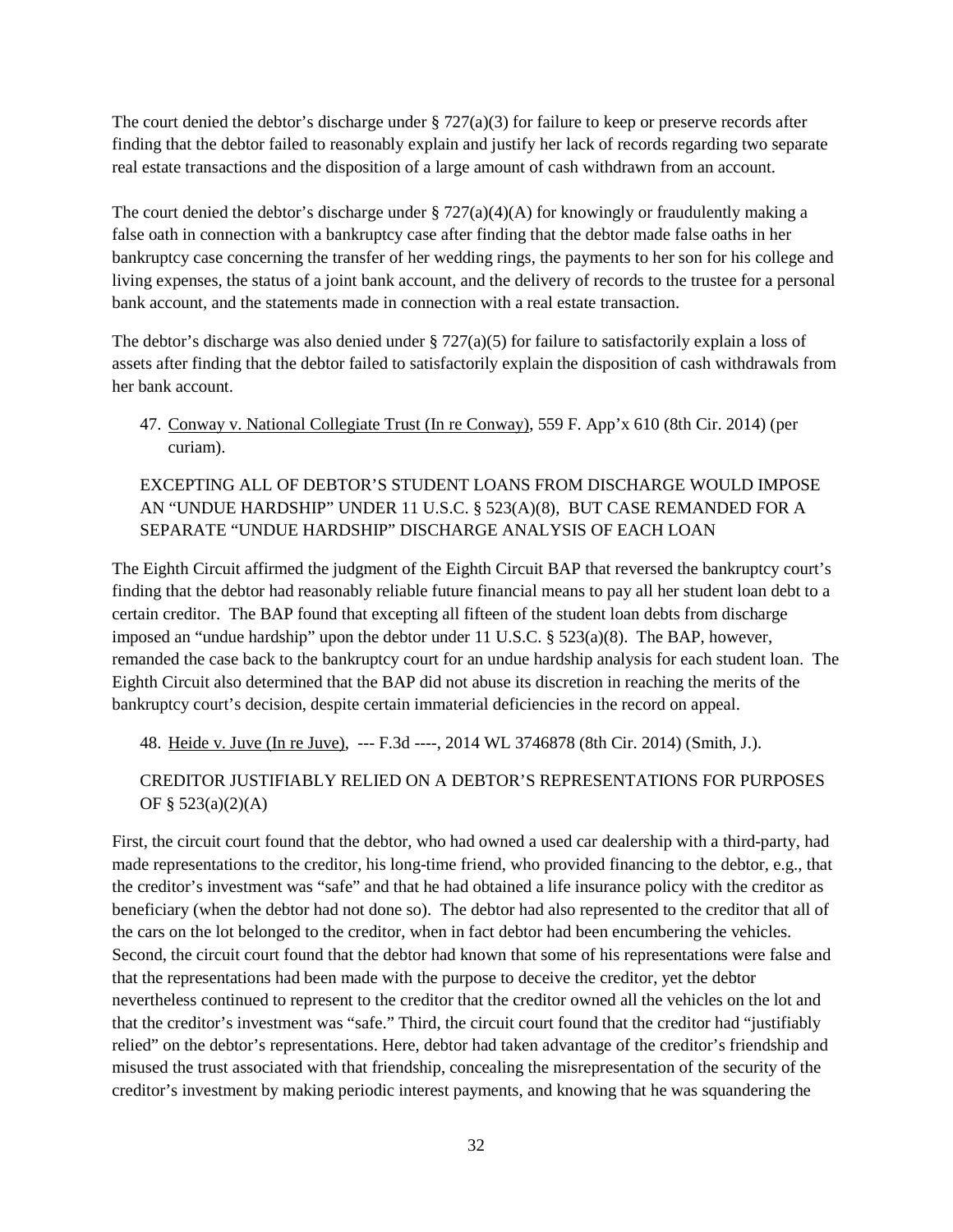creditor's property. And when the creditor began to have concerns about the security of the loan and asked for additional security, the debtor assured the creditor by lying and covered up his misdeeds from the dealership's co-owner. The circuit found that the bankruptcy court had not clearly erred in finding that the creditor had justifiably relied on the debtor's representations. The court also found that the bankruptcy court correctly applied the law to the facts—as brought out after a full trial on the merits. Note: This material is excerpted from the September 2014 issue of the Bankruptcy Current Awareness Alert newsletter, with permission. Copyright (c) 2014 Thomson Reuters/West. For more information about this publication please visit www.legalsolutions.thomsonreuters.com.

#### 49. Johnson v. Johnson, 542 Fed.Appx. 536 (8th Cir. 2013) (per curiam).

#### BANKRUPTCY COURT PROPERLY REVOKED THE DEBTORS' DISCHARGE AS HAVING BEEN OBTAINED THROUGH FRAUD

Post-discharge, the creditors her commenced an adversary proceeding against the debtors, alleging that they had engaged in fraud and had failed to report to the trustee their continued interest in certain lake property. After a trial, the bankruptcy court found that debtors' purported sale of the lake property to the parents had several badges of fraud. It concluded that the transaction was actually a loan from the parents and that the debtors had maintained an ownership interest in the lake property. The bankruptcy court also found that the debtors had engaged in the transaction with the intent to hinder, delay, or defraud creditors, and revoked the debtors' discharge. The issue before the circuit court was whether the bankruptcy court properly revoked the debtors' discharge under 11 U.S.C.A. § 727(d)(1) ("such discharge was obtained through the fraud of the debtor"). In this case, the bankruptcy court determined that, had the debtors' fraud been known, they would have been denied a discharge under  $\S 727(a)(2)(A)$  and  $\S 727(a)(4)(A)$ . The debtors appeared to argue that the bankruptcy court had erred in finding that either a contract for deed or equitable mortgage existed, because the same proof could not be used to establish both. The debtors also argued that the creditors had failed to produce evidence of an equitable mortgage. The circuit court concluded that the transaction had "all the hallmarks of an equitable mortgage" and that the record was "replete with evidence to establish the fraudulent nature of the transaction and to establish an equitable mortgage." Here, as an alternative ground for revocation of the debtors' discharge under  $\S 727(d)(1)$ , the bankruptcy court determined that the debtors' could have originally been denied a discharge under § 727(a)(4)(A) for having fraudulently failed to disclose valuable assets. "Although the sham lake property transaction alone would have been sufficient to revoke discharge, we see no clear error in the bankruptcy court's additional finding of fraud," the circuit court held. Note: This material is excerpted from the December 2013 issue of the Bankruptcy Current Awareness Alert newsletter, with permission. Copyright (c) 2013 Thomson Reuters/West. For more information about this publication please visit www.legalsolutions.thomsonreuters.com.

50. Goldstein v. Diamond (In re Diamond), 509 B.R. 219 (B.A.P. 8th Cir. 2014) (Kressel, J.).

### REOPENING A BANKRUPTCY CASE IS NOT A PREREQUISITE TO COMMENCING AN EXCEPTION-TO-DISCHARGE ACTION

The bankruptcy court issued an order stating that absent a motion to reopen the case, the court would not permit a dischargeability complaint to be filed, and ruling that new requests for relief are not properly before the court until the case is reopened. The court directed the clerk to return the complaint and the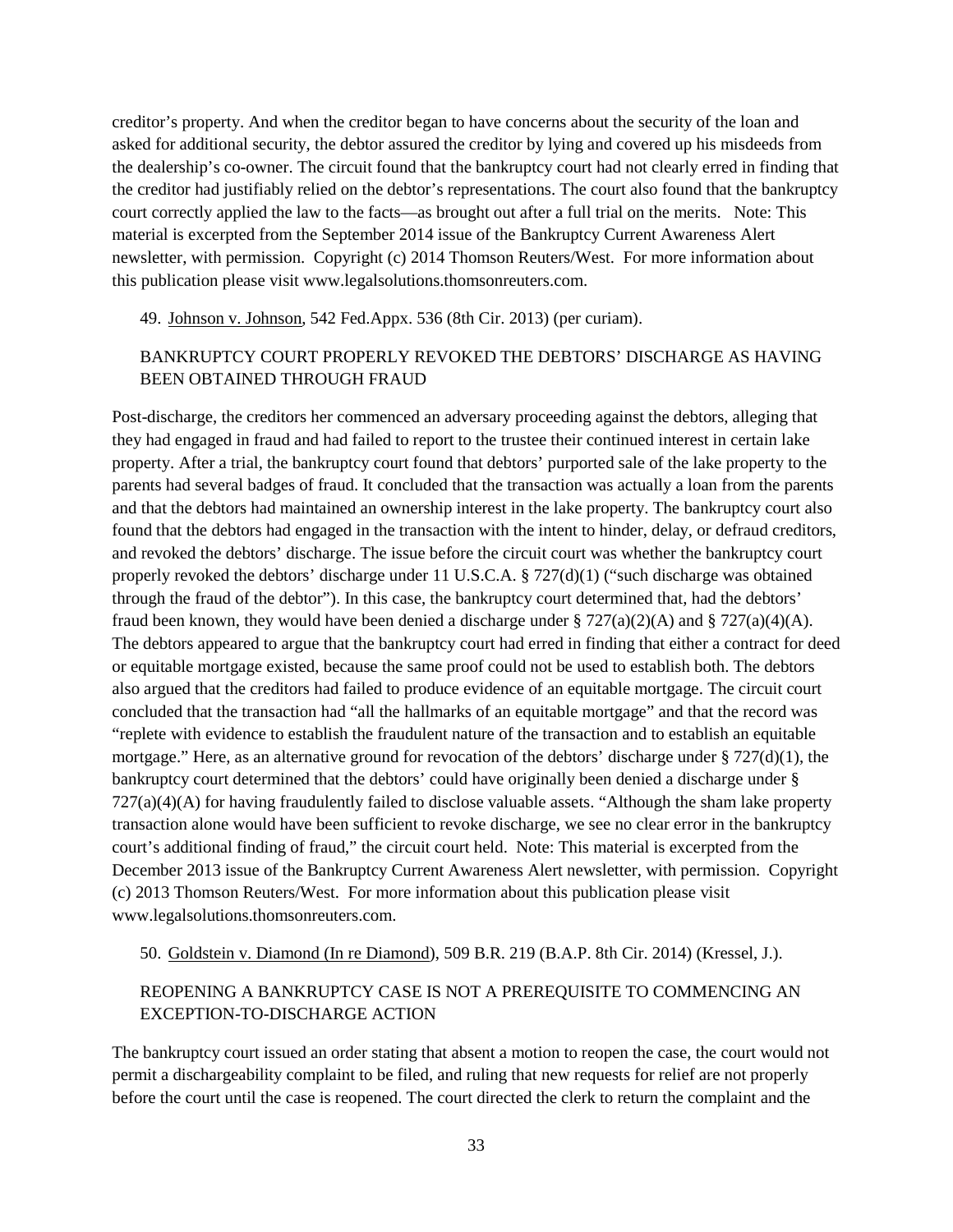brief to the creditor, who then timely appealed to the Eight Circuit BAP. The court began its analysis by noting that, ordinarily, once a bankruptcy estate is fully administered and the trustee has been discharged, the case is closed, but under 11 U.S.C.A. § 350(b), a "case may be reopened in the court in which such case was closed to administer assets, to accord relief to the debtor, or for other cause." The BAP added that there "is a fair amount of case law deciding when a case may be reopened. There is little case law, however, on whether a case must be reopened for the purpose of filing a dischargeability complaint." The BAP concluded "that opening a case to initiate a dischargeability proceeding is little more than a managerial act and has no immediate impact on the substance of the underlying bankruptcy case. Reopening a case allows the court file to be resurrected from the court's records and also allows the clerk to orderly administer the case. While important, the convenience of the clerk is not a proper reason for refusing to docket a complaint. The filing of an adversary proceeding creates an entirely new docket, anyway. For these reasons, we hold that reopening a case is not a prerequisite to filing a dischargeability complaint." Note: This material is excerpted from the June 2014 issue of the Bankruptcy Current Awareness Alert newsletter, with permission. Copyright (c) 2014 Thomson Reuters/West. For more information about this publication please visit www.legalsolutions.thomsonreuters.com.

51. Pennington-Thurman v. Bank of America N.A. (In re Pennington-Thurman), 499 B.R. 329 (B.A.P. 8th Cir. 2013) (Shodeen, J.), *judgment aff'd,* 559 Fed.Appx. 600 (8th Cir. 2014) (per curiam).

### THE BANKRUPTCY COURT HAS THE DISCRETION TO DENY A DEBTOR'S MOTION TO REOPEN THE BANKRUPTCY CASE TO BRING AN ADVERSARY PROCEEDING WHERE THE PROPOSED CAUSE OF ACTION LACKS MERIT

Once the debtor's bankruptcy case was fully administered, it was closed. Subsequently, the bank commenced foreclosure proceedings against the debtor's home and she filed a motion to reopen the bankruptcy case in order for her to commence an adversary proceeding against the bank for violation of the discharge injunction (§  $524(a)$ ). The debtor's motion stated that the bank had sent her 41 notices, two transfers of service provider, nine "recent inquiries," and had placed six notices on the debtor's front door. The debtor also asserted that each of these documents, coupled with their combined effect, constituted attempts to collect a discharged debt. The bank argued that the notices were not attempts to collect a debt against debtor, personally, but were instead related to enforcement of its mortgage against the real estate, which would not be subject to the discharge injunction. The bankruptcy court denied the motion, holding that the notices were not attempts to collect a debt as a personal liability of the debtor and thus did not violate the discharge injunction. In sum, the BAP held that, because the bankruptcy court had correctly concluded that the debtor's asserted claims lacked merit, it could find no abuse of discretion in the its denial of the debtor's motion to reopen the bankruptcy case. [In an unpublished opinion, the Eighth Circuit affirmed.] Note: This material is excerpted from the December 2013 issue of the Bankruptcy Current Awareness Alert newsletter, with permission. Copyright (c) 2013 Thomson Reuters/West. For more information about this publication please visit www.legalsolutions.thomsonreuters.com.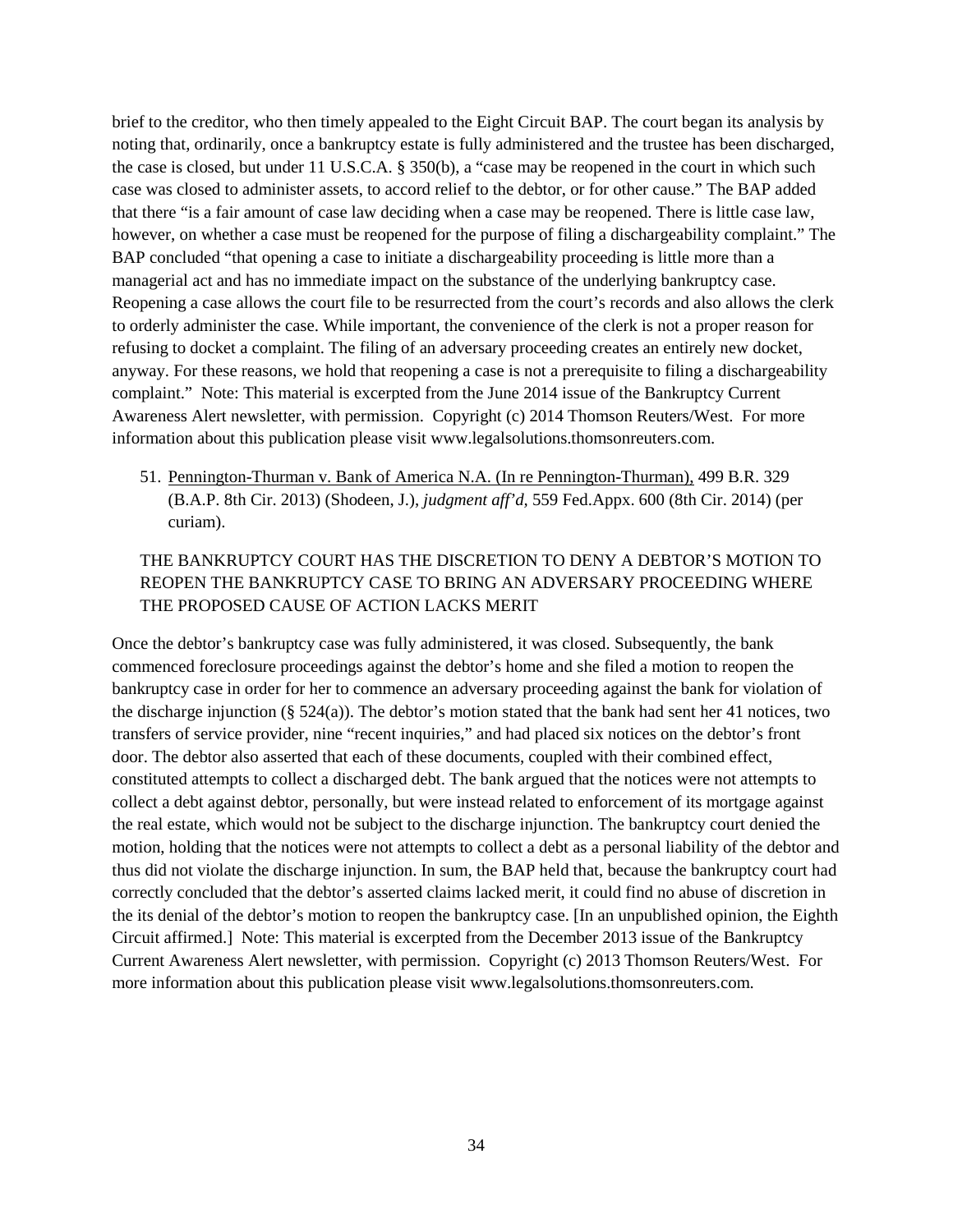### 52. Bank of America, N.A. v. Armstrong (In re Armstrong), 498 B.R. 229 (B.A.P. 8th Cir. 2013) (Federman, J.).

#### DEBTOR'S DIVERSION OF INSURANCE CHECKS WAS EMBEZZLEMENT

The chapter 7 debtor owned a limited liability company, which, in turn, owned a strip mall that was partially destroyed by fire. The BAP affirmed the bankruptcy court's determination that the debtor had misappropriated the "property of another," for purposes of embezzlement under 11 U.S.C. § 523(a)(4). The BAP pointed out that "the only difference between a nondischargeable debt for embezzlement and a nondischargeable debt for larceny under  $\S 523(a)(4)$  is whether the initial possession of the property was lawful." Notwithstanding that the loan documents required him to do so, the debtor failed to list the mortgage holder as a loss payee on the mall's insurance policy. When the debtor received three insurance checks made jointly payable to himself "d/b/a" the LLC and the mortgage holder, he endorsed the checks and deposited them into the LLC's account, and diverted the majority of the funds to his personal use. Regardless of whether the LLC had an ownership interest in the insurance proceeds to the exclusion of the mortgage holder, nothing in the record suggested that the debtor had any ownership interest in the mall or the proceeds from the insurance policy. And because the undisputed circumstantial evidence showed that the debtor acted with fraudulent intent, the BAP was satisfied that the debtor had embezzled the funds within the meaning of  $\S$  523(a)(4).

53. In re Conway, 495 B.R. 416 (B.A.P. 8th Cir. 2013) (Saladino, J.).

### UNDER TOTALITY OF THE CIRCUMSTANCES TEST FOR UNDUE HARDSHIP STUDENT LOAN DISCHARGEABILITY CASES, ANALYSIS MUST BE MADE FOR EACH STUDENT LOAN, NOT ALL OUTSTANDING LOANS COMBINED TOGETHER

The debtor brought an adversary proceeding against the creditor in a reopened chapter 7 case to discharge 15 student loans totaling \$118,579.66. On appeal, the debtor asserted that the bankruptcy court erred in determining under § 523(a)(8) that the aggregate loan repayment amount did not constitute "undue hardship." The parties disagreed as to whether the debtor's future income allowed for loan repayment without hardship. The BAP reversed and remanded.

The BAP applied the totality-of-the-circumstances test to determine the existence of undue hardship. Under this test, courts consider (1) "past, present, and reasonably reliable future financial resources," (2) "reasonable and necessary living expenses," and (3) "'any other relevant facts and circumstances'" of the debtor. The court found that the debtor's past earnings and unsuccessful attempts to find a job with a higher salary demonstrated that the debtor did not have the resources to repay the entire loan amount. Furthermore, the court found that the debtor's living expenses were reasonable and necessary and that other financial resources did not further enable the debtor to repay the loans. However, the BAP determined that, pursuant to  $\S 523(a)(8)$ , the bankruptcy court must conduct an undue hardship analysis for each of the 15 loans separately because repayment of some of those loans may not constitute undue hardship. Consequently, it reversed the bankruptcy court's ruling and remanded for that analysis.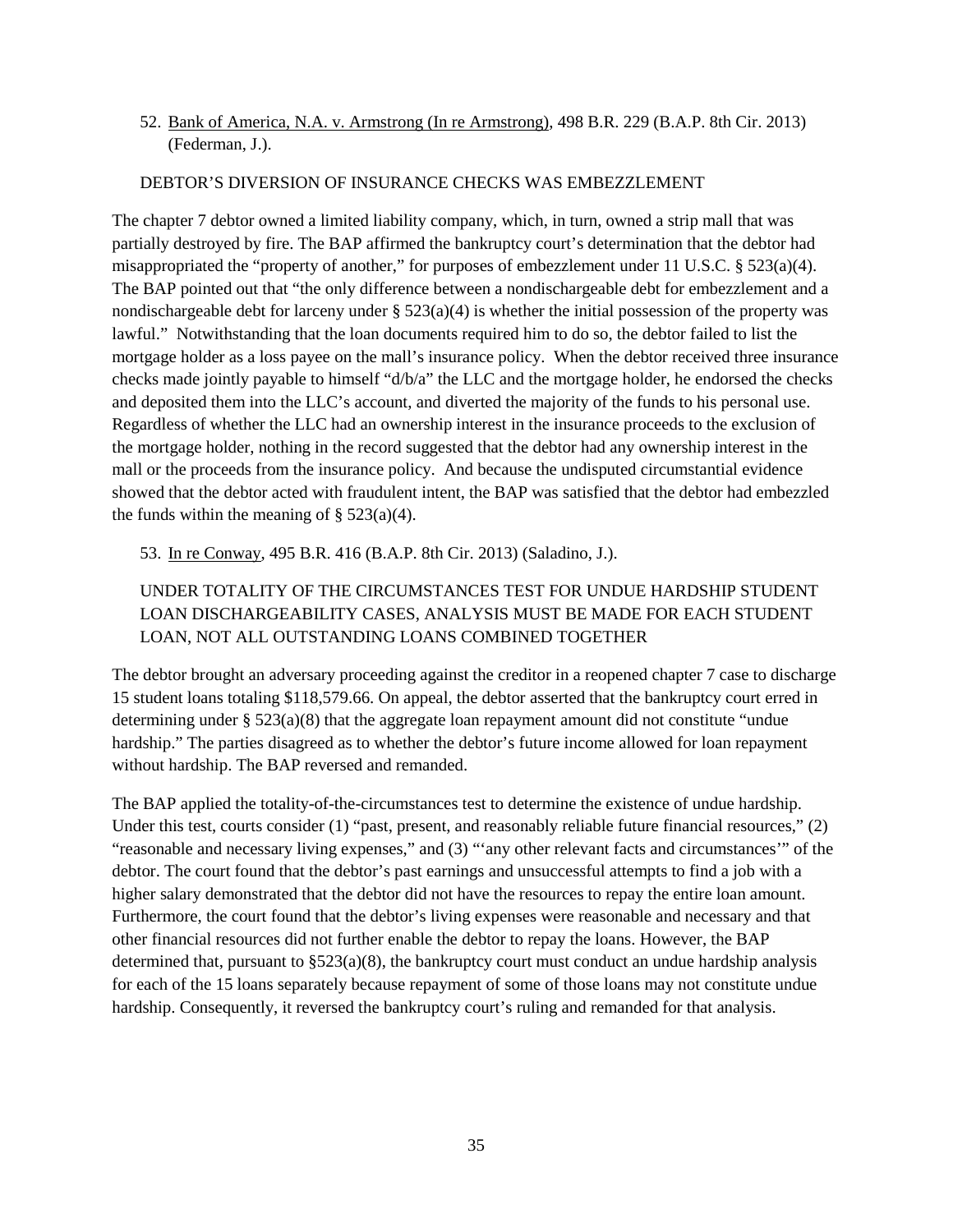# **PLANS, DISMISSAL & CONVERSION**

<span id="page-35-0"></span>54. In re Strickland, 504 B.R. 542 (Bankr. D. Minn. 2014) (Ridgway, J.).

INCOME NEED ONLY BE 'DERIVED' DURING THE RELEVANT SIX-MONTH PERIOD TO BE INCLUDED IN CURRENT MONTHLY INCOME AND MONTHLY EXPENSES MUST BE DEBTOR'S ACTUAL MONTHLY EXPENSES IN EFFECT ON THE DATE OF THE ORDER FOR RELIEF

The U.S. Trustee ("UST") moved to dismiss the debtors' chapter 7 case based on the presumption of abuse under § 707(b)(2). When calculating their current monthly income ("CMI") for purposes of the means test, the debtors excluded income received outside of the six-month period preceding their bankruptcy filing. The UST argued that income should have been included in their current monthly income because it was "derived" during the relevant six-month period. The debtors argued that the income must be "received" by the debtors during the relevant six-month period in order to be included within the definition of CMI. Adopting the analysis of In re Robrock, 430 B.R. 197, 204 (Bankr. D. Minn. 2010), the court held that income need only be 'derived' during the relevant six-month period to be included in CMI even though the income would be 'received' outside of that six-month period.

The UST also objected to the allowance of a debtors' monthly wage garnishment expense. Observing that § 707(b)(2)(A)(ii)(I) requires that monthly expenses be a debtor's actual monthly expenses in effect on the date of the order for relief, and noting that § 362 imposes an automatic stay on wage garnishments, the court held that the debtors could not include wage garnishments as a monthly expense because the wage garnishment ceased to be in effect as an actual monthly expense on the date of the order of relief.

55. In re Melander, 506 B.R. 855 (Bankr. D. Minn. 2014) (Ridgway, J.).

### EXEMPTIONS OBJECTION OVERRULED, BUT PLAN CONFIRMATION DENIED BECAUSE THE PLAN DID NOT COMMIT ALL OF THE DEBTORS' PROJECTED DISPOSABLE INCOME AND BECAUSE THE PLAN WAS NOT CONDUCIVE TO THE SPIRIT OF CHAPTER 13

TCF Bank ("TCF") objected to the debtors' claimed exemptions in certain property and objected to confirmation of the debtors' chapter 13 plan. TCF claimed that the debtors significantly undervalued their property, that their plan was proposed in bad faith, that the plan failed to meet the best interest of creditors test, and that it did not apply all of the debtors' disposable income to their unsecured creditors.

The court overruled TCF's objection to exempt property on the basis that TCF failed to carry its burden under Fed. R. Bankr. P. 4003(c) in refuting the debtors' valuations of each item, but it sustained TCF's objection to the extent that the debtors' exemptions exceeded the amounts set forth in 11 U.S.C. § 522(d)(5).

TCF objected to the plan based upon the debtors' failure to contribute all of Mr. Strickland's Social Security income into the plan. It also challenged certain expenses and deductions of the debtors. TCF argued that if the debtor voluntarily contributed a portion of his Social Security income, then the debtor must commit all Social Security income. The court held that "unless there is some other indicia of bad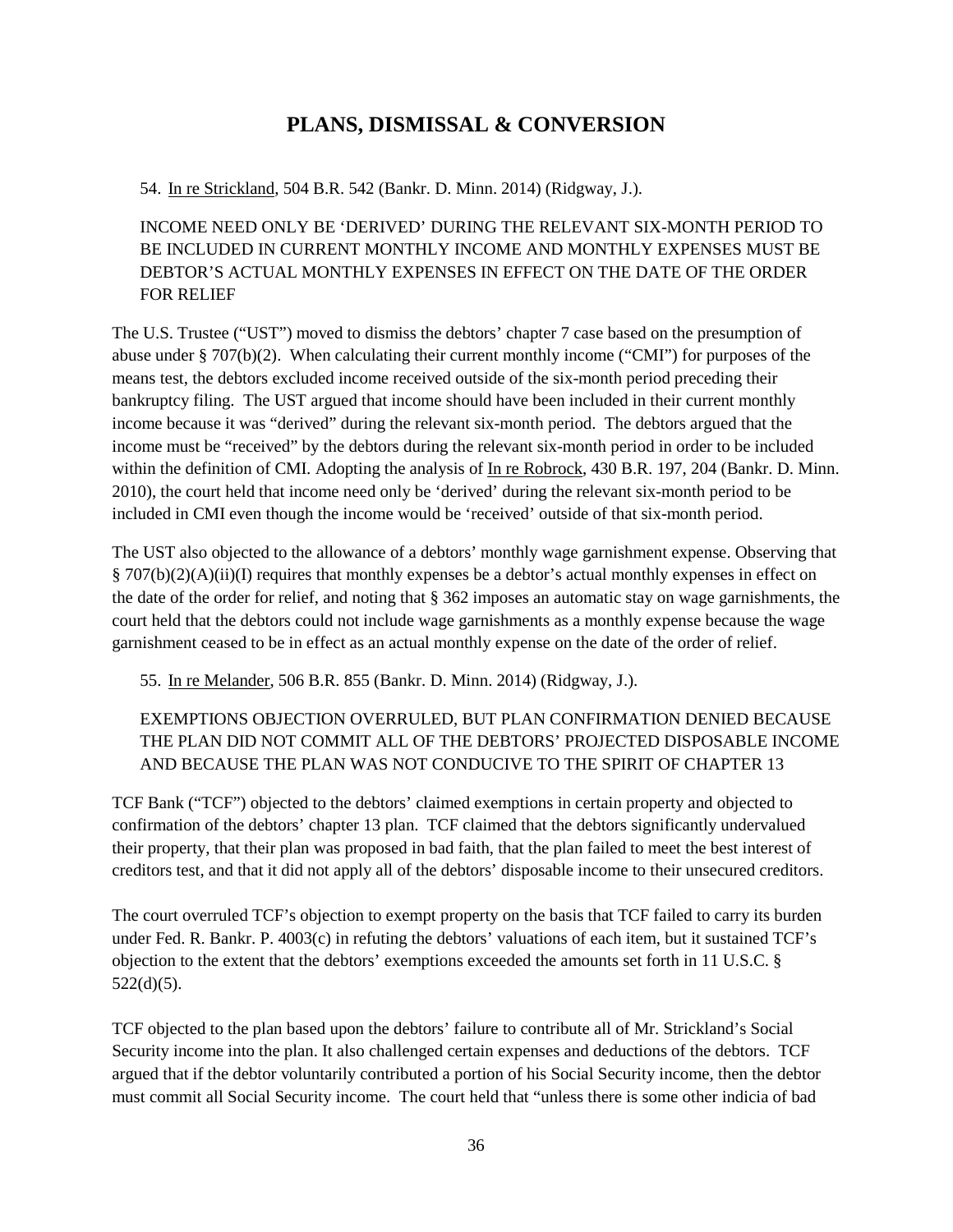faith . . . TCF must accept the portion of [the debtor's] Social Security income that he is willing to contribute voluntarily." As to TCF's dispute as to the debtors' \$216.00 monthly contribution to a voluntary retirement account, the court adopted the rationales of those courts holding that the retirement contributions were excluded from disposable income and allowed the expense. Regarding the expense of \$440.00 for long-term care, the court did not allow it because the debtors failed to give specific reasons as to why the expense was necessary and because the expense was not the type of allowable expense listed under 11 U.S.C. § 707(b)(2)(A)(ii)(I) or § 707(b)(2)(A)(ii)(II). In sum, the court denied confirmation of the plan because the plan did not commit all of the debtors' projected disposable income and that the proposed plan was not conducive to the spirit of chapter 13.

#### 56. In re Kelley, 536 Fed. App'x 675 (8th Cir. 2013) (per curiam).

#### EIGHTH CIRCUIT AGREED WITH BAP DECISION THAT AFFIRMED BANKRUPTCY COURT ORDER

Finding no basis to overturn the bankruptcy court's order, the Eighth Circuit agreed with the Eighth Circuit BAP decision that affirmed a bankruptcy court's order that directed the debtors to convey certain real property to the bank pursuant to their confirmed plan.

57. Copeland v. Fink (In re Copeland), 742 F.3d 811 (8th Cir. 2014) (Smith, J.).

### DEBTORS' PROPOSED SPECIAL TREATMENT OF TAX ARREARAGES IN THEIR CHAPTER 13 PLAN UNFAIRLY DISCRIMINATED AGAINST OTHER UNSECURED **CREDITORS**

The amended chapter 13 plan proposed by the debtors provided a distribution of about 97% to the taxing authorities, leaving nothing for the general unsecured creditors. The bankruptcy court denied confirmation. The debtors amended their plan a second time to remove the provisions regarding specialclassification, which the trustee estimated would then provide a distribution of approximately 78% to all general unsecured creditors. The debtors then objected to their own plan because it did not provide for priority treatment of their tax debts. Although the bankruptcy court overruled the debtors' objections to their second amended plan, it did not enter a confirmation order. Two months later, the debtors again amended their plan and renewed their objection to the lack of priority treatment for the tax authorities. Noting that the priority issue had already been decided, the court overruled the objection and entered an order confirming the plan. The BAP affirmed and an appeal to the Eighth Circuit followed. The circuit court noted that its test for unfair discrimination has four parts: "(1) whether the discrimination has a reasonable basis; (2) whether the debtor can carry out a plan without the discrimination; (3) whether the discrimination is proposed in good faith; and (4) whether the degree of discrimination is directly related to the basis or rationale for the discrimination." In reviewing the debtors' proposed chapter 13 plan, the circuit court agreed with the bankruptcy court that the plan was unfairly discriminatory. Note: This material is excerpted from the March 2014 issue of the Bankruptcy Current Awareness Alert newsletter, with permission. Copyright (c) 2014 Thomson Reuters/West. For more information about this publication please visit www.legalsolutions.thomsonreuters.com.

58. Schlehuber v. Fremont National Bank & Trust Co. (In re Schlehuber), 558 Fed.Appx. 715 (8th Cir. 2014) (per curiam), *aff'g*, 489 B.R. 570 (B.A.P. 8th Cir. 2013) (Schermer, J.).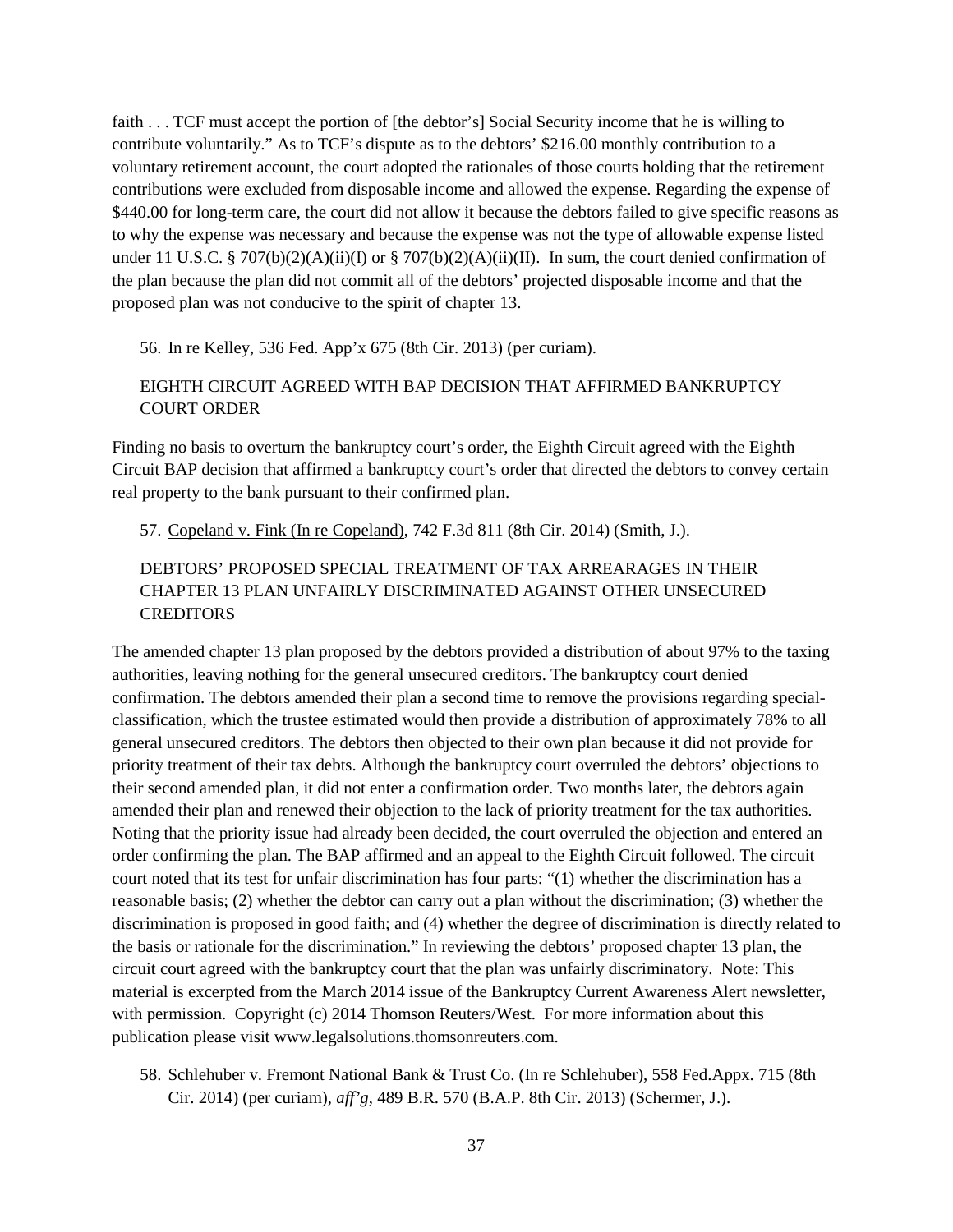### BANKRUPTCY COURT DID NOT ABUSE ITS DISCRETION IN CONVERTING THE CHAPTER 7 DEBTOR'S CASE TO ONE UNDER CHAPTER 11 VIA § 706(b)

The BAP's decision was reported at last year's Institute. Here, the debtor filed a voluntary chapter 7 bankruptcy petition; one of his creditors moved under 11 U.S.C. § 706(b) to convert the petition to one under chapter 11. The bankruptcy court granted the motion, and the BAP affirmed. The debtor then appealed to the Eighth Circuit, arguing that the bankruptcy court applied an improper legal standard, and abused its discretion, in granting the motion to convert. The debtor also renewed his constitutional challenge to certain bankruptcy statutes. The court declined to address the constitutional challenges, finding that the debtor had abandoned them in his appeal to the BAP. As to the remainder of the debtor's appeal, the court noted that it reviews a conversion order under § 706(b) under an abuse of discretion standard. The court could find no basis to conclude that the bankruptcy court had applied an improper legal standard or abused its discretion in granting the motion to convert.

59. In re Slater, Case No. 12-33389-KAC (Bankr. D. Minn. Jan. 8, 2014) (Constantine, J.), *appeal dismissed*, No. 14-cv-729 ADM (D. Minn. April 9, 2014) (Montgomery, J.).

#### DEBTOR'S PURPORTED CONVERSION FROM CHAPTER 11 TO CHAPTER 13 INEFFECTIVE

This matter came before the court on a creditor's motion to dismiss the debtor's "Chapter 13" case based upon the debtor's ineligibility to be in a case under chapter 13. The motion was also supported by the chapter 13 trustee, based upon the asserted ineligibility of the debtor to be in a case under chapter 13. The debtor commenced the case under chapter 11 on June 4, 2012. On January 2, 2013, the debtor filed a document entitled "Conversion of Chapter 11 Case to Chapter 13 Case." The conversion notice was signed by the debtor and his then-counsel and provided, inter alia, that the conversion by the debtor to chapter 13 "is allowed" and that "the debtor . . . converts this case to a Chapter 13 case . . . ." The court docket thereafter indicated that the case was under chapter 13. Notably, however, there was no application or motion seeking an order from the court to convert the case; further, there was no order doing so. The bankruptcy court ruled that the "question presented by the motion is the debtor's eligibility to be a debtor under chapter 13. . . . The question presented is not addressed as the court determines that the case was never converted to a case under chapter 13; the debtor is currently a debtor under chapter 11. Accordingly there is no chapter 13 case to be dismissed, for lack of eligibility or otherwise." The court reasoned that conversion of a case under chapter 11 to one under chapter 13 is governed by 11 U.S.C. § 1112(d) and requires court action. Thus, the debtor's purported conversion was ineffective, the motion was denied, and the debtor remained in chapter 11. The court also ordered that the docket be corrected. [An appeal by the debtor was later dismissed.]

60. In re Hernandez, 496 B.R. 553 (B.A.P. 8th Cir. 2013) (Kressel, J.).

### CHILD SUPPORT PAYMENTS AUTOMATICALLY WITHHELD FROM INCOME EARNED ON ACCOUNT OF EMPLOYMENT UNDER A DEAD PERSON'S STOLEN SOCIAL SECURITY NUMBER STILL CONSTITUTES PRIORITY DOMESTIC SUPPORT

The debtor received child support payments for her two children via income withholding of the father until he died in 2005. From 2007 to 2008, one of the debtor's children remained in out-of-home foster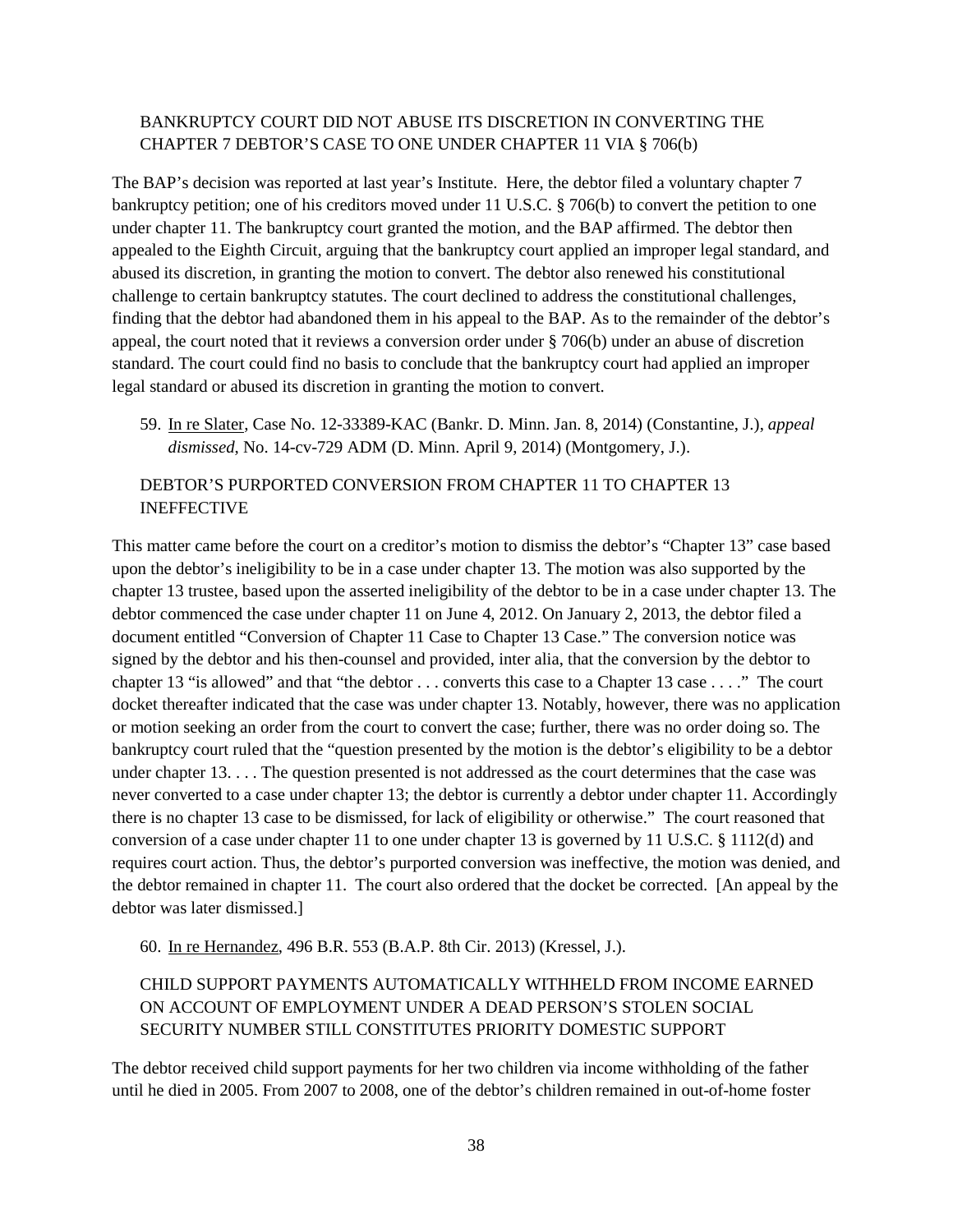care through the Nebraska DHHS. DHHS spent approximately \$65-\$68 per day for the care of that child. From 2008 to 2011, child support payments resumed, presumably because someone stole the decedent father's identity and was employed using his stolen social security number and thereby causing the child support payments to be withheld again. Those payments were paid to the debtor by DHHS. In 2012, the debtor filed a chapter 13 case. DHHS sought payment for 50% of the amount paid to the debtor from 2008 to 2011 as a priority domestic support obligation representing the amount it should have retained while funding the support of one of the children. The bankruptcy court agreed with DHHS's position and classified the child support payments made to the debtor as a priority domestic support obligation under § 101(14A). The debtor appealed this decision, and the BAP affirmed.

On appeal, the only element of  $\S 101(14A)(B)$  contested by the parties was whether the debt was "in the nature of support of a child of the debtor." The debtor argued that the court should not consider payments derived from the income of an individual who committed identity theft as satisfying § 101(14A)(B). Because DHHS only requested 50% of the amount paid to the debtor between 2008 and 2011, however, the BAP inferred that the DHHS only sought the funds for the purposes of paying for the care of the debtor's child.

61. In re Paulson, 524 Fed.Appx. 306 (8th Cir. 2013) (per curiam).

#### REPEATED FAILURE TO FILE A CONFIRMABLE PLAN IS BASIS FOR DISMISSAL

The BAP affirmed the bankruptcy court's dismissal of the debtor's chapter 13 case and denial of the debtor's motion for reconsideration. The debtor appealed the BAP's decision. The 8th Circuit affirmed the BAP and held that pursuant to  $\S 1307(c)(1)$ , repeated failure to file a confirmable plan constitutes "unreasonable delay. . . that is prejudicial to creditors" and is grounds for dismissal.

62. In re Jordahl, --- B.R. ---, 2014 WL 4250504 (Bankr. D. Minn. 2014) (Sanberg, J.).

### PLAN MAY CURE AND MAINTAIN DIRECT PAYMENTS ON LONG-TERM DEBT, BUT MAY NOT UNFAIRLY DISCRIMINATE AGAINST OTHER UNSECURED CREDITORS

Chapter 13 debtors proposed a 60-month plan with payments of \$155 for 51 months and \$430 for the final nine months, totaling \$11,775. Unsecured claims total \$151,948 and the unsecured creditors would receive \$9,211.50 over the life of the plan, or 6%. The plan separately classified student loan debt of \$49,045 with the usual monthly payments of \$424 to be made directly to the lenders, for a total of \$25,440 paid on the student loans during the plan, or a total dividend to the unsecured student loan class of creditors of 52%. The chapter 13 trustee objected to the debtors' plan arguing that it unfairly discriminated against the debtors' unsecured creditors in violation of § 1322(b)(1), and because it provided for payments of post-petition interest on nondischargeable debt without providing full payment of all allowed claims, in violation of § 1322(b)(10).

The bankruptcy court acknowledged "a split among courts as to whether the classification of an unsecured debt under § 1322(b)(5) is subject to the unfair discrimination test found in § 1322(b)(1). ... The majority of courts have held that section  $1322(b)(5)$  and section  $1322(b)(1)$  must be read in conjunction with each other, requiring any treatment of long-term debt under § 1322(b)(5) to satisfy the unfair discrimination analysis under § 1322(b)(1). ... These courts have focused on the plain language of the statute by examining the close placement of subsections  $(b)(1)$  and  $(b)(5)$  and subsection  $(b)(5)'s$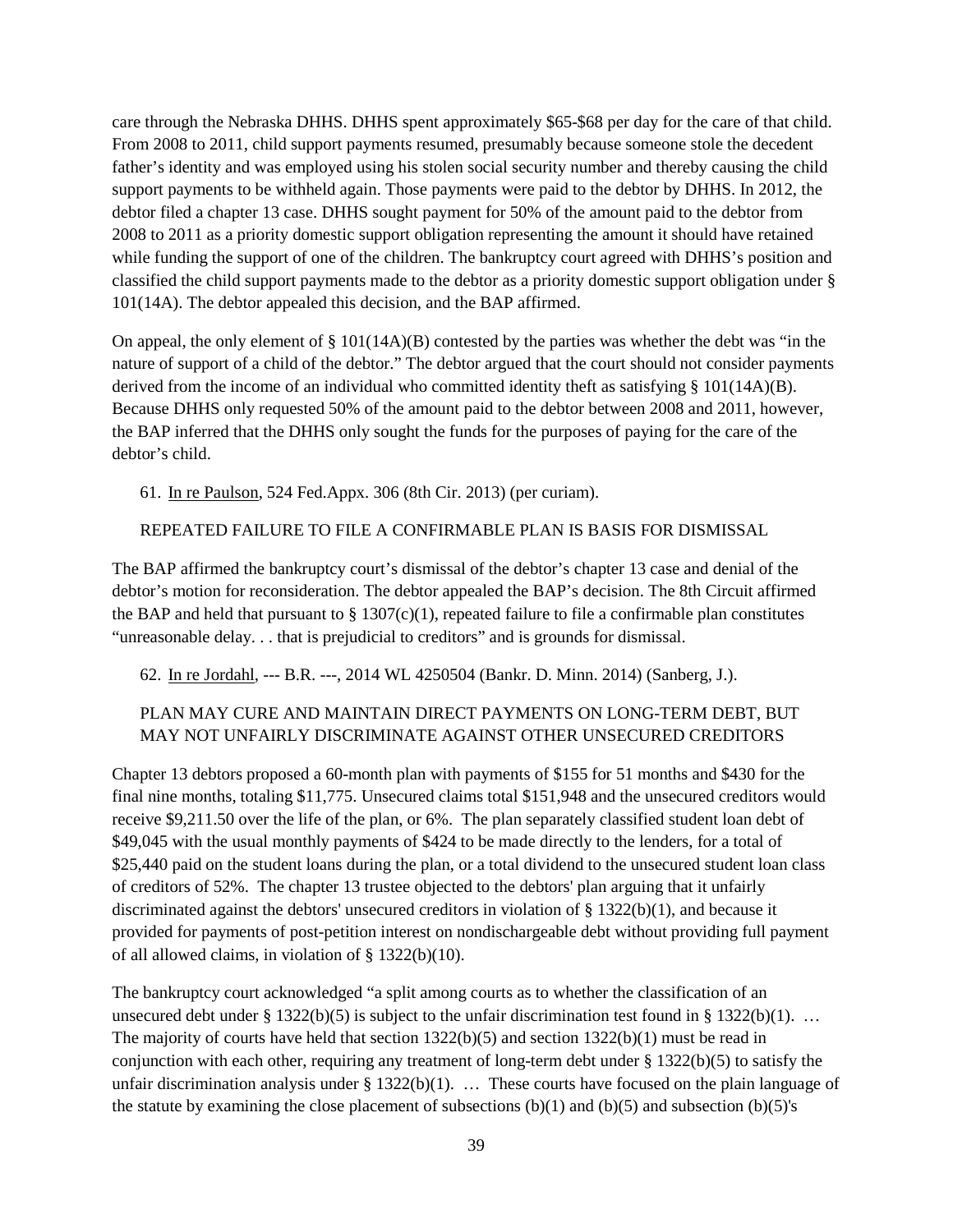specific exclusion of subsection (b)(2), indicating Congress's intent for the two subsections to be read in conjunction with each other. … The minority of courts have found that subsection (b)(5) acts independently from subsection (b)(1) and excepts long-term debt payments from the unfair discrimination analysis. The minority approach reasons that subsection  $(b)(5)$  is more specific than the general subsection  $(b)(1)$  and the failure to treat the subsections as independent from each other would render subsection (b)(5) meaningless."

The court concluded that "[t]he reasoning of the courts adopting the majority approach is sound. Nothing in § 1322(b)(5) excludes the application of § 1322(b)(1). Rather, subsection (b)(5) has specific language excluding subsection (b)(2). If Congress wanted  $\S 1322(b)(1)$  to also not apply to classifications under  $\S$ 1322(b)(5), it would have said so. Further, reading the two provisions in conjunction with each other furthers the bankruptcy code's goal of balancing the rights of creditors to equal treatment with the rights of debtors to a fresh start." The court adopted the majority approach and ruled that the debtors could use § 1322(b)(5) to cure and maintain direct payments on long-term debt, but that they could not unfairly discriminate against other unsecured creditors under § 1322(b)(1).

The court set forth the test under  $\S 1322(b)(1)$ : "In the Eighth Circuit, a proposed separate classification of an unsecured claim is not unfair discrimination if: (1) the discrimination has a reasonable basis; (2) the debtor cannot carry out a plan without the discrimination; (3) the discrimination is proposed in good faith; and (4) the degree of discrimination is directly related to the basis or rationale for the discrimination." Applying the § 1322(b)(1) analysis to the facts of the case, the court found that the debtors failed to provide sufficient evidence to prove that the discrimination found in their plan was fair, and denied confirmation.

# **LIEN STRIPPING**

<span id="page-39-0"></span>63. Minnesota Housing Finance Agency v. Schmidt (In re Schmidt), --- F.3d ----, 2014 WL 4243251 (8th Cir. 2014) (Colloton, J.).

### EIGHTH CIRCUIT JOINS ITS SISTER CIRCUITS IN HOLDING THAT A BANKRUPTCY COURT MAY STRIP OFF A VALUELESS LIEN IN A CHAPTER 13 CASE

The debtors filed a modified chapter 13 plan that treated the agency as an unsecured creditor and required the agency's mortgage lien to be removed from the home upon the debtors' bankruptcy discharge. The bankruptcy court, relying on the Eighth Circuit BAP's decision in *In re Fisette*, ruled in favor of the debtors. The court granted the debtors' motion to value, and confirmed their modified plan on the ground that a bankruptcy debtor may strip off a lien on the debtor's primary residence if there is no equity in the residence to support the lien. The agency appealed both rulings to the district court, which recognized that the "single legal issue presented by [the agency's] appeals is whether a Chapter 13 debtor can strip off a lien on the debtor's principal residence if no equity exists to support the lien." As the district court explained, the resolution of this issue turned on the interplay between  $\dots$  § 506(a)(1) and the clause in  $\dots$ § 1322(b)(2) that forbids a court from modifying the rights of certain creditors who have a security interest in real property that is the debtor's principal residence. The court agreed with other circuits that when considering the rights of creditors who hold homestead liens, "the dividing line drawn by §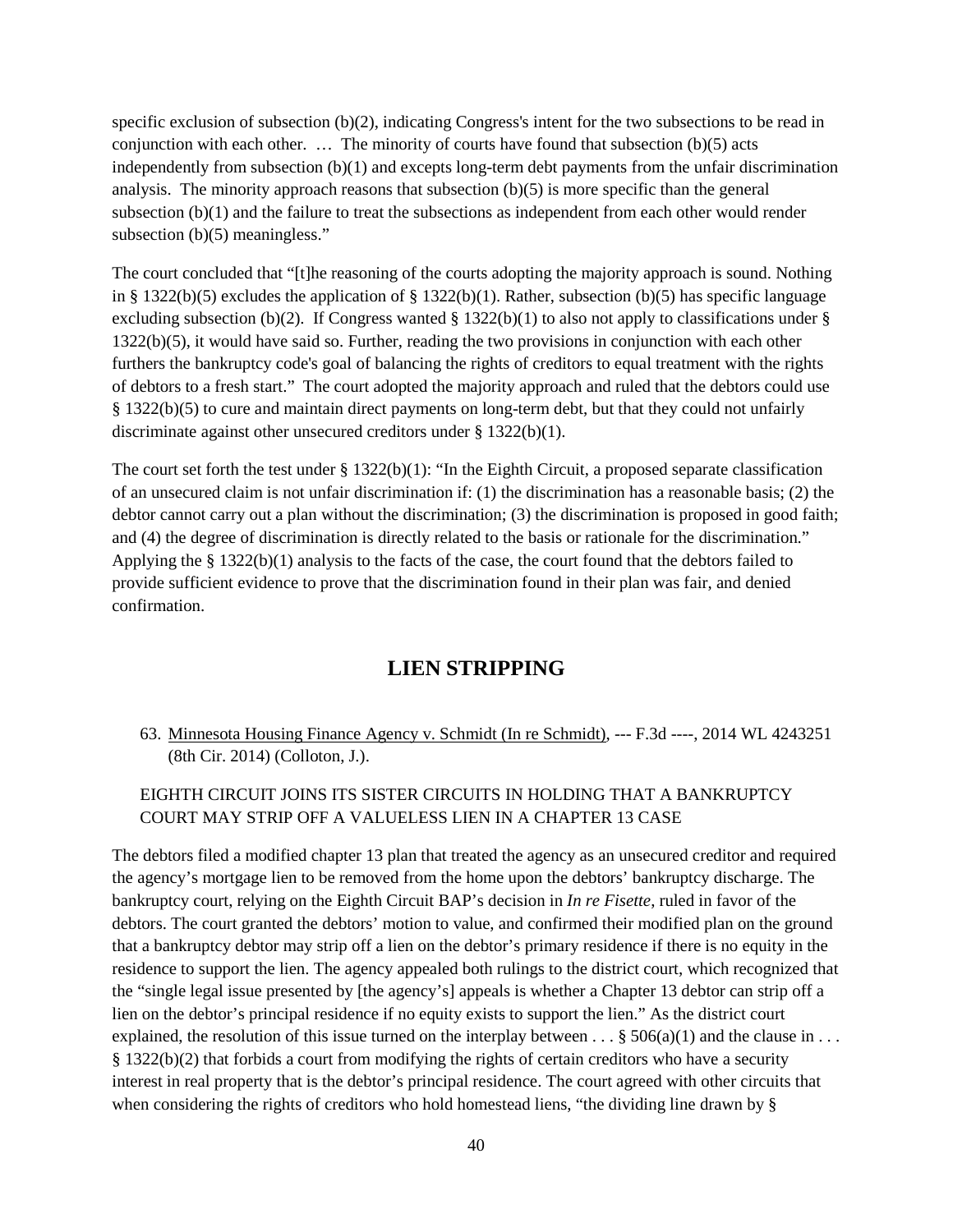1322(b)(2) runs between the lienholder whose security interest in the homestead property has some 'value,' see § 506(a), and the lienholder whose security interest is valueless." The agency relied on *Nobelman's* conclusion that the antimodification provision of § 1322(b)(2) protects against modification of any "claim secured . . . by" a debtor's principal residence, not merely a "secured claim," contending that § 1322(b)(2)'s antimodification provision applies to all claims "secured only by a secured interest in . . . the debtor's principal residence," regardless as to whether the claim is a secured claim under § 506(a)(1). The Eighth Circuit stated that the agency read "too much into *Nobelman's* discussion on this point. Because the creditor's claim in *Nobelman* was partially secured, the Court was not concerned with whether  $\S 1322(b)(2)$ 's antimodification provision applies regardless of a claim's status under  $\S$ 506(a)(1). The question in Nobelman was whether § 1322(b)(2) permits bifurcating a partially secured claim and stripping the lien from the unsecured portion of that claim. *Nobelman* thus made clear that if a creditor's claim is at least partially secured, none of the creditor's rights may be modified. If, however, the creditor's claim is wholly unsecured, then the reasoning of *Nobelman* does not preclude modifying the creditor's rights under § 1322(b)(2)." Note: This material is excerpted from the October 2014 issue of the Bankruptcy Current Awareness Alert newsletter, with permission. Copyright (c) 2014 Thomson Reuters/West. For more information about this publication please visit www.legalsolutions.thomsonreuters.com.

# <span id="page-40-0"></span>**BANKRUPTCY TRUSTEES/PROPERTY OF THE ESTATE**

64. In re Tri-State Financial, LLC, 512 B.R. 209 (B.A.P. 8th Cir. 2014) (Nail, J.).

### EIGHTH CIRCUIT BAP REVERSED THE BANKRUPTCY COURT AND REMANDED FOR ADDITIONAL CONSIDERATION OF CERTAIN ESTOPPEL ARGUMENTS

The Eighth Circuit BAP reversed the bankruptcy court and remanded for additional consideration of certain estoppel arguments brought up in post-trial briefing but which were not addressed by the bankruptcy court. The BAP deemed premature issues brought up on appeal.

65. Peoples v. Radloff (In re Peoples), --- F.3d ----, 2014 WL 4085840 (8th Cir. 2014) (Colloton, J.).

### A CHAPTER 7 DEBTOR LACKS STANDING TO APPEAL AN ORDER APPROVING A SETTLEMENT WHERE THE DEBTOR LACKS A PECUNIARY INTEREST IN THE BANKRUPTCY COURT'S ORDER

In this case, the court observed that the amount of the settlement approved by the bankruptcy court was \$20,000 and that three creditors had timely filed claims against the debtor's bankruptcy estate in an aggregate amount of approximately \$23,000. "Even without accounting for administrative expenses-such as the trustee's attorneys' and accountants' fees-and the lien against the settlement funds asserted by [the debtor's] state-court counsel, the amount owed to [the debtor's] creditors exceeds the amount of the settlement. Because no surplus funds exist to distribute to [the debtor], she lacks a pecuniary interest in the bankruptcy court's order. Although the rules of procedure provided for notice to [debtor] and an opportunity for her to object in the bankruptcy court to the settlement agreement itself . . . , she is not a person aggrieved by the bankruptcy court's order, so she lacks standing to appeal either the order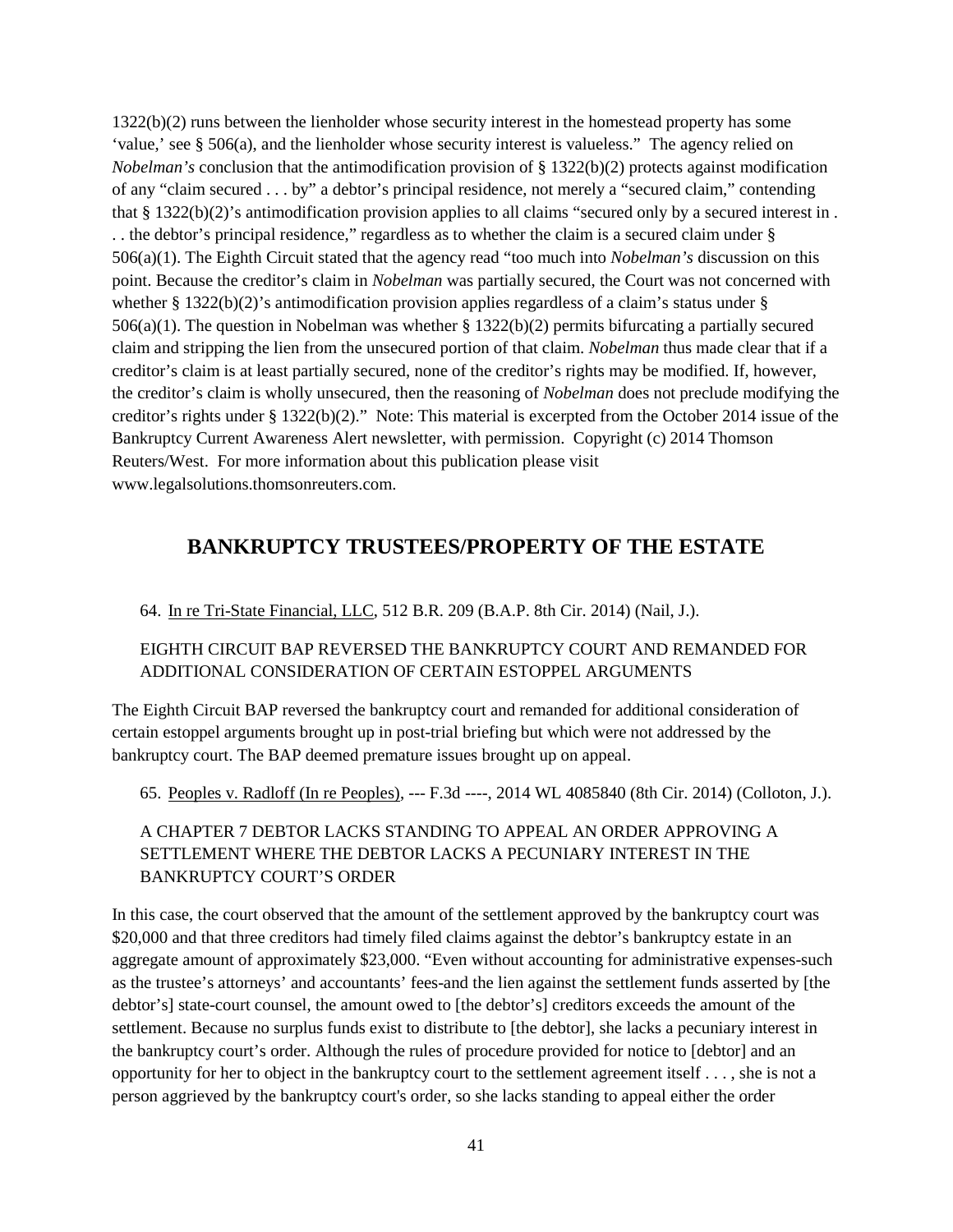approving the settlement or the order denying her motion to reconsider," the circuit court ruled. Note: This material is excerpted from the October 2014 issue of the Bankruptcy Current Awareness Alert newsletter, with permission. Copyright (c) 2014 Thomson Reuters/West. For more information about this publication please visit www.legalsolutions.thomsonreuters.com.

66. Bank of England v. Webb (In re Webb), 742 F.3d 824 (8th Cir. 2014) (Murphy, J.).

BANKRUPTCY COURT DID NOT CLEARLY ERR IN DETERMINING THAT THE CHAPTER 7 DEBTORS' "JOINT VENTURE" WAS NOT A SEPARATE LEGAL ENTITY AND THE PROPERTY LISTED ON THE DEBTORS' SCHEDULES IN THE NAME OF THE JOINT VENTURE WAS PROPERTY OF THE DEBTORS' BANKRUPTCY ESTATE AND SUBJECT TO SALE BY THE TRUSTEE

The debtors executed a joint venture agreement in January 2003 to operate a rice farming business under the name of their joint venture. The agreement provided that each of them would have a 50% interest in the business, but that "[n]othing herein shall be construed to create a partnership of any kind." During the operation of the business, the debtors borrowed funds from a bank, and from the U.S. Department of Agriculture Commodity Credit Corporation; many of the loan agreements were executed in the name of the joint venture. Approximately nine years later, the debtors filed for relief under chapter 7, listing in their schedules an ownership interest (in the name of their joint venture) in an estimated 105,000 bushels of rice grain stored in grain bins, an estimated 117,000 bushels of rice grain located at another storage facility, and certain vehicles, rolling stock, and farm equipment. The following month, the bank filed a motion for relief from the automatic stay, arguing that it had a perfected security interest in the rice and equipment arising out of nine unpaid loans it had made to the joint venture. The bankruptcy court scheduled a hearing on the bank's motion, but in the meantime, the chapter 7 trustee filed a complaint seeking an order authorizing the trustee to sell all of the debtors' remaining rice grain free and clear. The bankruptcy court ruled that the joint venture was not a general partnership or other separate legal entity. As such, the rice grain and equipment listed on their schedules in the name of the joint venture was owned by the debtors individually, and therefore were part of their bankruptcy estate. The court entered an order permanently enjoining the bank from taking control of the assets. The court also ordered the trustee to sell the contested rice grain and to hold the proceeds from the sale in an estate account pending a determination of the parties' rights. The bank appealed to the district court, which affirmed. After its own review of the evidence, the Eighth Circuit concluded that the bankruptcy court did not clearly err in concluding that the debtors had not intended to create a separate entity. Note: This material is excerpted from the April 2014 issue of the Bankruptcy Current Awareness Alert newsletter, with permission. Copyright (c) 2014 Thomson Reuters/West. For more information about this publication please visit www.legalsolutions.thomsonreuters.com.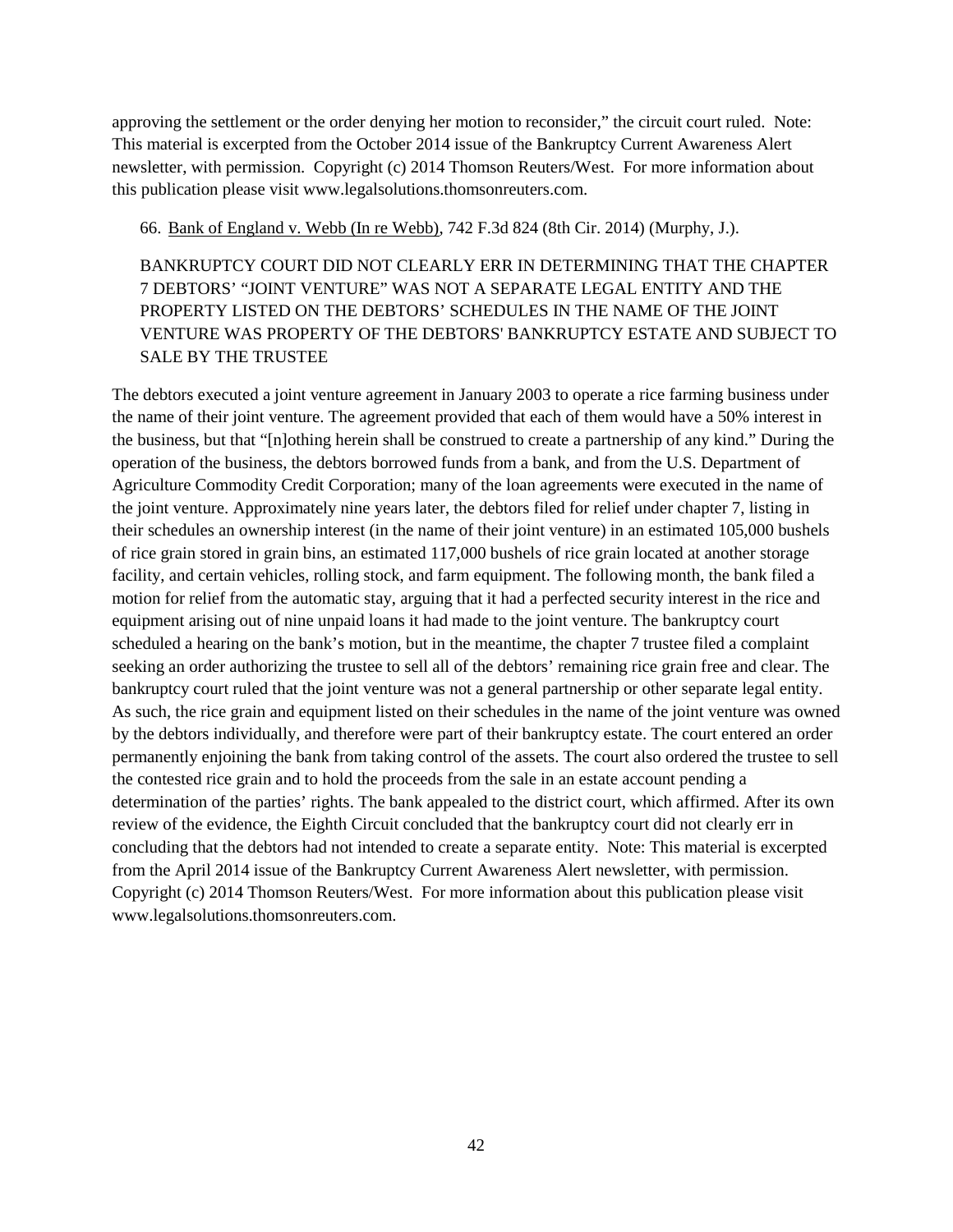#### 67. In re Racing Services, Inc., 744 F.3d 543 ( $8^{th}$  Cir. 2014) (Melloy, J.).

### HOPSCOTCHING ONE PROVISION TO REACH OTHERS WILL NOT RESULT IN SUSTAINABLE CONTRACT INTERPRETATION IF IT REQUIRES AN UNNATURAL CONSTRUCTION WHEN ACTUAL MEANINGS OTHERWISE MAKE SENSE

Defendant was an employee and founder of the debtor, and its sole stockholder. Pursuant to a splitdollar/collateral-assignment agreement, the defendant owned a cash-value whole-life insurance policy that the debtor purchased on behalf of the defendant. The trustee sought a determination that cash surrender value of life insurance policy was an asset of the bankruptcy estate. The bankruptcy court granted summary judgment in favor of trustee. The BAP affirmed. On appeal, the Court of Appeals applied North Dakota law of contract interpretation and concluded that "the plain language of the Split– Dollar Agreement limits [the debtor's] rights in a manner that is dispositive in this case and that [the defendant], rather than the Trustee, holds the superior claim to the policy's cash value proceeds. In reaching this conclusion, we find it unnecessary to look beyond the written agreement to determine the parties' intent."

The construction turned on whether or not to extend application of a phrase in one provision of the contract to subsequent provisions: Paragraph 8 provided, "If the agreement … is terminated, the [debtor] shall transfer its interest in the Policy to the [defendant] in exchange for an amount equal to the [debtor's] interest...." The Court held that "Standing alone and read in isolation, Paragraph 8 arguably could be subject to two possible interpretations." It could be read as imposing no actual duty to transfer funds and as granting no actual right to force a transfer, or, it could be read as using the word "shall" to apply to both parties and create reciprocal rights and duties enforceable by either party.

Relying on rules of interpretation and the plain language of the agreement, the BAP concluded that applying the one provision to the other provisions would not make sense and would require "that the drafters intended an unnatural construction in which the introductory language of Paragraph 2 hopscotched Paragraphs 3–7 to reach Paragraph 8." Because one of the possible interpretations avoids that problem, the Court adopted that construction: "the word 'shall' in Paragraph 8 applies only to Racing Services and not to Bala. Only this interpretation accords actual meaning to the limiting, introductory language of Paragraph 2 and cabins the grant of rights to Paragraph 2. We therefore conclude that Paragraph 8 is not a source of rights for Racing Services, but rather, that it imposes upon Racing Services a duty that arises at Bala's option."

Chief Judge Riley filed a brief concurring opinion supporting the reversal in which he noted that the plain language of "the collateral assignment agreement gave Racing Services limited rights in the "cash surrender proceeds" of the policy only "upon surrender of the policy by the Assignor [Bala]," and that "[b]ecause that condition was not satisfied on the unusual facts of this case under North Dakota law, the bankruptcy estate never obtained rights to the policy proceeds, and Bala has the superior claim to the liquidated cash value of her policy."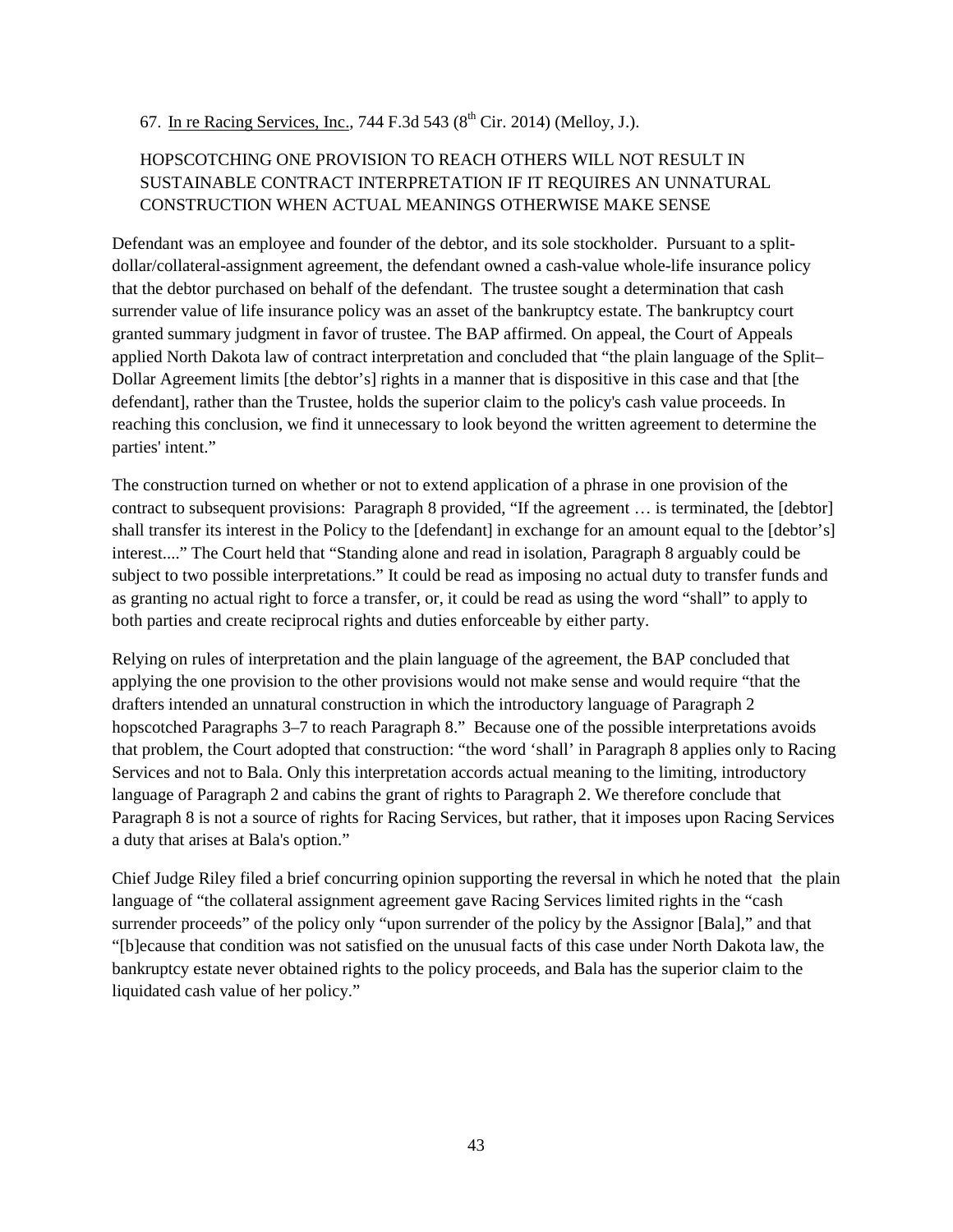68. Rent-A-Center East, Inc. v. Leonard (In re Web2B Payment Solutions, Inc.), --- B.R. ---, 2014 WL 3576805 (D. Minn. 2014) (Doty, J.).

### UNDER MN LAW NO EXPRESS, RESULTING OR CONSTRUCTIVE TRUST IN CASE OF DEBTOR PROCESSING CHECKS FOR PAYDAY LOAN AND CHECK CASHING CLIENT

Plaintiff (RAC), a business primarily engaged in renting furniture and appliances, established a financial services division offering check-cashing and payday loan services. RAC entered into an agreement with Web2B (the debtor), pursuant to which Web2B processed checks received from clients. Web2B agreed to establish an account at North American Banking Company (NABC), through which it would "accept electronic credit and debit entries for" RAC. A few years later, Web2B filed chapter 11, and NABC turned over funds held by NABC in various Web2B accounts to the chapter 11 trustee. RAC demanded most of the funds, and filed an adversary proceeding seeking a declaratory judgment that the funds were RAC's, and that an express or resulting trust existed or that imposition of a constructive trust was warranted. On cross motions for summary judgment, the bankruptcy court granted the trustee's motion.

On appeal by RAC, the district court affirmed, holding that, under applicable Minnesota law, no express trust resulted because the agreement itself contemplated commingling of proceeds such that there was no segregation of a trust res; that no resulting trust existed because there was express agreement to commingling and because the facts presented no evidence of intent to create a trust; and that none of the requirements under Minnesota law necessary to warrant imposition of a constructive trust were met either (to prevent unjust enrichment, or where legal title was obtained through fraud, duress, crime, etc., or by the improper advantage of a confidential or fiduciary relationship). The court also rejected RAC's conversion argument because checks to RAC were endorsed to Web2B which became the holder in due course. Finally, the court rejected RAC's unjust enrichment claim because an alleged breach of contract is not sufficient to satisfy the inequity requirement of unjust enrichment.

# **SANCTIONS AND BANKRUPTCY PREPARERS**

<span id="page-43-0"></span>69. Alexander v. Hedback (In re Stephens), 559 Fed.Appx. 588 (8th Cir. 2014) (per curiam).

#### EIGHTH CIRCUIT AFFIRMS SANCTIONS FOR FRIVOLOUS CLAIMS

Over the past 15 years, a son and his parents (the debtors) made numerous frivolous claims to ownership and a homestead exemption in real property in St. Paul, Minnesota. In 2011, the bankruptcy trustees evicted them and tried to sell the property. The bankruptcy court authorized the sale free and clear of any encumbrances. The son filed a lis pendens, delaying the sale. The trustees moved for \$25,000.00 in damages, plus attorney's fees, and expenses. The bankruptcy court scheduled a hearing and ordered discovery, but both the son and his attorney refused to cooperate. The bankruptcy court imposed sanctions, including: (1) a default judgment of \$25,000.00 for damages, against the son and his attorney, jointly and severally; (2) \$10,184.70 in attorney's fees and expenses against the son and his attorney, jointly and severally; and (3) \$10,000.00 against the attorney individually. The son appealed to the district court, which affirmed. The son then appealed to the Eighth Circuit, attacking the bankruptcy court's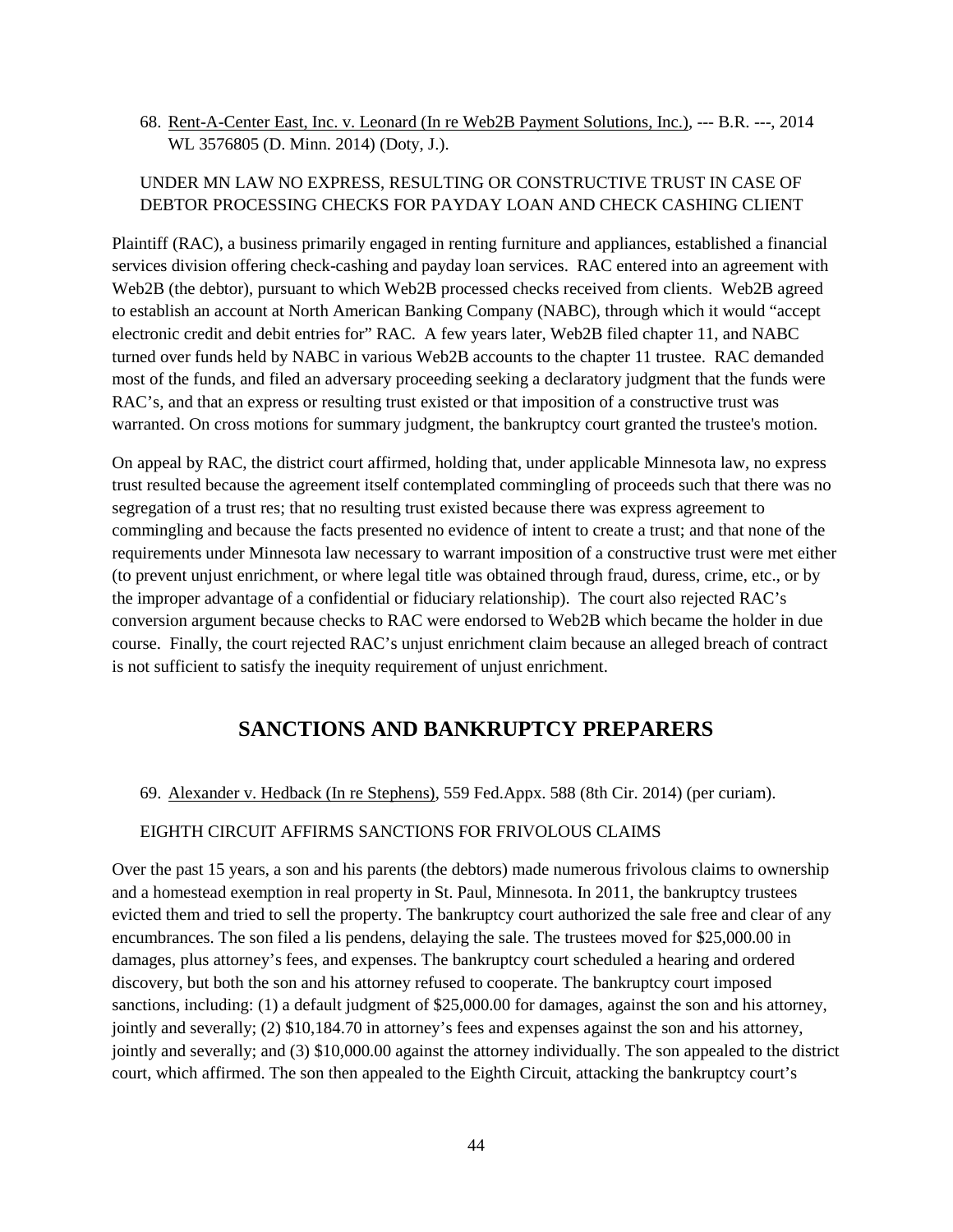jurisdiction and sanctions. The court affirmed on all issues, agreeing with the findings and conclusions of both the district court and the bankruptcy court.

70. In re Fischer, 501 B.R. 346 (B.A.P. 8th Cir. 2013) (Kressel, J.).

### CONTEMPT REQUIRES VIOLATION OF UNAMBIGUOUS OPERATIVE COMMANDS AND NEGLIGENCE IS NOT RELEVANT TO THE DETERMINATION

Prepetition, the chapter 12 debtors received a loan from a bank to finance operations on their farm, and the bank received a perfected security interest in the debtors' livestock, crops, and farm products. After failing to make payments for real estate taxes under a confirmed plan, the debtors entered into a stipulation with the bank to provide for payment of the delinquent taxes. In that stipulation, the debtors agreed to sell their cattle, and the bank agreed to "subsequently" release its interest in the debtors' cattle and crops. The bankruptcy court then entered an order approving the stipulation. In accordance with the stipulation, the debtors completed the sale and made the bank aware of the sale. The debtors then sought a new loan for their farming operations but were denied because the bank had not yet released its liens. After notice by the debtors of its failure to release the liens, the bank did so three months after originally learning of the sale. The debtors then filed a motion asserting that the bank was in contempt by violating the court's order. They argued that the bank violated the order by not releasing the liens in a timely manner. The bankruptcy court denied the motion because the order and stipulation did not specify a time frame for release of the liens. It further found that the timing of the release could have constituted negligence but that negligence did not constitute contempt. The debtors appealed, and the BAP affirmed.

The BAP held that the bank could not be found in civil contempt, which required the debtor to prove that the bank "violated a specific order of which he or she was aware." This order must be unambiguous and contain operative commands to permit a finding of contempt. Furthermore, negligence should not be considered when determining contempt. In the instant case, the BAP found that the text of the order approving the stipulation did not contain operative commands but abstract legal conclusions. Additionally, the court distinguished this case from cases where an order contained clear and unambiguous language regarding enforceability of a stipulation. Even if this language had been present, however, the use of the term "subsequent" in the stipulation was not sufficiently clear to allow for enforceability. Thus, the court could not find contempt.

71. In re Young, 507 B.R. 286 (B.A.P. 8th Cir. 2014) (Schermer, J.).

#### SANCTIONS IMPOSED PURSUANT TO § 105 REQUIRE NOTICE AND OPPORTUNITY

Bankruptcy court issued OSC against attorney for Rule 9011 sanctions, found violations as well as misrepresentations made during OSC hearing, and imposed sanctions (including sixth month suspension) pursuant to 9011 and § 105. The BAP held that: 1) the bankruptcy court's orders were final and appealable because the sanctions were imposed after chapter 13 plan confirmation, after conclusion of an adversary proceeding; because the debtor obtained his discharge and the final report had been filed shortly after the appeal was filed; and because the court imposed non-monetary or monetary but noncompensatory sanctions payable to the clerk of court; and 2) the bankruptcy court acted within its discretion when it found violations of Rule 9011(b) and imposed sanctions because notice and opportunity to respond was adequate; the OSC set forth "clear and easy to comprehend bases upon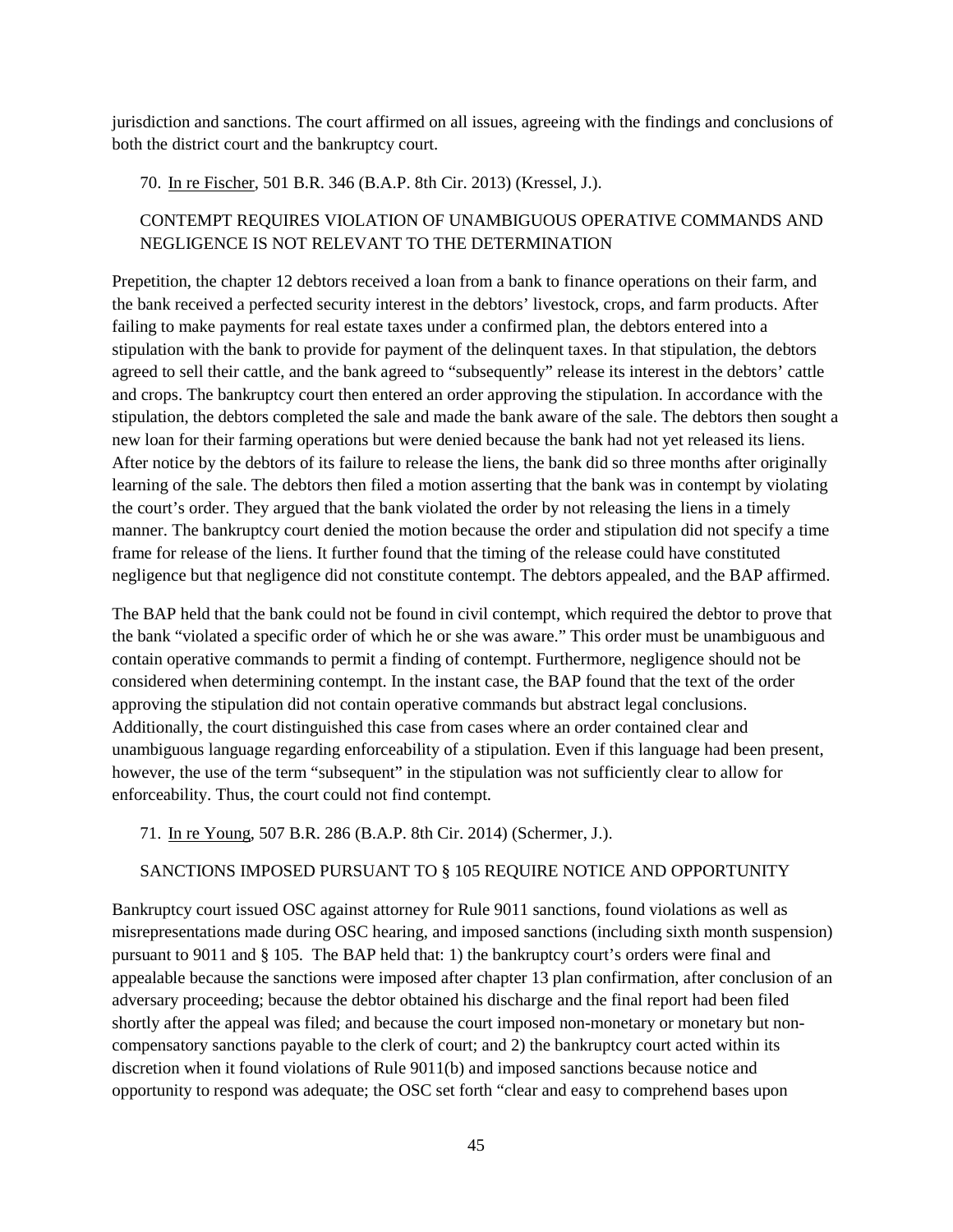which" violations could be found and for which sanctions could be imposed; and the sanctions order "explained which conduct was improper and why sanctions were imposed … [a]nd the court's reasons for imposing sanctions under three of the four areas mentioned in the OSC showed that [the] conduct in the case was not reasonable under the circumstances." But, the BAP concluded that the sanctions (imposed under § 105 authority) for conduct during the OCS hearing were ordered without adequate notice and opportunity and the sanctions were reversed and remanded on that point for further proceedings with the necessary notice and opportunity.

72. In re King, 744 F.3d 565 (8th Cir. 2014) (Bye, J.).

### POST-PETITION LOAN AGREEMENT THAT INCLUDES PRE-PETITION DEBT IS A REAFFIRMATION AND REQUIRES BANKRUPTCY COURT APPROVAL

The debtor and creditor entered into several pre-petition loan agreements. The debtor did not list the creditor or the pre-petition debt owed to that creditor in the chapter 13 filing or the chapter 7 conversion documentation; however, the debtor informed the creditor of this omission. Post-conversion, the parties entered into a new loan agreement (loan A), which allegedly reaffirmed a portion of the pre-conversion debt. Under § 524(c), though, a bankruptcy court must approve the reaffirmation and incorporation of predischarge debt into new post-discharge debt. The parties entered into additional new loan agreements post-discharge. Later, finding the loan A agreement unenforceable pursuant to § 524(c), the court granted the debtor's motion to reopen the bankruptcy case, add the creditor, and discharge the debt under loan A. The creditor's attorney subsequently filed a state court action to recover the debt under loan A and the additional new post-discharge agreements. The debtor then filed to reopen the bankruptcy case for an adversary proceeding, and the bankruptcy court granted that motion which levied sanctions against the creditor's attorney and dismissed the pending state court action. Subsequently, the attorney and creditor filed for reconsideration of the state court action dismissal. Given conflicting live witness testimony about the nature of loan A funds (pre- or post-discharge), the court found that some unproven amount of those funds was post-discharge. However, due to a lack of proof of the amount of pre- versus post-discharge funds, the court upheld the sanctions and dismissed the part of the state court action involving loan A. The attorney and creditor filed, and the bankruptcy court denied, a second motion for rehearing or relief pursuant to Rule 60(b). The BAP affirmed both the first and second motions, and the Eighth Circuit affirmed.

The Eighth Circuit first found that the bankruptcy court did not err in finding that a portion of loan A debt was pre-conversion based on the debtor's testimony. Even though the debtor and creditor provided inconsistent statements regarding that debt, the Eighth Circuit determined that the creditor did not provide objective credible evidence that would allow the reversal of the bankruptcy court's credibility findings. Next, the Eighth Circuit upheld sanctions against the attorney, clarifying that those sanctions arose from the attorney's attempt to recoup the pre-conversion debt under loan A only in state court. It also denied the creditor the ability to collect any post-conversion debt under loan A given the lack of evidence of the amount of such debt presented to the bankruptcy court. Furthermore, the Eighth Circuit upheld the dismissal of the 60(b) motion. The attorney and creditor raised new legal arguments in the second motion, and the court could not reverse the 60(b) motion denial because no exceptional circumstances prevented the parties from raising the new legal arguments in their first motion.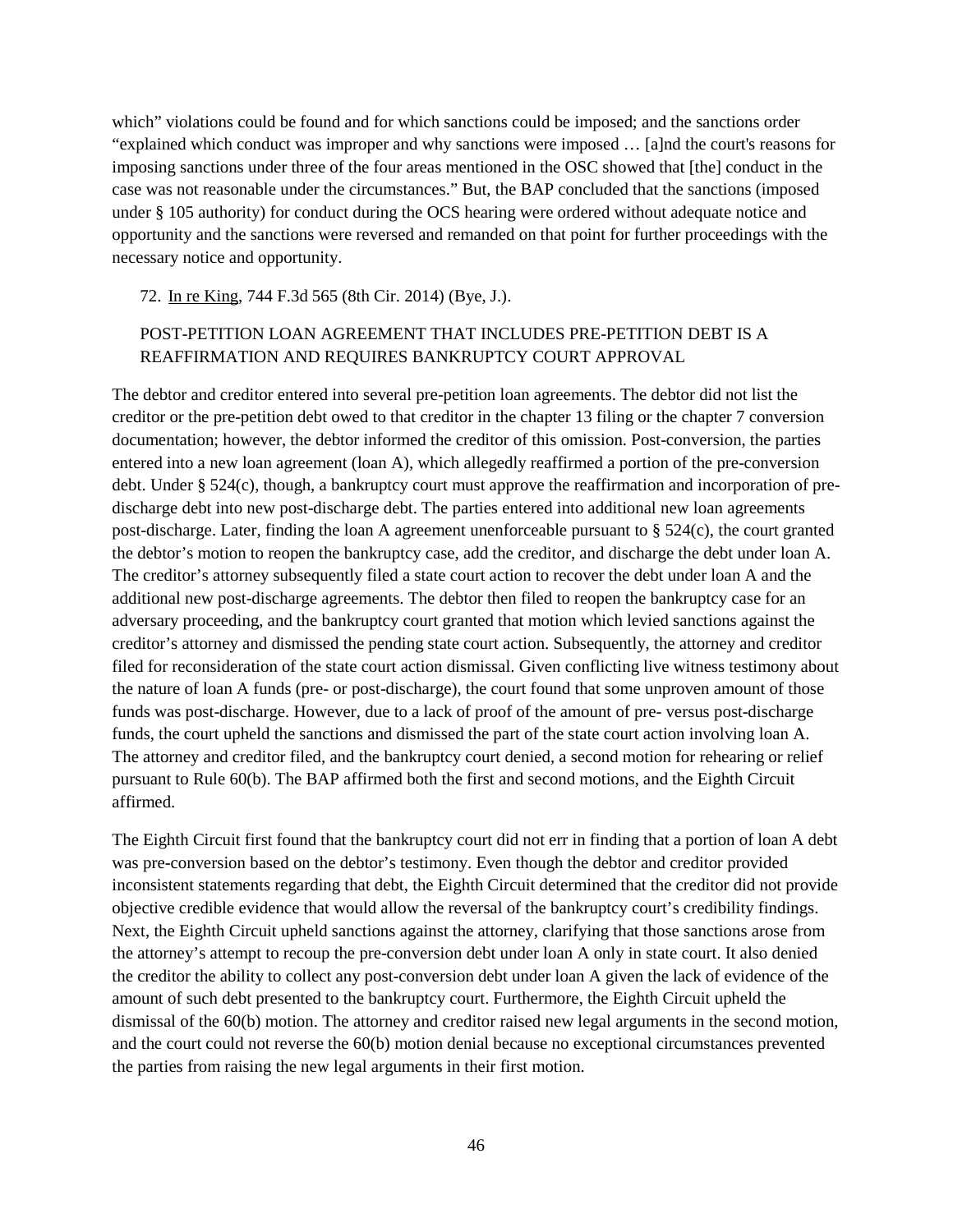73. Jonak v. McDermott, 511 B.R. 586 (D. Minn. 2014) (Nelson, J.).

#### BANKRUPTCY PETITION PREPARERS MAY PROVIDE ONLY TYPING SERVICES

UST brought adversary proceeding under § 101, §110, §§ 526 -528, and applicable Minnesota law alleging an individual defendant and his entities engaged in unauthorized practice of law. The district court affirmed the bankruptcy court's injunction against defendants, the petition-preparer and his wholly owned entities. "So what does § 110 tacitly permit? The answer in a nutshell is 'not much.' … Rather, § 110 proscribes virtually all conduct falling into the category of guidance or advice, effectively restricting 'petition preparers' to rendering only 'scrivening/typing' services. … The case law makes it 'abundantly clear that providing anything more than typing services is prohibited under § 110.'" The court, after a thorough analysis of the applicable provisions, found the injunction sufficiently clear in scope and supported by law.

## **MISCELLANEOUS**

<span id="page-46-0"></span>74. Citizens State Bank Norwood Young America v. Brown, 849 N.W.2d 55 (Minn. 2014) (Wright, J.).

### MINNESOTA'S UNIFORM FRAUDULENT TRANSFER ACT APPLIES TO FRAUDULENT TRANSFERS MADE PURSUANT TO AN UNCONTESTED MARITAL DISSOLUTION DECREE

The Minnesota Supreme Court, considered the issue of whether Minnesota's Uniform Fraudulent Transfer Act ("MUFTA") applied to fraudulent transfers made pursuant to an uncontested marital dissolution decree.

Earlier, on June 29, 2010, Citizens State Bank obtained a default judgment against the debtor to enforce personal guarantees the debtor had made for certain commercial loans. During the pendency of that lawsuit, debtor filed for divorce, entered into a voluntary marital termination agreement. The marital dissolution decree was entered on October 13, 2010. Pursuant to the divorce decree, the debtor transferred an investment account worth about \$1.2 million and a ½ interest in a partnership. To levy upon the transferred assets, the bank sued under MUFTA, Minn. Stat. §§ 513.41--.51 (2012), alleging that the debtor fraudulently transferred the assets. At summary judgment, the debtor alleged that the transfers were not fraudulent since they were made pursuant to a marital dissolution decree. The state district court, observing that the transfers were made pursuant to an uncontested marital dissolution decree, held that the transfers were fraudulent, and the court of appeals affirmed.

On review, the Minnesota Supreme Court looked at the meaning of "transfer" as defined by Minn. Stat. § 513.41(12) as "every mode, direct or indirect, absolute or conditional, voluntary or involuntary, of disposing of or parting with an asset." The Court determined that "because a transfer made pursuant to an uncontested marital dissolution decree is a mode of 'disposing of or parting with' assets, it falls within the statutory definition of 'transfer.'" The Court also compared other states' interpretations of the Uniform Fraudulent Transfer Act, and observed that in many states, the versions of the Uniform Fraudulent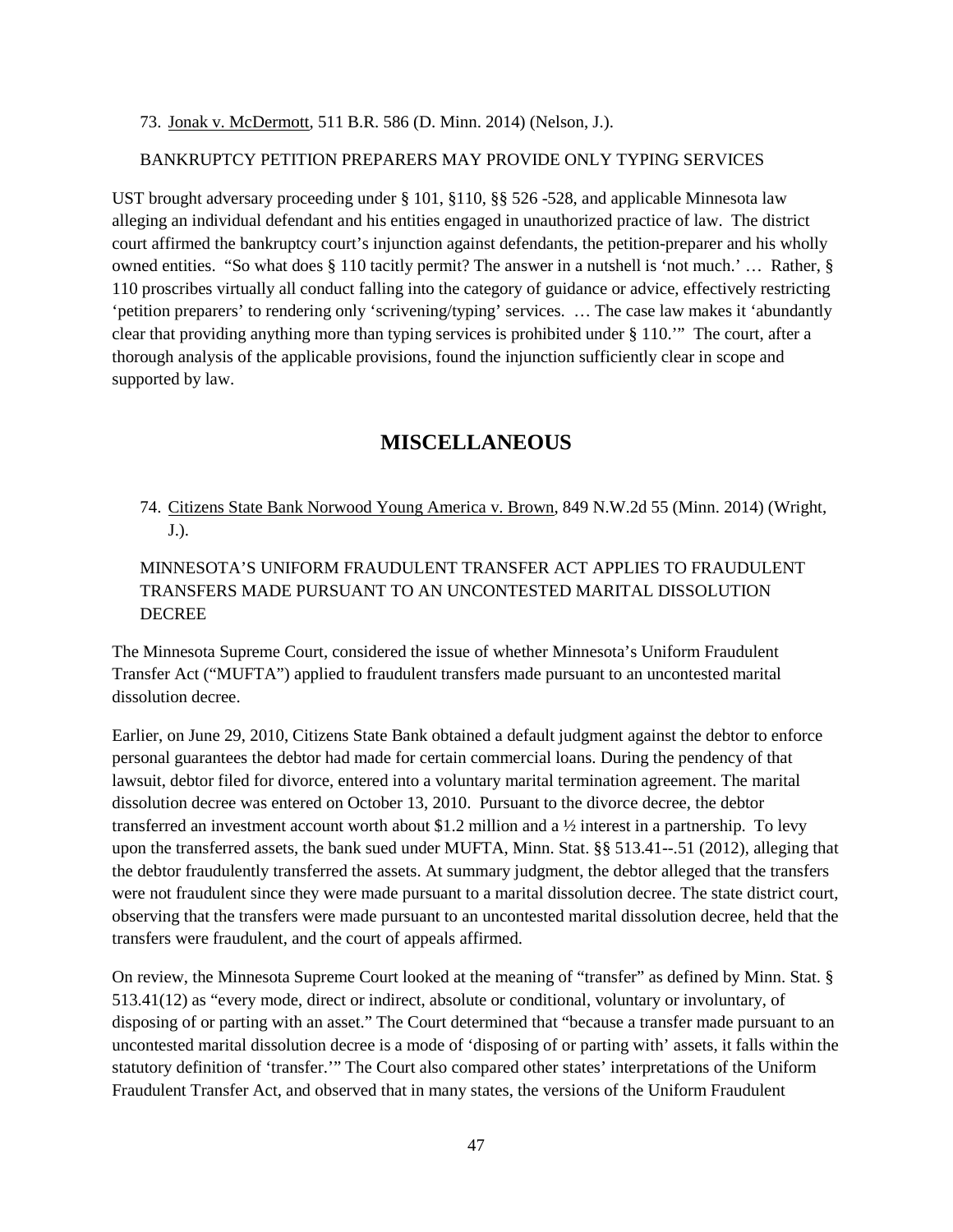Transfer Act applied to transfers made under marriage settlement agreements. The Court also noted that MUFTA provided an exemption for transfers made to charities or religious organizations, but did not provide a similar exemption for transfers made under marriage settlement agreements. Construing enumerated exemptions to mean the exclusion of others, the Court did not exempt those transfers made under a marriage settlement agreement from MUFTA's definition of "transfer." Accordingly, the Court held that "a transfer made pursuant to an uncontested marital dissolution decree may be set aside as fraudulent under MUFTA."

The Court also addressed whether summary judgment in the bank's favor was appropriate by analyzing the seven badges of fraud under the MUFTA:

- 1. The ex-spouse was an "insider" because, even though they were not married at the time of the transfers, they continued to live together, and they continued to have a close relationship with each other.
- 2. The debtor had transferred substantially all of his non-exempt assets.
- 3. The debtor did not receive reasonably equivalent value in exchange for the transferred assets. He received about \$421,000 and assumed approximately \$270,000 in joint obligations, while she received about \$1.5 million in assets.
- 4. The debtor was insolvent at or around the time of the transfers because he had a negative net worth after they were made.
- 5. The debtor had been sued or threatened with a lawsuit around the time of the transfers because the divorce decree was entered shortly after the bank commenced suit.
- 6. Under Minn. Stat. § 513.44(b)(10), the Court found that the transfers "occurred shortly before or shortly after a substantial debt was incurred" by using the date that default judgment was entered against the debtor.
- 7. The debtor "retained possession or control of the property after the transfer" because his name continued to appear on a transferred account for several months after the divorce.

Summary judgment was proper because "the presence of several badges of fraud . . . creates an inference of fraud that requires clear evidence of a legitimate purpose to rebut." The debtor and his ex-spouse failed to rebut such inference.

The Court then considered whether the district court erred by allowing the bank to levy certain assets. As to the ex-spouse's savings account, it determined that the district court erred in permitting to levy execution on this account because it was not a fraudulent transfer since the account was in the ex-spouse's name both prior to the divorce and after it. As to all other assets, the levy execution was proper because those assets were fraudulent transfers to be voided.

75. In re Phillips, 500 B.R. 570 (B.A.P. 8th Cir. 2013) (Saladino, J.).

### BANKRUPTCY COURT PROPERLY APPLIED COLLATERAL ESTOPPEL DOCTRINE

The BAP affirmed an order of the bankruptcy court of Minnesota that awarded judgments against the debtor for intentional conversion, litigation costs, and finding them to be nondischargeable under § 523(a)(6). The main issue was whether the bankruptcy court properly invoked the doctrine of collateral estoppel.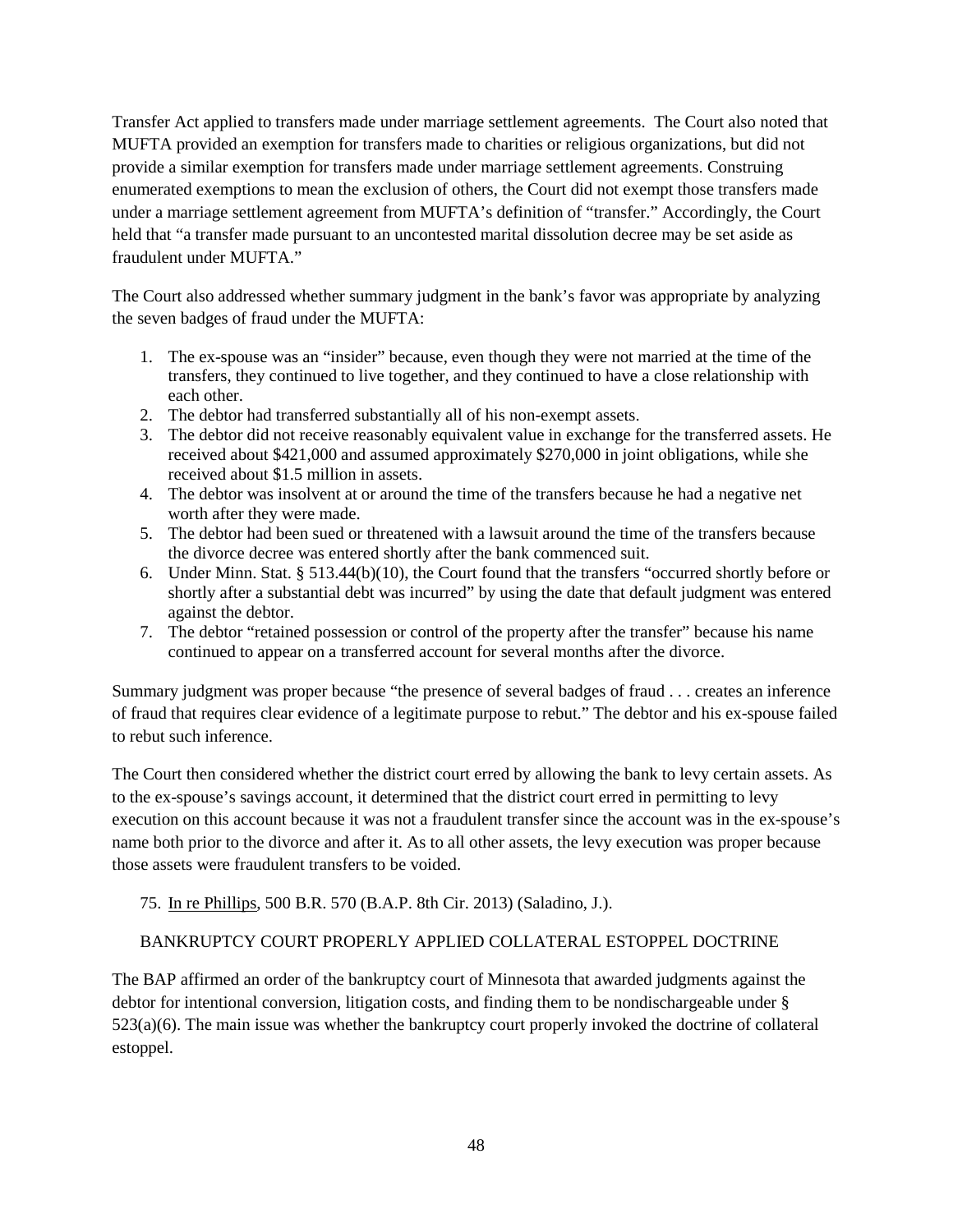Certain creditors sued the debtor and other defendant-entities for conversion in state court. After he filed bankruptcy, the state court stayed litigation against the debtor, but not as against the other defendantentities. The state court found that defendant-entities Hi-Tech Floors and South Properties were owned and controlled by the debtor either directly or through his wife's ownership. The state court also found that because of the debtor's actions, Hi-Tech Floors converted plaintiffs' assets so as to be liable for conversion in the amount of \$173,852.00. The state court also found South Properties liable for conversion of rents and deposits in the amount of \$30,003.54, and Hi-Tech Floors and South Properties jointly liable for conversion of rents and deposits in the amount of \$52,800.00.

In the bankruptcy proceeding, the bankruptcy court found the debtor liable for intentional conversion of property in the amounts of \$173,852.00 and \$82,803.54. It also assessed litigation costs of \$5,738.30 against the debtor. On appeal, the debtor argued that the bankruptcy court erred in giving collateral estoppel effect to state court findings. The debtor argued: 1) that collateral estoppel should not apply because the state court judgment was post-petition; 2) that collateral estoppel should not apply since the debtor was merely a witness and not a party to the state court litigation; 3) that the state court findings regarding ownership of assets could not be given collateral estoppel effect because he did not have the opportunity to litigate ownership; and 4) that the state court's order could not be given collateral effect since it would violate the automatic stay.

The BAP addressed, in turn, each of the debtor's arguments and found each to be without merit, and upheld the bankruptcy court's application of collateral estoppel to be proper.

#### 76. In re American Resource & Energy, LLC, 513 B.R. 371 (Bankr. D. Minn. 2014) (Kishel, J.).

### PETITIONERS' CLAIMS WERE SUBJECT TO "BONA FIDE DISPUTE," DISQUALIFYING THEM TO FILE THE INVOLUNTARY PETITION

On cross-motions for summary judgment in an involuntary chapter 7 case, the bankruptcy court ruled that none of the three petitioners qualified as a petitioning party under 11 U.S.C. § 303(b)(1). The putative debtor, American Resource & Energy, LLC, argued that none of the petitioners qualified as a petitioning party under the requirements of § 303(b)(1) because each of the claims was subject to a bona fide dispute as to liability and amount.

The court observed that under  $\S 303(b)(1)$ , "to qualify to file or to join an involuntary petition, a creditor must hold a claim against the putative debtor that is 'not contingent as to liability or the subject of a bona fide dispute as to liability or amount,'" and that to determine whether a bona fide dispute existed as to the petitioning creditors' claims, a court considers factors such as "the posture of the parties; the nature and gravity of their contentions with each other, factual and legal; and the backdrop non-bankruptcy law that governs their dispute." The court reasoned that it is tasked only to ascertain that a bona fide dispute exists, not to resolve the dispute. The court reasoned that the "petitioner had the initial burden to "establish a prima facie case that no bona fide dispute exists;'" that a bona fide dispute exists when "the debtor has an objective basis in *asserted* fact or law" to dispute the claim; that a putative debtor has an objective basis in fact to dispute a petitioner's claim "when facts are pled or framed plausibly to support a defense;" and that a putative debtor has an objective basis in law to dispute a petitioner's claim when the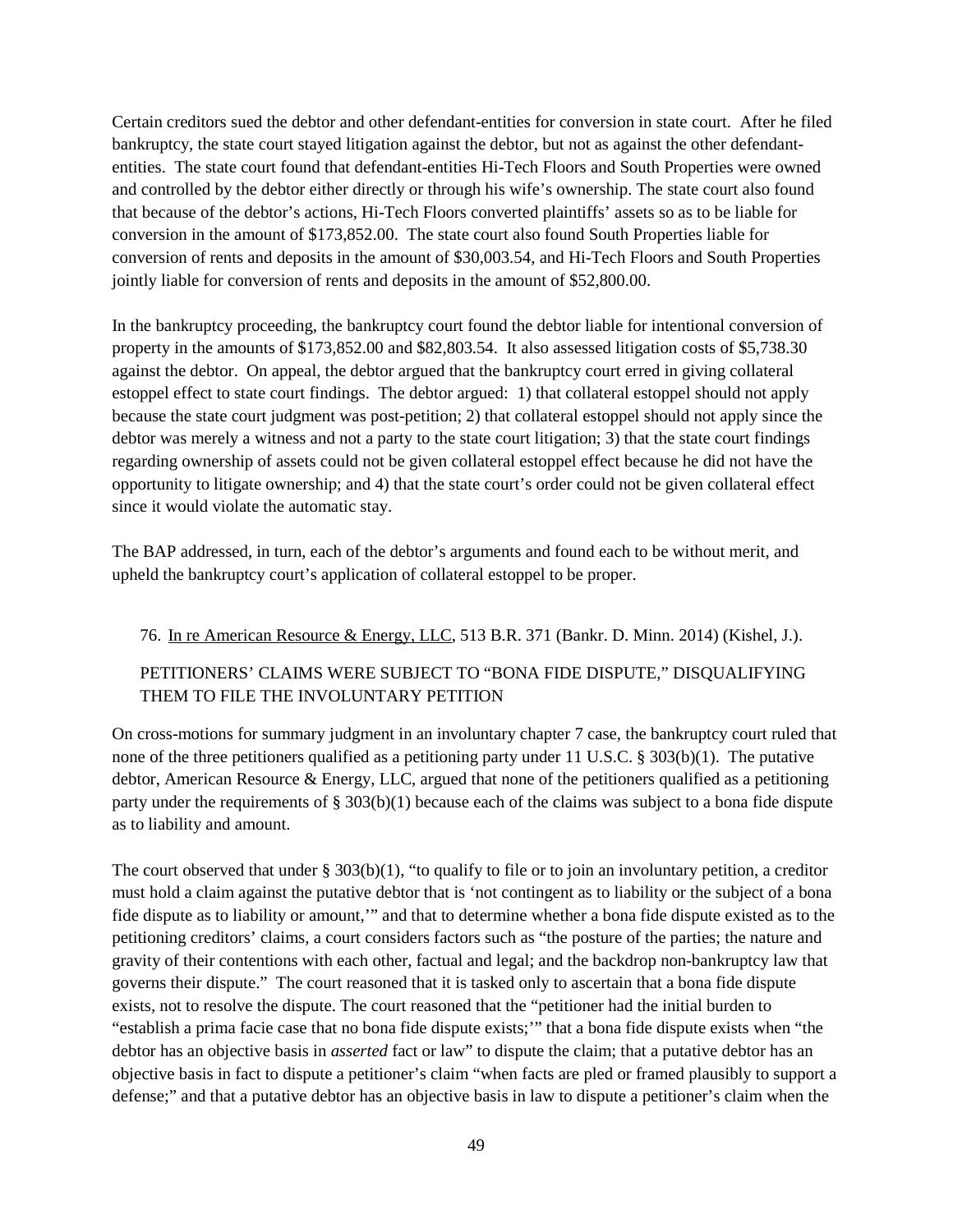legal position is pled colorably against the petitioner. In summary, a bona fide dispute exists as to a petitioner's claim when there is an objectively plausible and legally-colorable basis on which the putative debtor contends that it is not liable to the petitioner on the basis and to the extent that the petitioner asserts.

The court then addressed the underlying factual and legal bases of each claim of the three petitioning creditors. It determined that a bona fide dispute existed as to all three petitioners' claims, and therefore, under  $\S 303(b)(1)$ , none of the entities qualified as a petitioner to commence the involuntary bankruptcy case against the putative debtor.

77. Lewis Bros. Bakeries, Inc. v. Interstate Brands Corp. (In re Interstate Bakeries Corp.), 751 F.3d 955 (8th Cir. 2014) (Colloton, J.) (*en banc*).

### BECAUSE A LICENSE AGREEMENT WAS PART OF A LARGER, INTEGRATED AGREEMENT THAT WAS SUBSTANTIALLY PERFORMED, IT WAS NOT EXECUTORY FOR PURPOSES OF § 365(a)

The facts of this case are complex and a summary of the panel decision was included in the materials from last year's Institute. Pursuant to a federal district court judgment resolving an antitrust dispute, the debtor's subsidiary entered into an agreement to sell its Butternut bread operations and assets in the Chicago territory, and its Sunbeam bread operations and assets in the Central Illinois territory, to a buyer. To effect this transfer, the subsidiary and the buyer entered into two agreements: an asset purchase agreement and a license agreement. The purchase agreement provided for the transfer to the buyer of tangible assets and "the perpetual, royalty-free, assignable, transferable exclusive license to use the trademarks . . . pursuant to the terms of the License Agreement." The license agreement provided that for "a fee of ten dollars (\$10.00), and other good and valuable consideration, set forth in the Allocation Agreement described in Section 2.3 of the Purchase Agreement," "[the subsidiary] grants to [buyer] ... [a] license to use the Chicago Trademarks." Of the \$20 million purchase price, the parties agreed to allocate \$8.12 million to the intangible assets, including the trademark licenses, and the remaining \$11.88 million to the various tangible assets. The license agreement defined the "Chicago Trademarks" as thirteen marks and provided mutual duties of notification regarding any infringement of the rights under the marks. It also required that the goods sold under the marks be of the same character and quality as those sold by the subsidiary at the time of the agreement, and provided that the buyer's failure to maintain such quality would constitute a material breach of the agreement. Years later, the debtor and eight subsidiaries, including the subsidiary discussed above, filed voluntary bankruptcy petitions under chapter 11. The debtor disclosed the existence of the license agreement and identified the agreement as an executory contract that it intended to assume as part of its plan of reorganization. The buyer commenced an adversary proceeding, seeking a declaratory judgment that the license agreement was not an executory contract under 11 U.S.C.A. § 365, and was therefore not subject to assumption or rejection by the debtor. The debtor countered by moving to reject the license agreement and seeking a declaration that it was an executory contract. Both parties moved for summary judgment, but before the bankruptcy court could rule, debtor withdrew its motion to reject the license agreement, reinstated its request to assume the license agreement, and reiterated its request for a declaration that the license agreement was an executory contract. The bankruptcy court, looking solely to the license agreement, found that both the subsidiary and the buyer had material, outstanding obligations. Relying on what it called the "seminal case" from a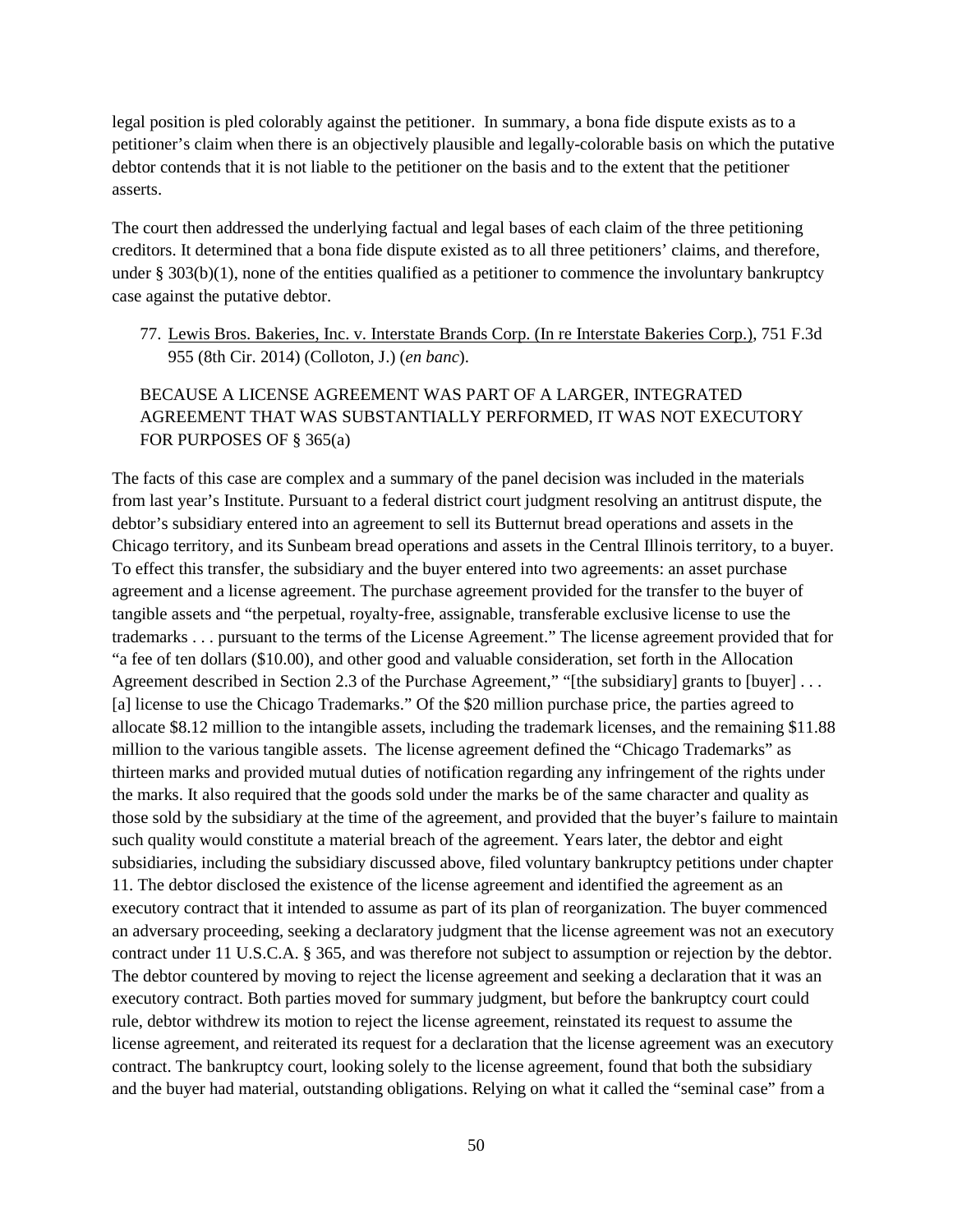bankruptcy court in *In re Exide Techs*., the court concluded that the license agreement was executory and, therefore, subject to assumption under § 365. The buyer appealed to the district court, which affirmed. An appeal to the Eighth Circuit followed. While the appeal was pending, the debtor changed its name to Hostess Brands, Inc., which subsequently filed bankruptcy in another district, there, the bankruptcy court in granted Hostess Brands authority to wind down its business. In the meantime, a divided panel of the Eighth Circuit affirmed the district court. After having received briefing from the Antitrust Division of the Department of Justice and the Federal Trade Commission, the Eighth Circuit granted a petition for rehearing en banc. The full Eighth Circuit then reversed, and concluded that "the contract at issue here is not executory, because [the subsidiary] substantially performed its obligations under the Asset Purchase Agreement and License Agreement, and its failure to perform any of its remaining obligations would not be a material breach of the integrated agreement . . . The essence of the agreement here was the sale of [the subsidiary's] Butternut bread and Sunbeam bread business operations in specific territories, not merely the licensing of [the subsidiary's] trademark." Note: This material is excerpted from the July 2014 issue of the Bankruptcy Current Awareness Alert newsletter, with permission. Copyright (c) 2014 Thomson Reuters/West. For more information about this publication please visit www.legalsolutions.thomsonreuters.com.

78. U.S.A. v. Lange (In re Netal, Inc.), 498 B.R. 225 (B.A.P. 8th Cir. 2013) (Schermer, J.).

### BANKRUPTCY COURT ABUSED ITS DISCRETION BY DENYING THE GOVERNMENT A CHANCE TO CONDUCT DISCOVERY AND PRESENT EVIDENCE ON ITS CLAIM

The BAP held that the bankruptcy court abused its discretion when it denied the IRS a chance to conduct discovery and to present evidence in support of its unsecured superpriority administrative expense claim under § 507(b), based on a lack of adequate protection. The bankruptcy court had based its ruling on the incorrect legal conclusion that 11 U.S.C. § 724(b) applied to the superpriority administrative expense claim of the IRS. The IRS's § 507(b) motion specified the amount of its claim, as well as its priority. Written objections by the chapter 7 trustee and several benefit plans to the § 507(b) motion contested that priority, but it wasn't until the hearing on the § 507(b) claim that the government was apprised of the fact that there was an issue regarding the amount of its claim. From that point on, the IRS made clear its desire to conduct discovery and to present evidence in support of its claim. The BAP remanded the case to the bankruptcy court for a determination of the amount, if any, of the IRS's § 507(b) claim.

79. Agri Star Meat & Poultry, LLC v. Nevel Properties Corp (In re Nevel Properties Corp.),--- F.3d -- --, 2014 WL 4238212 (8th Cir. 2014) (Riley, J.).

### FOR PURPOSES OF § 365, PURCHASER NEVER ACQUIRED ANY WATER RIGHTS UNDER A PURCHASE AGREEMENT

The Eighth Circuit stated that the bankruptcy court correctly found that the purchaser never acquired any rights to the well because the bankrupt meatpacking company's trustee was deemed to have rejected the contract as a matter of law. The court noted that before the purchaser had acquired the bankrupt meatpacking company's assets, the bankrupt meatpacking company was under the control of a trustee in chapter 11; because the trustee did not assume the well lease within the period required by § 365(d)(4), the lease was "deemed rejected"—well before the purchaser could have acquired any rights to the lease. Section 365(d)(4) provides that "an unexpired lease of nonresidential real property under which the debtor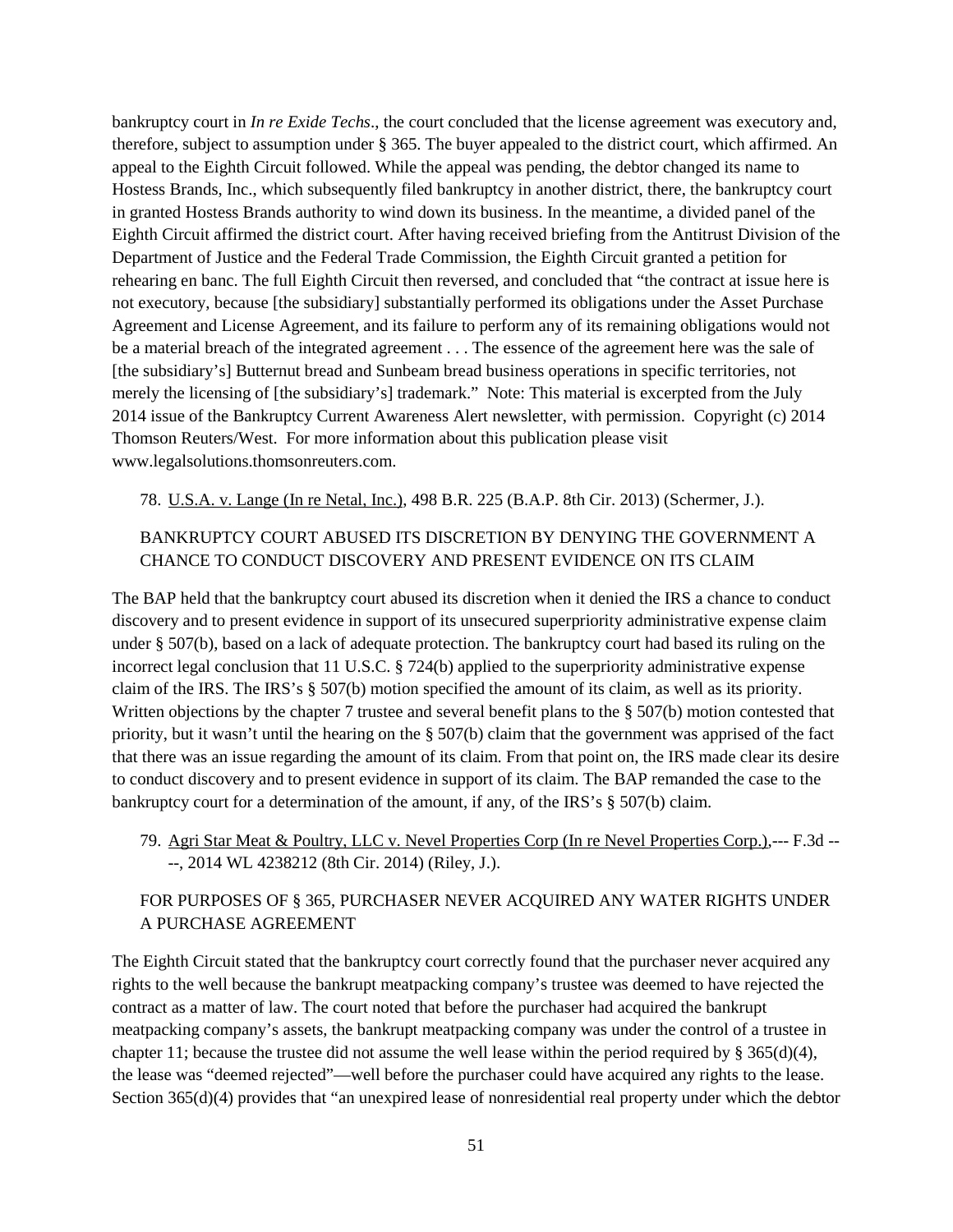is the lessee shall be deemed rejected, and the trustee shall immediately surrender that nonresidential real property to the lessor, if the trustee does not assume or reject the unexpired lease by the earlier of—(i) the date that is 120 days after the date of the order for relief [unless extended by the bankruptcy court]; or (ii) the date of the entry of an order confirming a plan." In this case, the bankruptcy court ; found that "[the purchaser] does not argue that the [lease] was actually assumed in the 120-day period under the statute [or] that the Trustee attempted to preserve the Lease under the procedures required in § 365(d)." The court added that § 365(b)(1)(A) provides that "[i]f there has been a default in an  $\dots$  unexpired lease of the debtor, the trustee may not assume such . . . lease unless, at the time of assumption of such . . . lease, the trustee cures, or provides adequate assurance that the trustee will promptly cure, such default." Here, "[f]ar from assuming the lease in accordance with the provisions of § 365, the trustee could not have assumed the lease because [the meatpacking company's] rental payment default was never cured . . . As a matter of fact and law, [the purchaser] never acquired any rights to the well," the Eighth Circuit held. Note: This material is excerpted from the October 2014 issue of the Bankruptcy Current Awareness Alert newsletter, with permission. Copyright (c) 2014 Thomson Reuters/West. For more information about this publication please visit www.legalsolutions.thomsonreuters.com.

80. In re HovdeBray Enterprises, 499 B.R. 333 (Bankr. D. Minn. 2013) (Ridgway, J.).

### A PETITIONING CREDITOR MAY NOT BE AWARDED AN ADMINISTRATIVE EXPENSE UNDER § 503(b)(3)(A) FOR LEGAL FEES INCURRED AFTER ENTRY OF THE ORDER FOR RELIEF

A petitioning creditor filed an application for allowance of an administrative expense claim, under 11 U.S.C. § 503(b)(3)(A), for fees and costs incurred in connection with bringing an involuntary chapter 7 petition. The court ruled that the petitioning creditor was entitled to recover, on a priority basis, the \$299.00 fee that it incurred in filing the involuntary chapter 7 petition, as well as attorney's fees of \$4.320.00 it incurred up until entry of the order for relief, since these amounts were reasonable and allowable as administrative expenses. However, after discussing the majority and minority views regarding allowance of administrative expenses claims for fees incurred after the order for relief, the court adopted the majority view and ruled that services provided and costs incurred by petitioning creditors after the entry of an order for relief in an involuntary case are not compensable as administrative expenses for "actual, necessary expenses" under § 503(b)(3)(A). The court also ruled that the petitioning creditor was not entitled to recover for the time spent by its salaried employees in connection with filing of the involuntary Chapter 7 petition.

#### 81. In re Patriot Coal Corp., 497 B.R. 36 (B.A.P. 8th Cir. 2013) (Kressel, J.).

### SECTION 1113 REJECTION SUBJECT TO § 1114 MODIFICATIONS OR LACK THEREOF

Coal companies in joint chapter 11 cases filed an adversary proceeding against former parent and affiliated companies to determine obligations under a prepetition assumption agreement relating to liabilities for retiree benefits, and whether obligations were changed as a result of the debtors' rejection of certain collective bargaining agreements. The bankruptcy court granted summary judgment for the defendants. On appeal, the BAP reversed and concluded that the benefits of the assumed retirees survived rejection, that the assumed retirees' benefits were not modified, and that the former affiliated entity's obligations under the prepetition liabilities assumption agreement were undisturbed. The BAP held that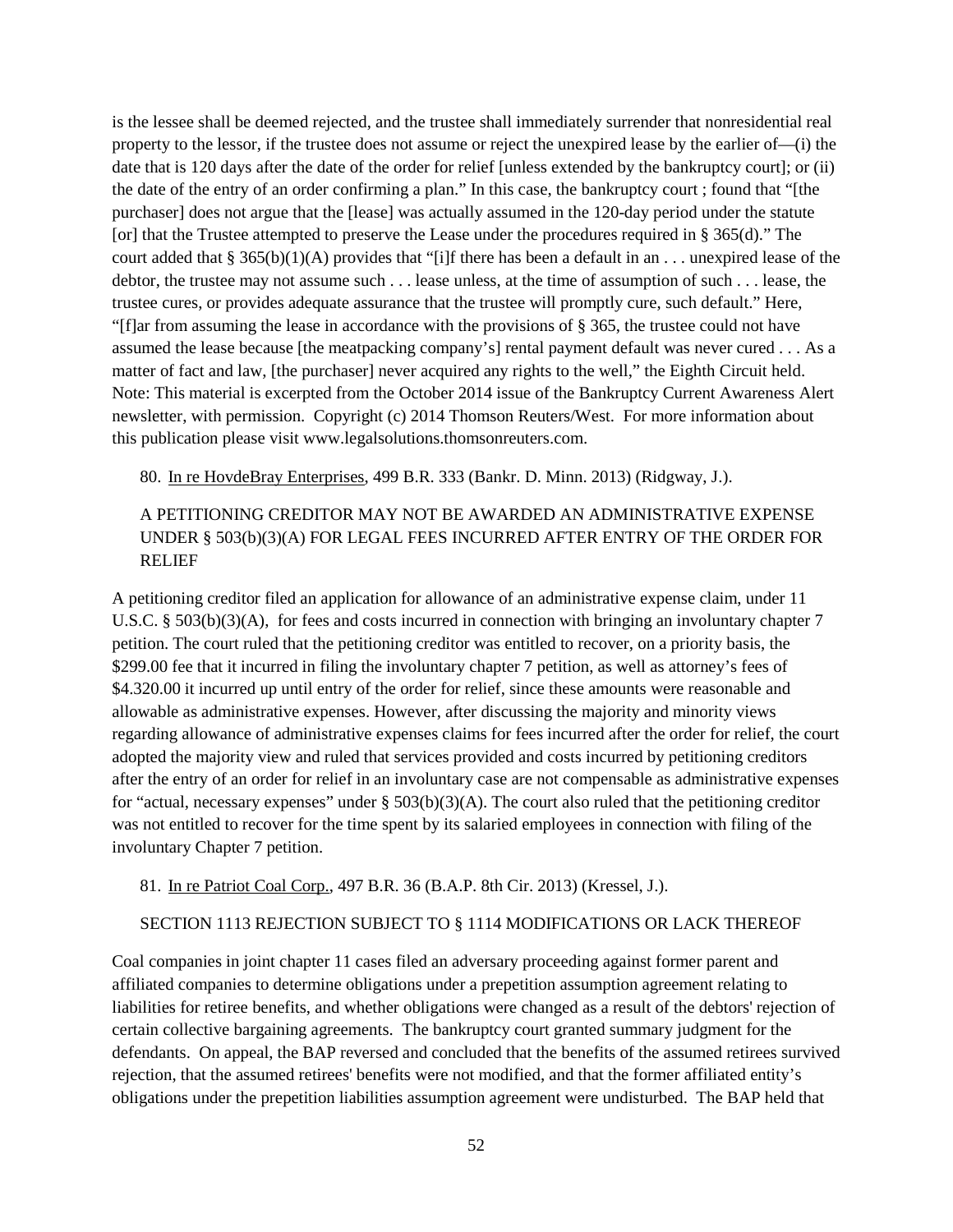upon rejection of the agreement under § 1113, absent modification under § 1114, the terms of the individual employer plan remained controlling and binding, and providing defined plan benefits was a continuing obligation. The BAP found that the motion in this case not only didn't request approval to modify the assumed retirees' benefits, it specifically requested that the court not grant it such approval, and that therefore those benefits remained undisturbed by the court's order granting permission for other modifications. The BAP also noted that  $\S 1114(g)$  prohibits the bankruptcy court from modifying benefits to a level below that proposed by the debtor in possession.

82. In re Driggs, BKY 13-42355 (Bankr. D. Minn. July 31, 2013) (Kishel, J.).

### CHAPTER 11 PAYDOWN REQUIRES REVOCABILITY AND ATTORNEY OVERSIGHT

The *pro se* chapter 11 debtor sought approval for the employment of and "paydown before approval" for a professional. The court may grant approval of such early paydown according to the Chapter 11 Filing Instructions, Instruction 9(c). The court denied approval of the debtor's early paydown application but did approve the employment arrangement subject to the provisions of federal and local statutory requirements.

Instruction 9(c) conflicts with federal statutory requirements that disallow payments to a professional prior to approval under a process described in §§ 330–31. However, early paydown may be allowed in circumstances in which an attorney oversees the utilization of and payment for such professional services. In the instant case, the debtor did not retain counsel. Furthermore, the debtor did not include a provision in the application stating that payments made under early paydown were revocable pending a later formal approval of the arrangement. Thus, the court disallowed the debtor's application for early paydown.

83. In re Cook, 504 B.R. 496 (B.A.P. 8th Cir. 2014) (Saladino, J.).

#### DRAGNET CLAUSES REQUIRE UNAMBIGUOUS TERMS AND PROPER PERFECTION

In a determination of lien priority between judgment creditor banks, the bankruptcy court ruled for one bank (following a trial) and the other bank appealed. The BAP, applying Missouri law, found that the bankruptcy court erred in finding that the appellant bank's deed of trust was invalid for lack of consideration, and that the language of that deed of trust was not patently ambiguous (arising upon the face of the documents) or latently ambiguous (when a writing on its face is unambiguous but surrounding circumstances make it capable of multiple interpretations). Specifically, the BAP addressed the enforceability of "dragnet" clauses, or cross-collateralization provisions, and found that generally "dragnet clauses are not favored and are strictly construed," but that "[c]ourts in Missouri … will enforce a well drafted, properly perfected 'dragnet' clause." The BAP concluded, under the facts of the case, "that the language used in the deed of trust—'[a]ll obligations Grantor owes to Lender, which now exist or may later arise'—is not subject to multiple interpretations or uncertain meaning and is not latently ambiguous. The language used in the deed of trust is susceptible to only one interpretation—that the deed of trust is security for all obligations [owed to the bank]."

84. Transportation Alliance Bank, Inc. v. Western Star Transportation, LLC (In re Western Star Transportation, LLC), No: 13-6062 (B.A.P. 8th Cir. Jan, 28, 2014) (per curiam).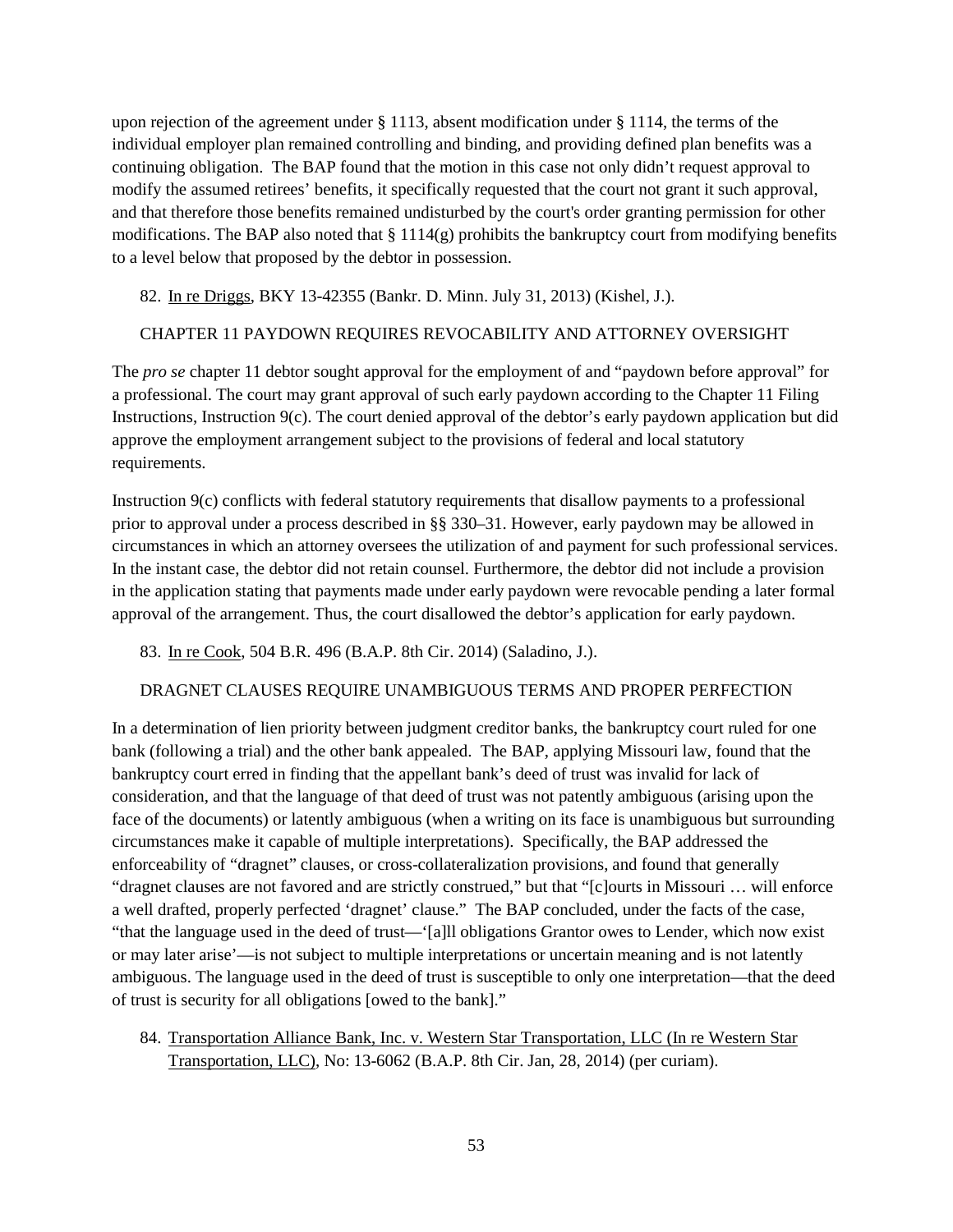### AN EXPRESS STATEMENT OF GOOD FAITH IN SUPERPRIORITY FINANCING MOTION FULFILLS THE GOOD FAITH REQUIREMENT, AND STAY PENDING APPEAL IS REQUIRED BY § 364(e)

The chapter 11 debtor sought postpetition secured superpriority financing. A creditor holding a first priority lien objected to that motion. The bankruptcy court approved the motion, and the creditor appealed. The creditor asserted that there was insufficient evidence of good faith under § 364(e); however, the financing order contained a clause explicitly stating that the lender in good faith agreed to extend credit to the debtor. The BAP dismissed the appeal.

In evaluating the protections conferred by § 364(e), the BAP considered two factors: (1) "whether the party challenging the order obtained a stay pending appeal" and (2) "whether the lender acted in good faith in extending the new credit." The creditor in this case did not obtain a stay pending appeal; in fact, it did not request one. Furthermore, the BAP determined that the statement of good faith in the financing motion fulfilled the good-faith requirement under § 364(e) and that the appellant failed to allege or proffer a basis for finding bad faith. The BAP's findings were not affected by the fact that "the maximum amount of the DIP loan financing ha[d] not been reached."

85. In re Francis, ---F.3d---, 2014 WL 1644171 (8th Cir. 2014) (Loken, J.).

### KNOWLEDGE OF A MORTGAGE FILING DEFECT IS NOT NECESSARILY KNOWLEDGE OF THE EXISTENCE OF A CLAIM TO AN INTEREST IN THE PROPERTY

The appellant's predecessor in interest refinanced a first mortgage on land owned by the debtors. When the predecessor filed that mortgage with the recorder's office, though, it described the wrong piece of property. Even though the debtors made the predecessor aware of the defect, it did not modify the mortgage documents. The debtors then had the land split into two parcels. The debtors mortgaged the first parcel to a bank that ultimately decided that it held a first mortgage, even though the debtors made the bank aware of the predecessor's error. Additionally, the debtors gave a different bank a second mortgage on the first parcel and a first mortgage on the second parcel, also informing that bank of the flawed mortgage. In 2007, the debtors filed for bankruptcy. In an adversary proceeding, the predecessor sought the grant of a first-priority lien pursuant to the Arkansas doctrine of equitable subrogation, or, in the alternative, reformation of the mortgage due to mutual mistake. The district court ruled against the predecessor. The appellant challenged the ruling on equitable subrogation, and the Eighth Circuit affirmed.

Under Arkansas law, a court can grant equitable subrogation if a "person, not acting voluntarily, has paid a debt for which another was primarily liable and which that other party should have paid" and granting such relief would not cause "hardship or injustice to innocent parties." The court found that the predecessor had no interest in the property because it negligently filed a flawed mortgage. It also noted that allowing subrogation of the subsequent banks' mortgages would create injustice or hardship given that those banks held liens when no recorded lien on the debtors' property existed.

The appellant also argued that the banks' knowledge of the mistake should permit the court to grant equitable subrogation given that subsequent purchasers of land are not bound by prior unrecorded deeds unless that purchaser received actual notice of a preexisting interest in that land. The court rejected this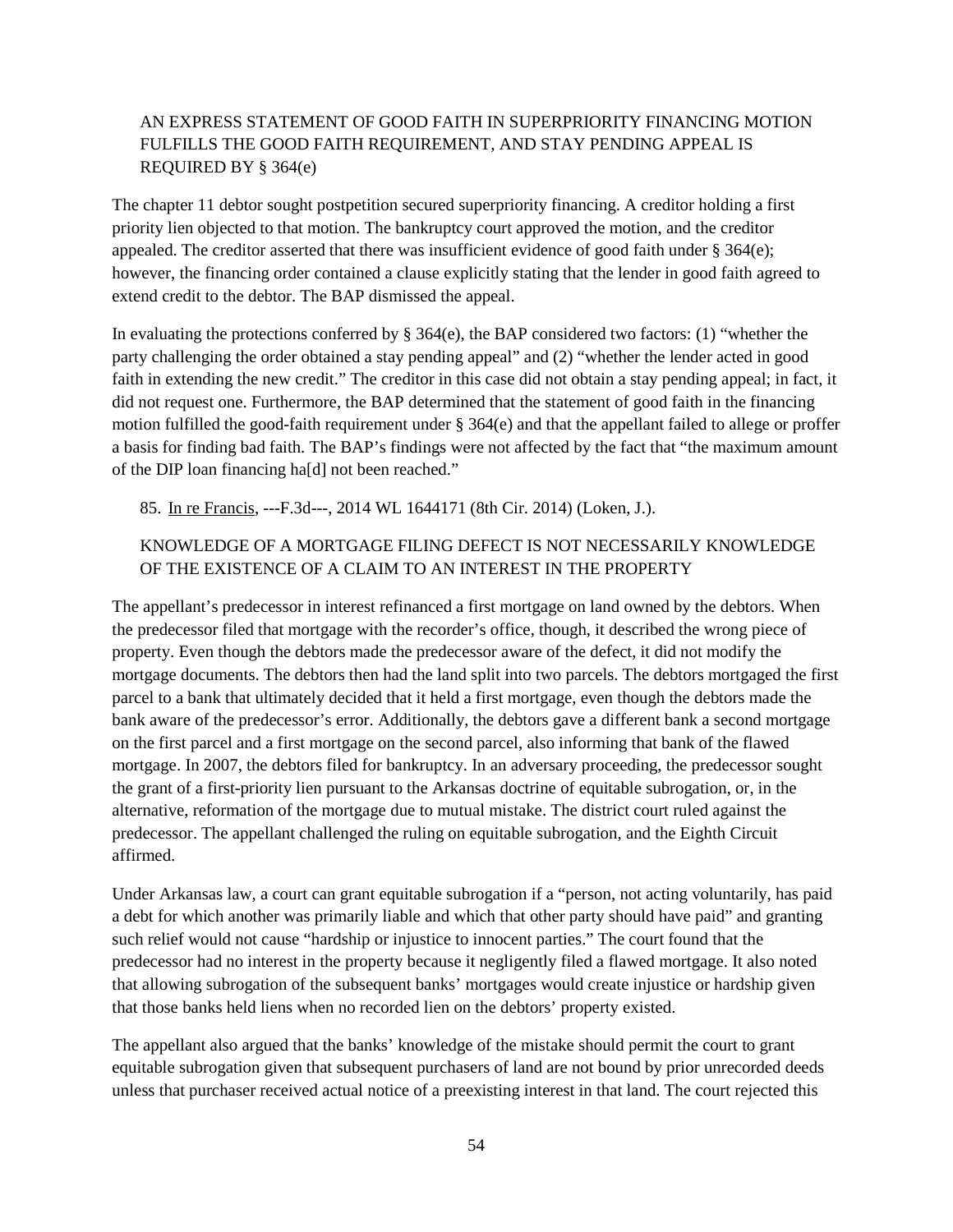argument. First, the court distinguished knowledge of a mistake from knowledge of a claim to an interest in property. In this case, the banks' knowledge of the mistake, coupled with the predecessor's failure to correct it, could not be construed as knowledge that the predecessor in fact claimed an interest in the property. Second, allowing a defective mortgage to have priority over other liens would undermine the purpose of fostering a stable mortgage lending market through the requirement of proper recordings. Finally, the predecessor bore responsibility for not correcting its error, and the court could not grant subrogation when the predecessor caused its present situation.

86. In re Petters Co., Inc., 506 B.R. 784 (Bankr. D. Minn. 2013) (Kishel, J.).

#### SUBSTANTIVE CONSOLIDATION IS APPROPRIATE

The Petters case has a long history, most of which is unnecessary for the purpose of this summary. This decision came from the trustee's motion to substantively consolidate the bankruptcy estates of the PCIrelated entities, the special purpose entities used to operate the Ponzi scheme at the heart of the case.

While the court spends a large amount of time reviewing substantive consolidation in other circuits, the opinion primarily relies on binding precedent from In re Giller, 962 F.2d 796 (8th Cir. 1992). In *Giller*, the 8th Circuit set out a structure to analyze substantive consolidation, instructing courts to consider three factors:

- 1. The necessity of consolidation due to the interrelationship among the debtors;
- 2. Whether the benefits of consolidation outweigh the harm to creditors; and
- 3. Prejudice resulting from not consolidating the debtors.

In addressing the first factor, the court cited a number of facts to find that consolidation was necessary due to the interrelationship among the debtors. This analysis was split in two parts: first, analyzing the interrelatedness of the debtors and; second, examining the resulting necessity created by such interrelatedness.

As for the interrelatedness of the debtors, the court noted that there was a unity of equity interests and ownership among the various entities, and that there was a lack of formal observance of corporate formalities by the entities. Also, the entities commingled their assets and business functions in furtherance of the Ponzi scheme.

As a result, the court found that an accounting to reconcile all intercompany transfers among the entities would be costly (in the amount of \$10 million) and once done would not be wholly reliable. Therefore, the first factor of the *Giller* test was satisfied.

However, within this factor, the court also analyzed the argument that creditors relied on the separateness of the entities involved in the case. Creditors argued that had these entities not been separate, they would not have loaned the money to the debtors.

The court began by establishing that the 8th Circuit's *Giller* test has no requirement that the expectations of creditors need to be examined. However, because other circuits have used this as a factor in determining the appropriateness of substantive consolidation, the issue was reviewed. Through examination of each creditor, the court found that all but one of them relied on the interrelatedness of the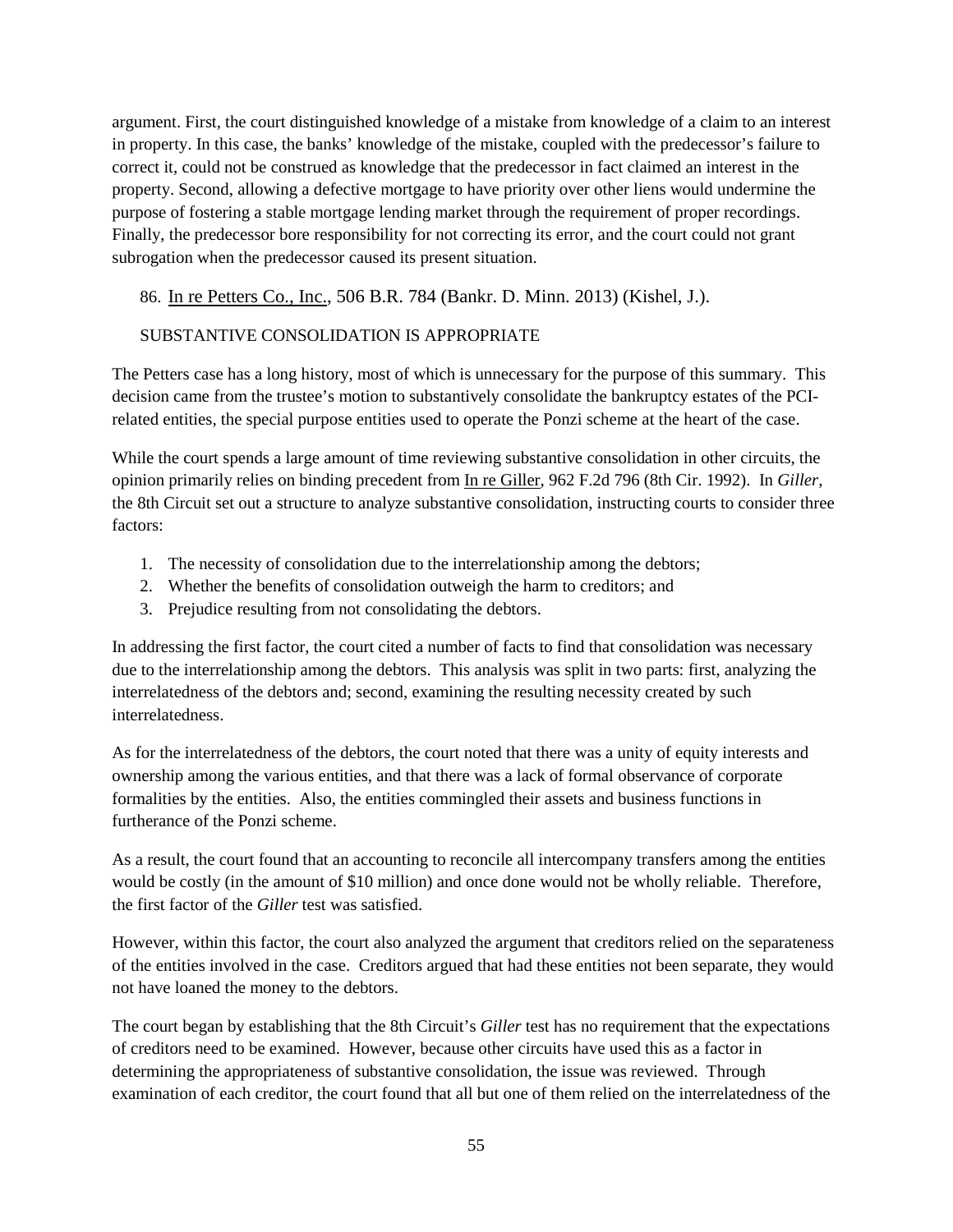debtors to receive payment. Specifically, the creditors relied on the related entities to cure any default associated with a defaulting entity. Moreover, the creditors often integrated a secondary recourse option against many of the debtor entities. Therefore, in contrast to the defense that these creditors relied on the separateness of the debtor entities, the court determined that creditors actually relied on their interrelatedness in making the loans.

The court then addressed the second factor of the *Giller* test, finding that the benefits of substantive consolidation outweigh the harm to creditors. The court recognized that the most obvious benefit of consolidation is to the trustee in terms of administration and some issues regarding standing in the ongoing adversary proceedings. Furthermore, many of the creditors have filed the exact same claim in all the related entities' bankruptcy proceedings. Therefore, substantive consolidation may not alter the distribution rights of creditors in an inappropriately disproportionate way and the second factor fell in favor of consolidation.

Finally, addressing the third factor, the court found that prejudice would occur if the estates were not consolidated. The cost of repetitive adversaries and administration in general would diminish the overall return for creditors. For this reason and many of the reasons already mentioned in the opinion, the court found that the third factor favored consolidation.

In closing, the court made a point that, while not explicitly a factor to be considered in substantive consolidation, was important to its decision: "[this entire operation] came out of a massive fraud, directed and coordinated by one person in whom [the creditors] seem to have reposed large and inordinate trust, very much to their own peculiar benefit." While structured financing with bankruptcy-remote entities can be used in a bona fide, lending context, there was no real and non-collusive business activity to generate revenue to speak of in this case. Based on the facts, the fraud of a Ponzi scheme loomed over these cases and the lenders were participants. Therefore, the cases were consolidated.

87. In re AFY, 733 F.3d 791 (8th Cir. 2013) (Riley, J.).

### SHAREHOLDERS DO NOT HAVE STANDING TO OBJECT TO CLAIMS MADE IN CASE OF CORPORATE DEBTOR

In April 2010, Rhett Sears, Rhett Sears Revocable Trust, Ronald Sears, the Ron Sears Trust, and Dane R. Sears made claims on the bankruptcy estate of AFY, Inc. (appellees). The only shareholders at the time appeared to be Roberts Sears and Korley Sears (appellants). The appellees, seeking payment for the purchase price of stock sold to AFY, Inc., filed proofs of claims. Robert and Korley Sears objected to these proofs of claim. The bankruptcy court rejected these objections, as did the Bankruptcy Appellate Panel in an appeal by Robert and Korley Sears. An appeal to the Eight Circuit followed.

In dismissing the appeal of Robert and Korley Sears, the appellate court found that they lack standing to appeal the bankruptcy court's order. The court stated that "AFY, which is the only party directly and adversely affected by the bankruptcy court's order allowing Claims 8, 9, and 10, is not a party to this appeal. Any effect on appellants is indirect, based on their status as shareholders of AFY." Corporations are separate from their shareholders; shareholders only have a derivative interest in the bankruptcy court's decisions regarding a corporation. Therefore, the court of appeals dismissed the appeal from the bankruptcy court's order.